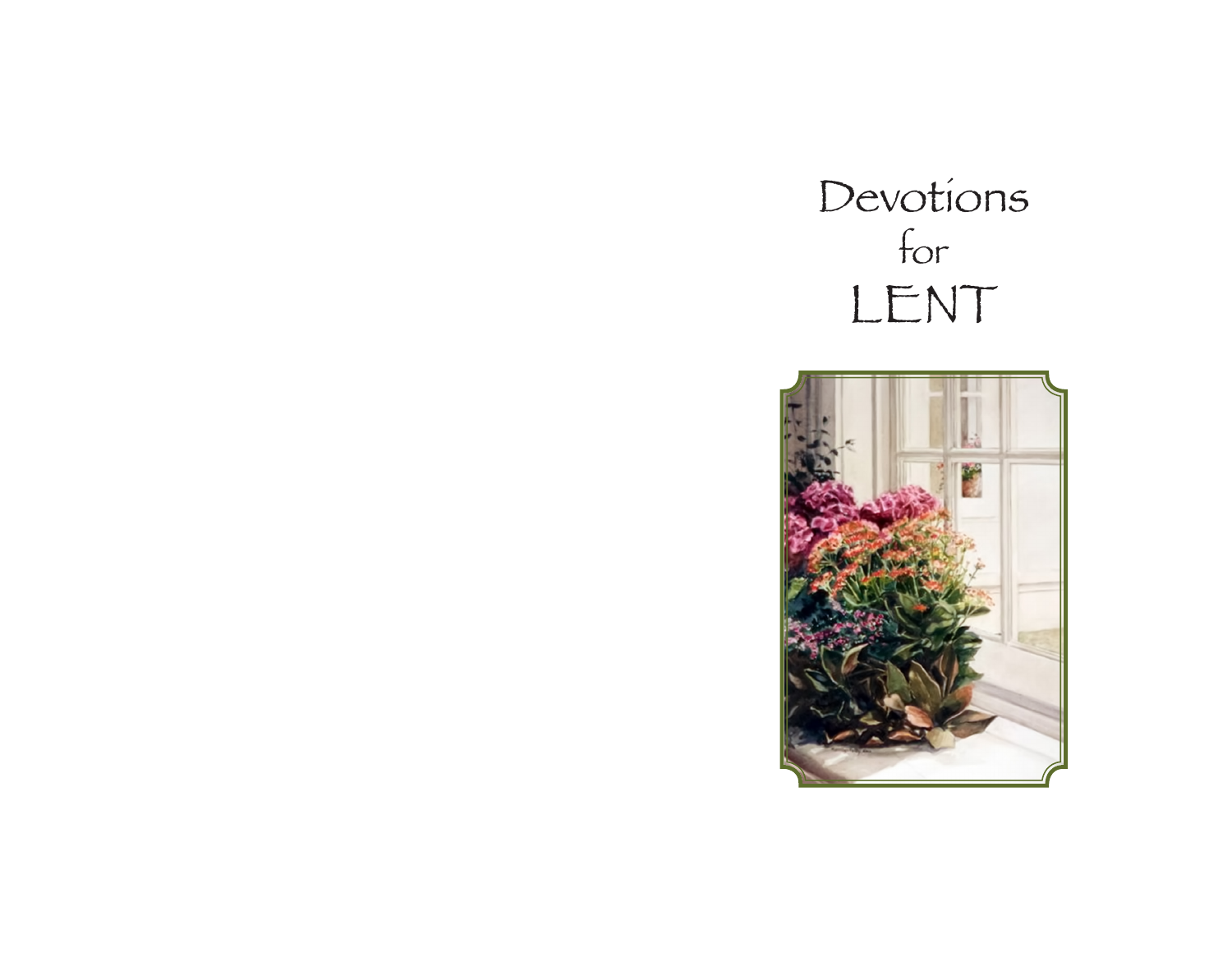## Devotions

for

LENT 2022

This collection of devotions was composed by members and friends of St. Peter's Episcopal Church. The devotions are presented for your discernment as you pursue your personal journey of faith during this Lenten season. We especially thank Marilyn Foley, whose wonderful watercolor painting, Easter Window, is the cover artwork. We thank the writers who graciously shared their experiences, their faith stories and their insights. We commend them to you during this time of personal reflection and preparation.

> St. Peter's Episcopal Church 3 West Ridge Rd, Skidaway Jsland, Savannah, GA, 31411 www.saintpeterssav.org

**March 2 READ: Psalm 51:1-9** 

#### **Ash Wednesday Meditation**

Lent is not for shame. It is for liberation. Centuries of Christian practice may not have put it so starkly. Well-intended people might want to put the emphasis elsewhere. But Lent is for liberation, liberation of your body, your soul, your mind, to experience God loving you. Lent is for liberation. And confession is its beginning.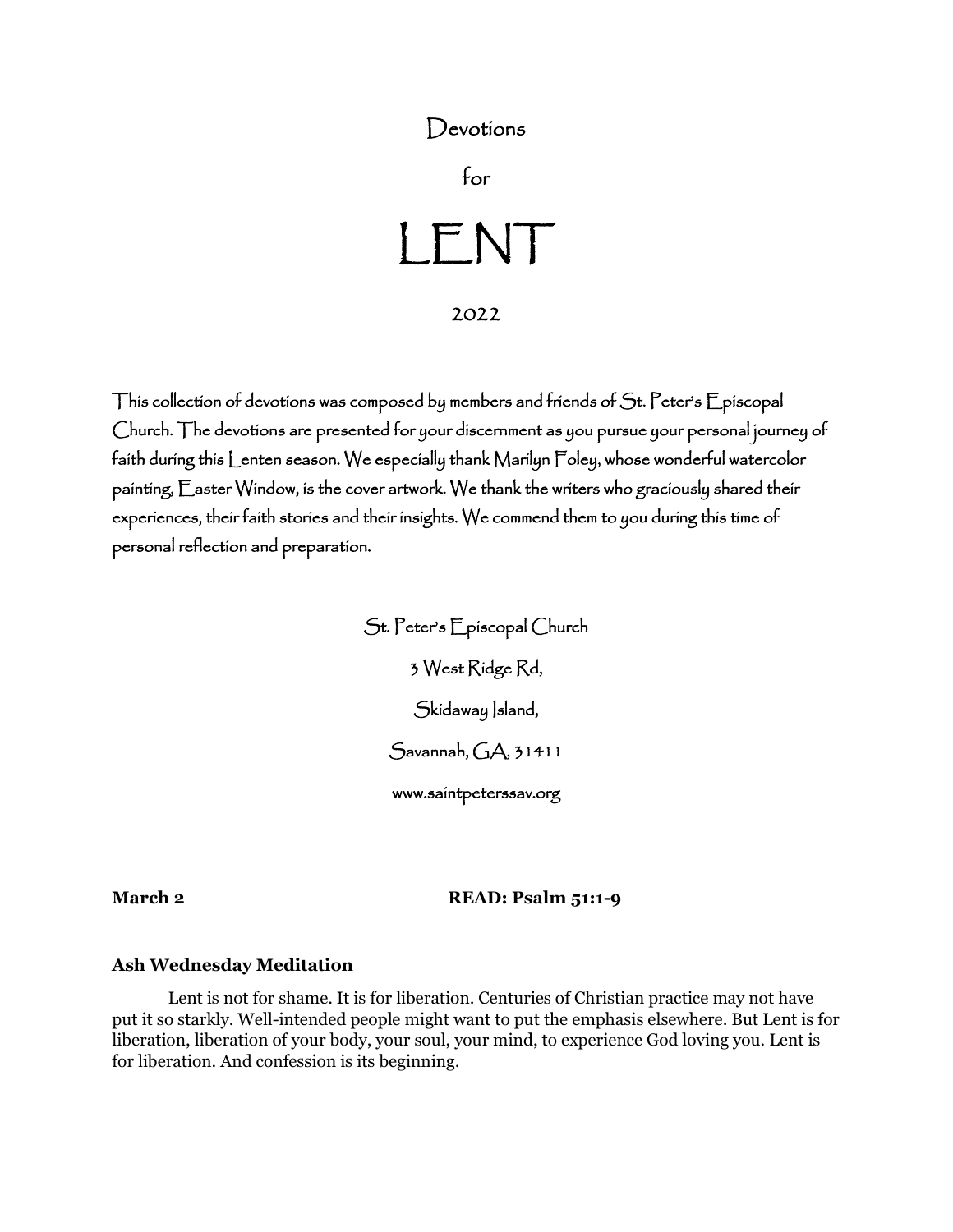My first private confession, made as an adult, felt like a death. The sweat-wrinkled list of sins I'd brought with me (I didn't want to forget!) was a bullhorn of shame, listing all the things I had hidden away that pointed to why I was not good, not lovable, not redeemable. So it was absolutely galling and then relieving, that my confessing priest, having heard me uncover those very things that I hide, looked at me– looked right into my eyes– and pronounced God's absolution, God's love shaped like forgiveness and acceptance.

There, on the other side of a confession, I discovered that God's love and pardon were waiting for me. This is what God offers to all of us in this season of Lent, the opportunity to see ourselves and show ourselves as we truly are and to discover that God is waiting for us, not with contempt, but with love and wonder.

#### --Rev. David Wantland

**TODAY:** *It's almost spring. Start a daily journal tracking the end of winter and the return of the joy of spring as flowers bloom, birds travel and bushes show new growth.* 

#### March 3 **READ: 1 Corinthians 13:12**

## *Through the Glass Darkly*

 "For now, we see through a glass darkly; but then face to face: now I know in part; but then shall I know even as I also am known."

 The above verse is referred to by Richard Rohr in "An Invitation to a Further Journey," at the beginning of his book *Falling Upward*. Seeing though a glass darkly can be interpreted as pertaining to our limited vision of God and the increasing clarity we gain as we move closer to him. When we are transformed by our faith, we become more aware of all that is around us. We become en*light*ened and our path becomes easier to discern. I was thinking on the verse and its meaning when I came across a short piece on the same theme that I had written for a meditation journal years ago:

 "Each of the windows in our home allows us to see the world from a single perspective. The framework surrounding them obscures the rest of the picture from our view. Sometimes in life, we isolate ourselves behind windows of the mind, frame them in and miss the big picture.

 "Spiritual windows, structured around our relationship with God enlarge our perspective. They give us insight to help put together s gestalt or whole, enabling us to see ourselves and others clearly. The more we devote ourselves to enlarging our horizons through the study of our Lord and His word, the more fully we understand the world, ourselves, and others."

Anne B. (Jones) Hurley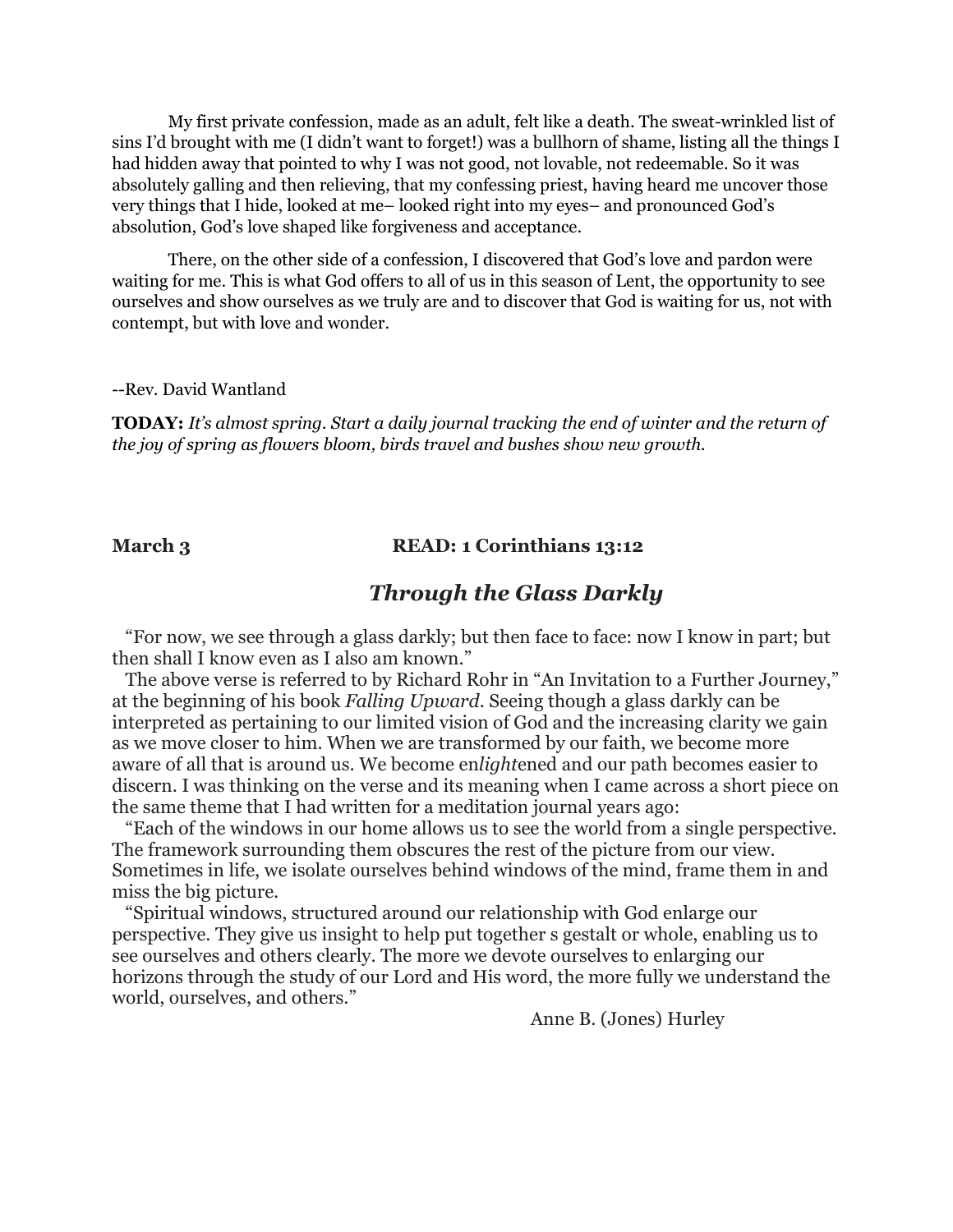Anne B. (Jones) Hurley is author of *Tides of Fear, Gold Thunder, A Light on Peachtree, Tools for Successful Writing, All Around the Track*, and *Brave At Heart*

**TODAY**: *Every Thursday during Lent, Anne Hurley will lead a discussion of Donald Rohr's inspiring book, "Falling Upward." Make plans to join the discussion in the Church Parlor at 11 a.m.*

**March 4 READ:** 1 Corinthians 16:14

## *'Let All That You Do Be Done in Love'*

This ongoing pandemic introduced many of us to new things – one of them being "Zoom." I have grown quite weary of Zoom, but in the first year with Zoom I was, among other things, kept blessedly busy with St. Peter's Bible studies and church services and Bible studies and church services "at" my former church in New Canaan.

One evening, I happened to glance at the sidebar on the New Canaan church's website and spotted "Sunday Evening Children's Service." My interest was piqued and I clicked on that option and found myself drawn into a delightful fifteen-minute broadcast.

The church's pastor walked into his study, in casual sweater Mister Rogers' style, to chat with the viewing children. He introduced them to the portrait on the wall of the very first pastor of the New Canaan Congregational Church, Theophilus Smith. He proceeded to tell the children that the name "Theophilus" means "friend of God" and, of course, the pastor reminded the children that they are, we all are friends of God. The pastor then went over to his "tin-can" telephone and proceeded to call a lively and familiar female parishioner to ask her if she was ready for the children to join her in her home for this week's Bible study. With the assurance that she was ready and eagerly awaiting their visit, the viewers were technologically "swirled" into her home. The woman (an old friend of mine who was born for the role) proceeded with a short and colorful telling of that week's Bible story. Using her felt board already set up with appropriate desert background, she placed her felt biblical characters here and there as she told the biblical tale with great animation and drama. I was riveted!

But as suddenly as the children were swirled into the storyteller's home, they were swirled back into the pastor's study. With thanks to the storyteller, the pastor then gently, soothingly brought the children into quiet, reflective closure. Kneeling at his prie-dieu (not traditionally found in a Congregational Church, but effective for modeling a sacred stance before God), the pastor proceeded to thank God for the many gifts of the day, asked for God's blessings on the family members and friends of the children and concluded with . . .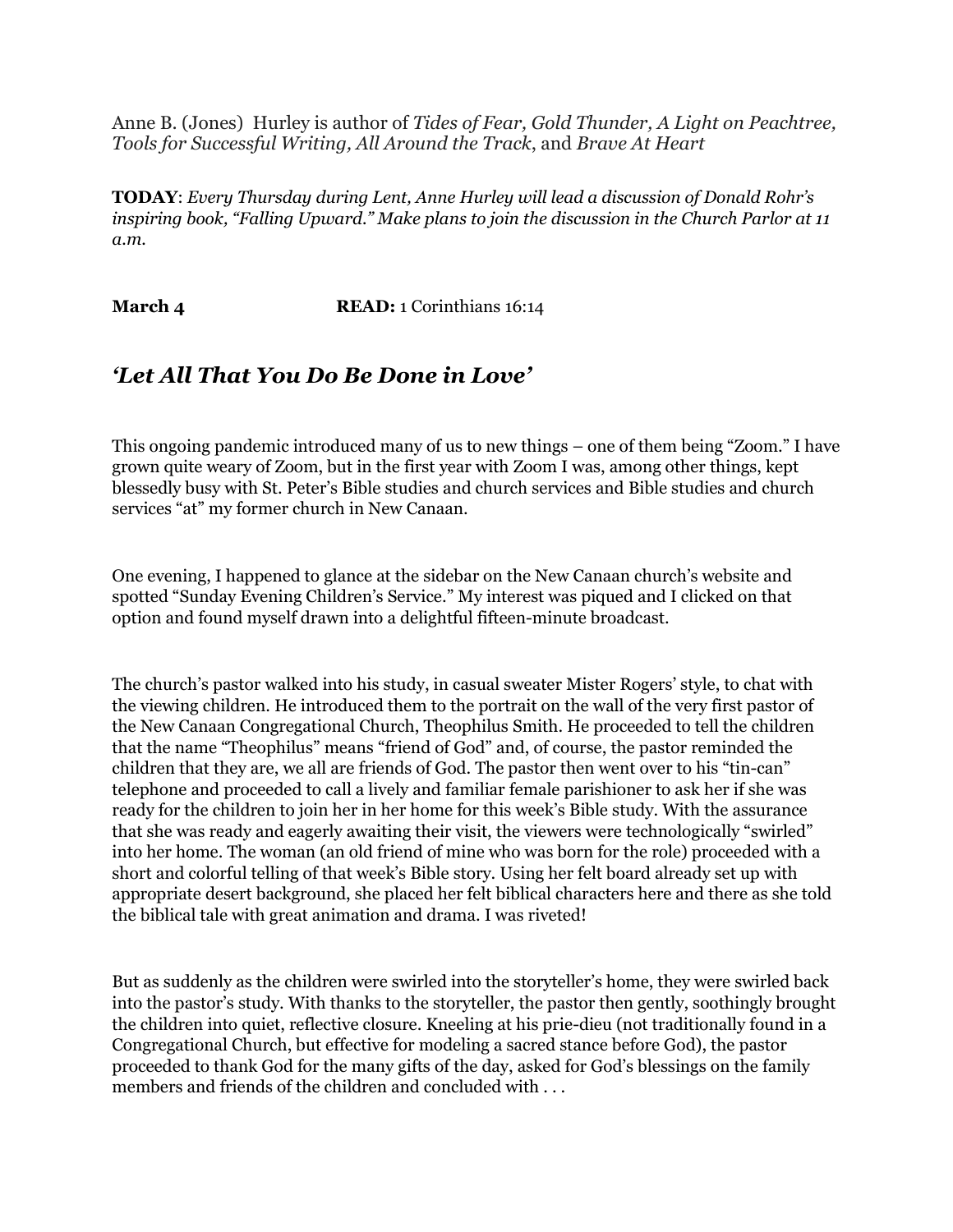"Now I lay me down to sleep,

I pray the Lord my soul to keep . . ."

("Oh no, I thought, not that frightening conclusion!" But, instead, he continued with . . . )

"When in the morning light I wake,

Help me the path of love to take."

"The path of love!" And with this simple, yet profound and new-to-me children's prayer, I have happened upon my new night-time adult prayer. With each day's end, I pray that tomorrow I will take "the path of love." It seems an intention, direction enough for me – with God's help.

--Ginger Malachuk

**TODAY:** *Give thanks for Fred Rogers. Here's his advice: "Now you know, prayer is asking for something, and sometimes you get a yes answer, and sometimes you get a no answer. And just like anything else, you might get angry when you get a no answer. But God respects your feelings, and God can take your anger as well as your happiness. So, whatever you have to offer God through prayer – it seems to me – is a great gift. Because the thing that God wants most of all is a relationship."* 

### **March 5 Read: Matthew 25:40-46**

## *Lessons of the Least of These*

"In as much as you have done it unto the least of these you have done it unto me.

About 45 years ago I was swimming laps in the Armstrong pool. Among the other swimmers were two young students practicing for their upcoming swim exam. As I swam, one of them walked along the side of the pool watching the other. In the deep end, the other swimmer must have panicked and suddenly began flailing wildly. After a stunned moment I grabbed an arm and hauled her to the side of the pool where her friend helped her up. As she coughed and sputtered I continued my laps. A few years later the school where I taught hired a new chorus teacher. When we met one day she asked if I used to swim at Armstrong. I said yes, and she said "You saved my life!" With no thought or sacrifice I had passed a test.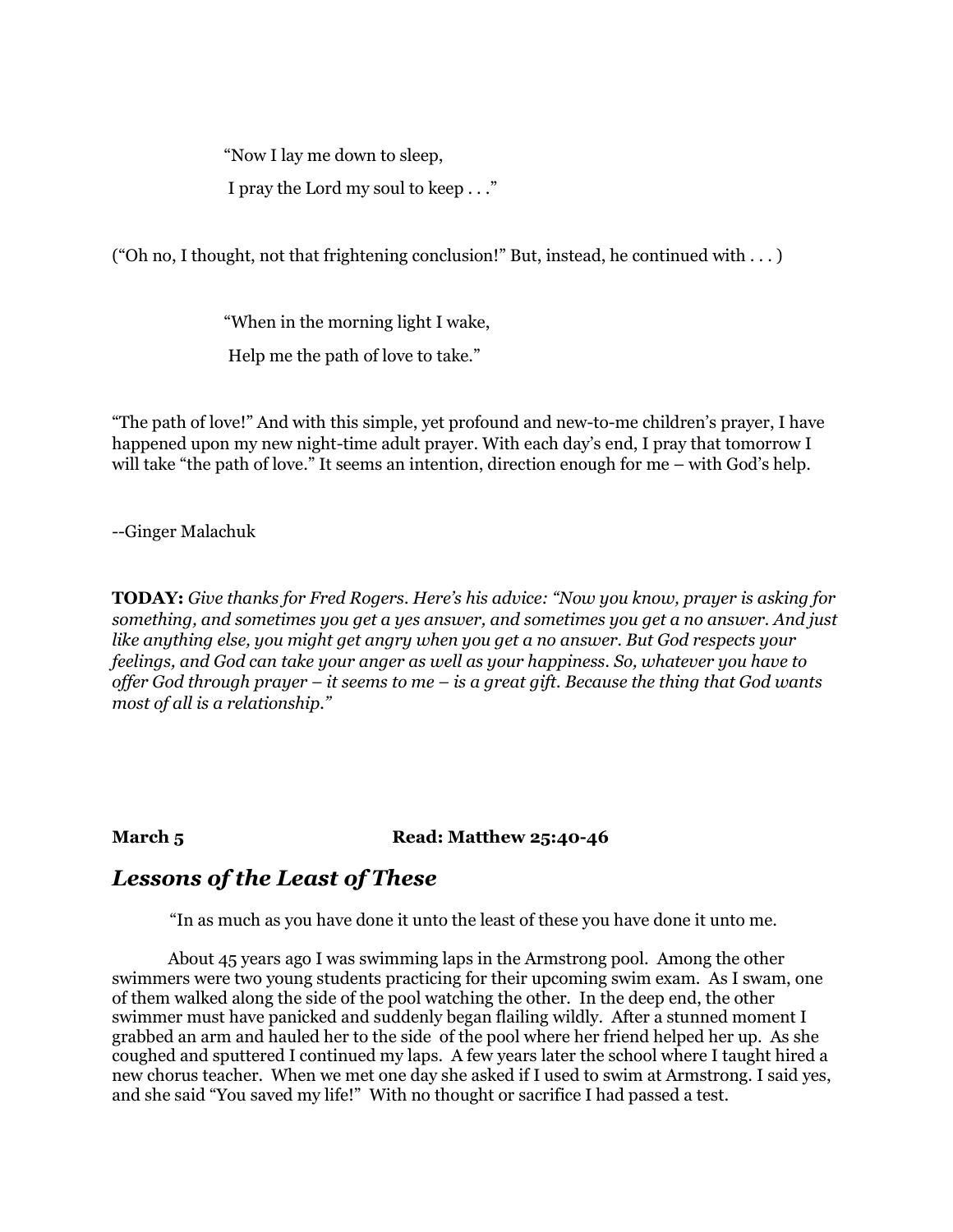About 40 years ago while riding a New York City subway I watched as the thinnest human I've ever seen stood in the end of the car and spoke to us all. "I have AIDS" he said "and I need money for food and medicine. If you help me or even if you can't, God bless you." As I touched my purse my two accompanying friends hissed "don't" and I didn't. Neither did anyone else. He had asked God to bless us. I had failed a test.

A few weeks ago, aiming for my last errand of the day, wearing a mask and worrying about COVID, I got out of my car in the Whole Foods parking lot and was met by a young woman who said shyly, "Can you help me get some food? I'm hungry." All my training from home, church, school, society kicked in: watch your purse, she's too well dressed to be hungry, don't talk to strangers, there are suitable places she could go for help. So I told her I had no cash which was true and hurried in to my ever-so-important errand. Inside I had a moment to rethink and realized I had two credit cards with me, it was a grocery store, and I had responded with fear taught to me from my youth and not fitting the situation. I looked for her outside but of course she was gone. I had failed a test. Mea Culpa . God have mercy on my soul.

I am too old to fail tests because of past lessons. I need to stop thinking past first instincts. Something in me wanted to help that dying man and that hungry woman. Thinking overcame instinct. and I failed spiritual tests. When will I learn? If not at 89 when?

#### --Claudette Warlick

**TODAY:** *Who are the least of these in your life? The hungry, the thirsty, the homeless, the poor, the imprisoned or someone who is suffering and known only to you. Reach out with your hand, a prayer, a letter or some other tangible gesture to show they are remembered. Pass the test!*

### **March 6 READ: John 1: 5**

### *The Parable of a Lighthouse*

On a dangerous seacoast where shipwrecks often occur there once was a crude little life-saving station. The building was just a hut, and there was only one boat, but the few devoted members kept a constant watch over the sea. With no thought for themselves, they went out day or night tirelessly searching for the lost.

Many lives were saved by this wonderful little station so that it became famous. Some of those who were saved, and various others living nearby wanted to become associated with the station and give their time, money and effort to support its work. New boats were bought. New crews were trained. The little life-saving station grew.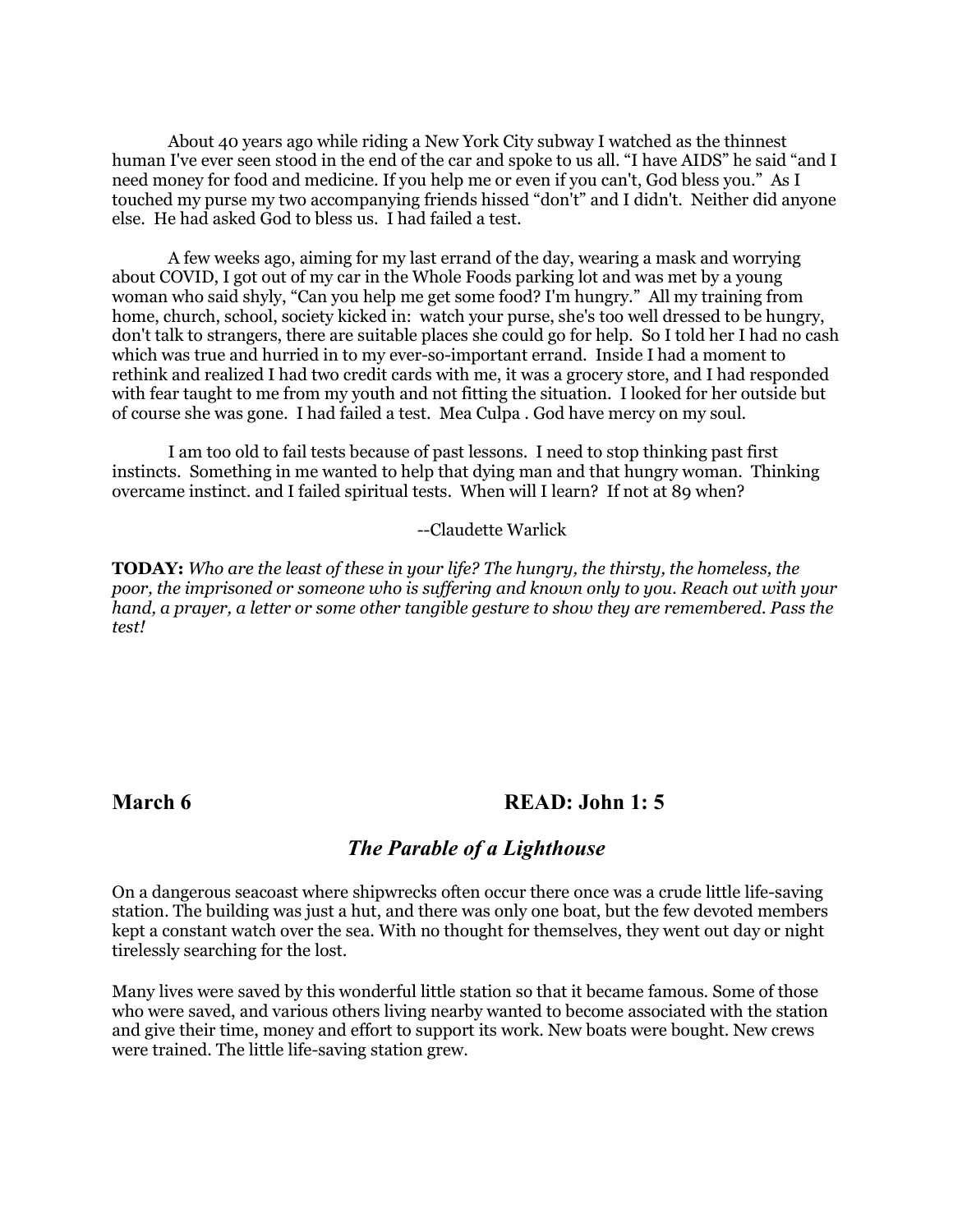Some new members felt the crude, poorly equipped life-saving station should be made more comfortable since it was the first refuge for those saved from the sea. So they enlarged the building, decorated it and replaced the emergency cots with beds and better furniture. Now the life-saving station became a popular gathering place, sort of a club.

Fewer members were now interested in going to sea on life-saving missions, so they hired lifeboat crews to do this work. The life-saving mission still received lip-service, but most members lacked the necessary commitment to take part in the life-saving activities personally.

About this time a large ship was wrecked off the coast, and the hired crews rescued boatloads of cold, wet, and half-drowned people. But they were dirty and sick. Some of them had black skin, and some spoke a strange language and they left the beautiful new club very messy. So the property committee immediately built an outside shower house where victims could be cleaned before coming inside.

At the next meeting, there was a split in the club membership. Most of the members wanted to stop the club's life-saving activities as being unpleasant and a hindrance to the club's nownormal life pattern. Others insisted that life-saving was still their primary purpose. After all, they were still called a life-saving station. But they were out-voted and told that if they wanted to save the lives of all the various kinds of people who were shipwrecked in those waters, they could begin their own life-saving station down the coast. They did.

As the years went by, the new station experienced the same changes that had occurred in the first. They also evolved into a social club so another life-saving station was founded. If you visit the seacoast today you will find a number of exclusive clubs along that shore. Shipwrecks are still frequent in those waters.

Only now, most of the people drown.

--**Author unknown** (Adapted by Steve Rudd, Submitted by Fr. Don Hands)

**TODAY:** *Raise this prayer: Almighty God, you have poured upon us the new light of your incarnate word: Grant that this light, enkindled in our hearts, may shine forth in our lives; through Jesus Christ our Lord, who lives and reigns with you in the unity of the Holy Spirit, one God, now and forever. Amen.*

### **March 7 READ: Timothy 4:12**

## *Youth Ski Trip Reflection*

St Peter's Youth group (SPY) has been skiing together for a long time. Some of us are better skiers than others, but we stick together despite our skill levels. In early February, we traveled to Boone, NC, and were allowed to bring some friends along, some of whom, though athletic, had no experience on skis.

It's amazing to see beginner skiers take to their skis. Some embrace their lack of control in the name of speed and careen down the hill, crossed-fingers that they'll slow down before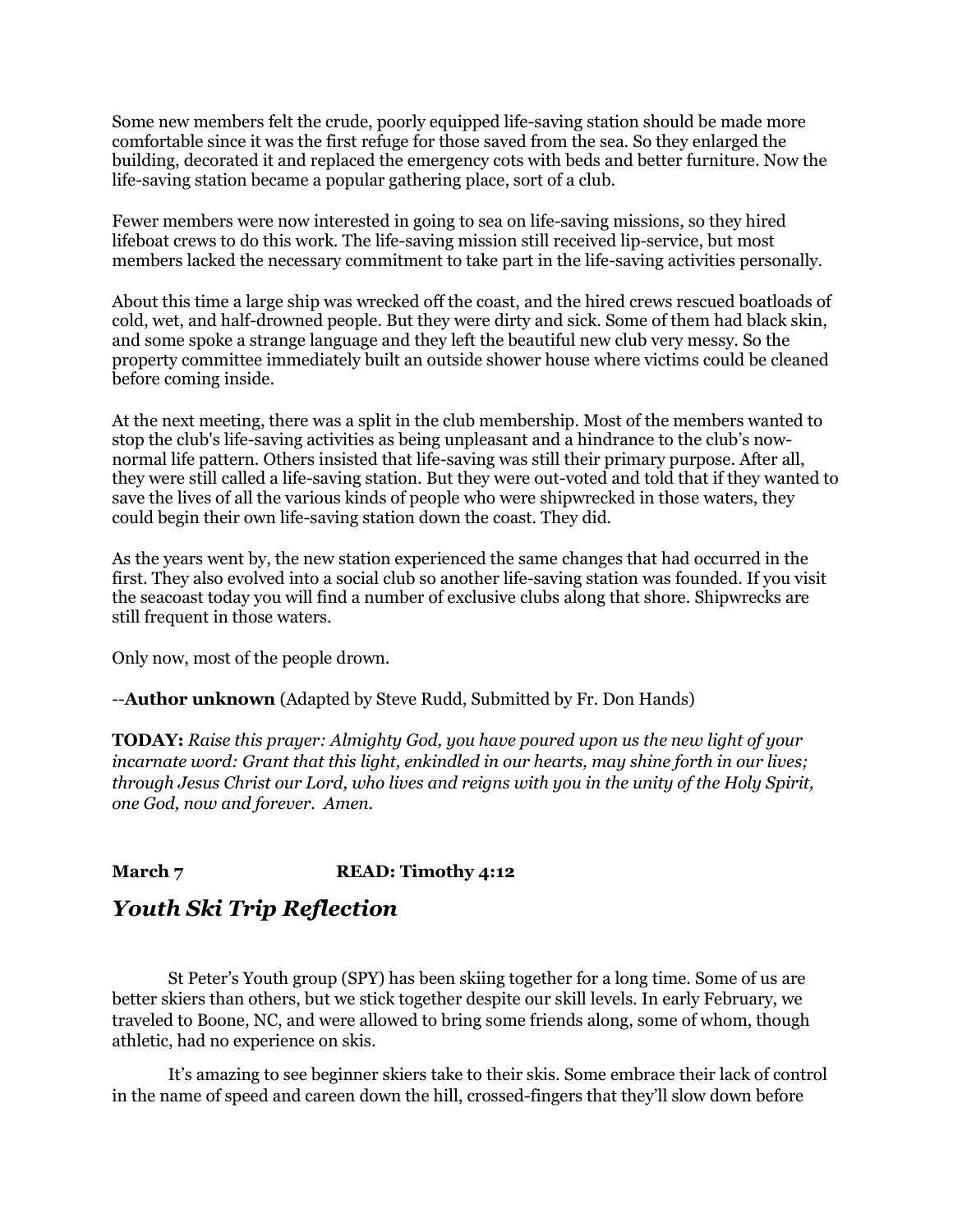running into other people. Others prefer caution, seeking to understand the mechanics of skiing before turning downhill to give it a pizza slice-shaped try.

It might seem like the speed demon should be the celebrated novice, but really both methods are their own way to learn, to get to know the mountain, to become a skier. It's a good reminder that God does not look at any one of us with judgment (you should be more cautious, speed demon; you should be more adventurous, cautious one). God blesses our particular ways, also known as our lives, to learn, to get to know the world that God created, to become a follower of Jesus.

 That's true for the season of Lent too. How ever we decide to seek God during this holy season, God welcomes it and smiles at us, just like we did every time we all made it together to the bottom of the hill, always with stories to tell.

--Anna Mondy, Jackson Mondy, Langston Bass and Carey Bass.

**TODAY:** *Pass the word that St. Peter's is inviting young people to join the fun. Every other Sunday in the church parish hall at 6:30.* 

### **March 8 READ: 1 Chronicles 16:11**

## *Who Needs Roller Derby? I Do*

You may remember that I play in women's roller derby. During the pandemic, the Women's Roller Derby League has necessarily shut down operations to avoid spreading the virus. It's created much consternation as a beloved pastime has been ripped away, not unlike how many of us felt with online worship. It's given me time to reflect. My neck and hips are grateful for the break, honestly. Why did I join a women's sports team in 2015 as soon as I moved to Georgia? Why did I play a sport that wrecked my body so much?

The easy answer was that I needed girlfriends nearby and I needed a hobby, a joyful distraction, as intense as my work. I thought it was mainly for stress relief and a needed distraction from life's troubles. I needed a way to avoid my to-do list and just have fun with other women.

And, now, I see it differently. I didn't only join derby because I needed a joyful distraction. I joined roller derby for the same reason I joined the church: so that I would learn not to flinch from life's troubles. I joined that women's league to grow a backbone and to be more comfortable in my own skin. I learned to skate, play and try maneuvers I never would have tried without cheerleading friends on the sidelines. Borrowing each other's confidence, we skated *into* fear instead of away from it. That's why it's so addicting and empowering -- you face your own demons and *win*.

And in that way, it's very similar to the life of faith.

I've heard so many people say to me, with anxious looks in their eyes about the future of the institution of the church, "I wish the church was more open, younger, fresher, and cool like roller derby." But actually, the church has something far more precious to offer the world than women's roller derby does. Sure, I learned to skate into fear at derby. But I've learned that I needed something beyond myself, I need what I find in the church: *God and God's abundant love*.

--Rev. Kelly Steele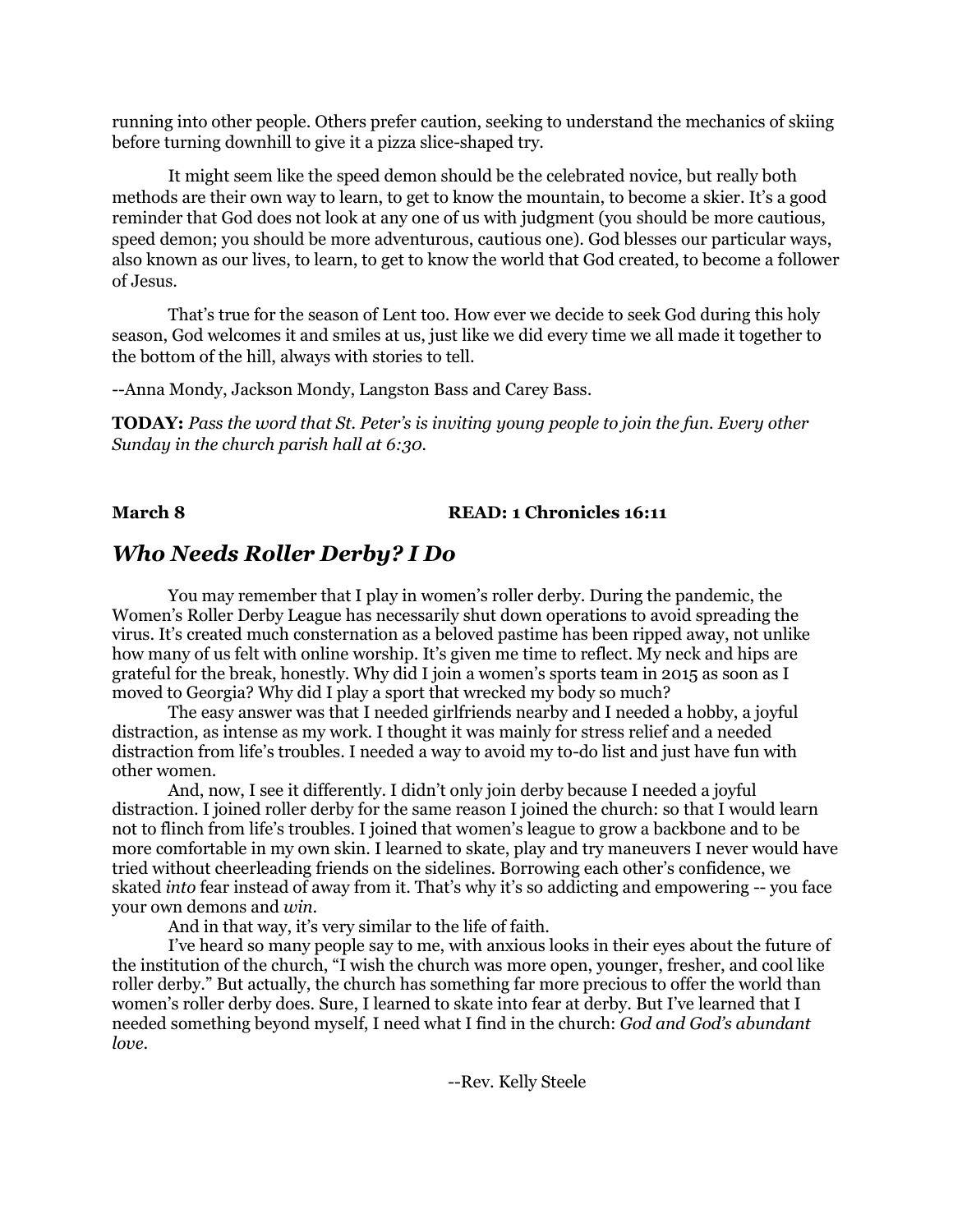**TODAY:** *Prepare for the unexpected. Break the routine. Go to a place you've never been before – a library, a park, a beach, a skating rink or a place to listen to music. Put your mind to discovering something new.*

### **March 9 READ**: **Deuteronomy 26:1-11**

## *Share Our Gratitude*

 Today's lesson from Deuteronomy instructs the Israelites to remember God's deliverance of them out of Egypt into their new inheritance, the land of milk and honey. They are to put some of the first fruits of all that is produced from the land that the Lord their God is giving them into a basket. Then take that basket to the priest to be set down in front of the altar of the Lord.

 It amazes me that when I sat down with the list of 47 scripture readings for Lent to select one or two to write on that this lesson was the first one I looked up. God definitely had a hand in it. You see, in a way, Kathleen and I are convinced that we have been led by God to our new home at St. Peter's. And comparing St. Peter's to the land of milk and honey is not as far-fetched as it may sound when you consider the exceptionally warm welcome we have received from everyone here.

 We feel truly blessed to have been led here and I pray that as instructed, we will be able to place our basket before the altar and "celebrate with all the bounty that the Lord our God has given to us and to our house.

### --Kathleen and Roy Te Turner

**TODAY:** *What brought you to St. Peter's? Recall the greeting and welcome you first received. Make a point of thanking the first greeters and then of passing that welcome forward to visitors you see or to friends you invite to join our worship. Don't forget Lenten Church and Chowder today and every Wednesday at 11:30 in the chapel.*

### **March 10 READ: Luke 4:14-21**

## *No prophet is accepted in the prophet's hometown*

A cloud is not a cloud only here for a moment and then gone A cloud is never really lonely searching for a distant dawn A cloud is the light that made the vapor A cloud is the waste of decades past A cloud is a thousand, thousand acres A cloud is millennia recast We are more than what we are We are pulsed from distant stars We are burnt by many scars And yet, and yet, we are also clouds

An orange is not only what it does, sweet for a moment and then gone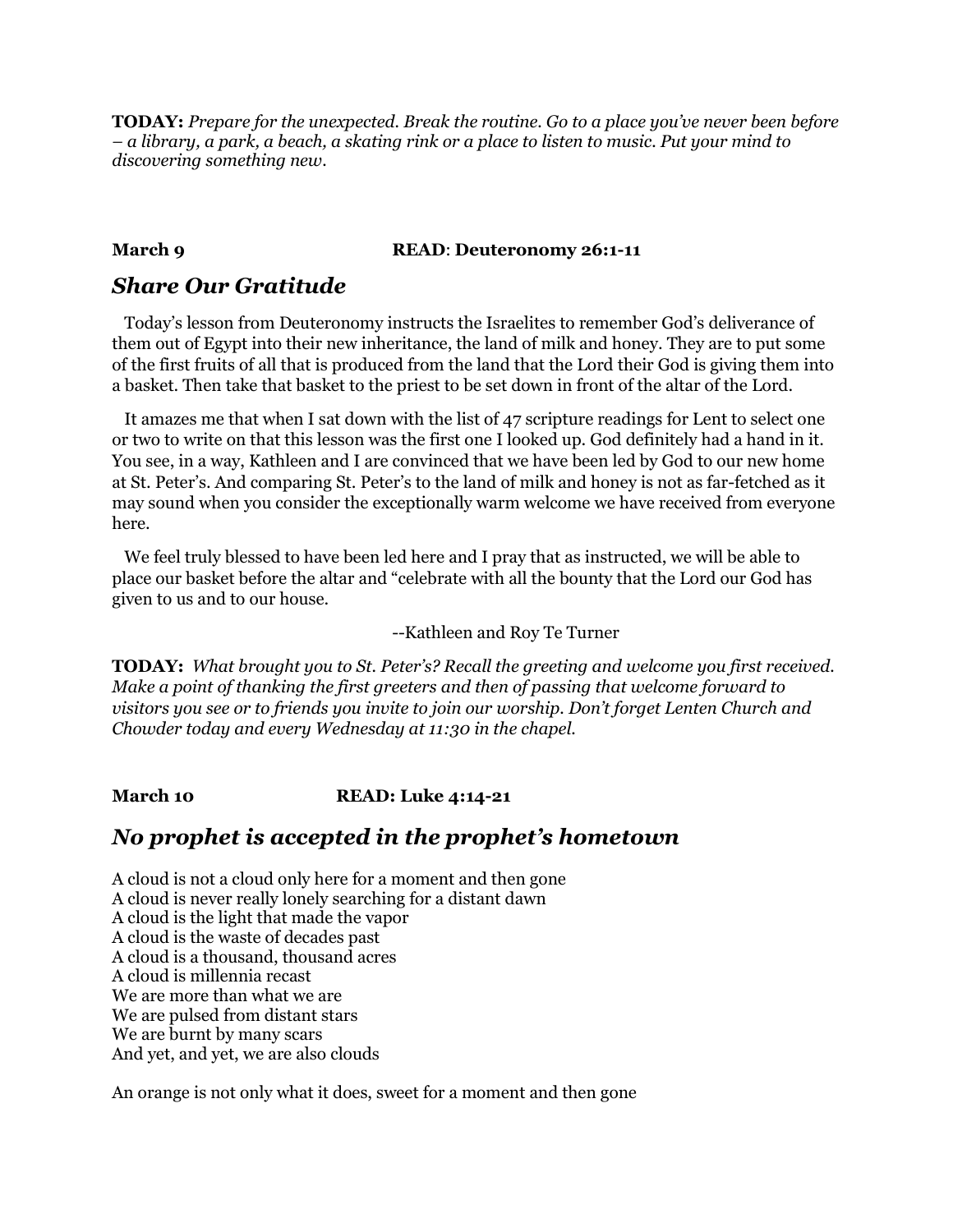Listen to an orange buzz with bees that help it carry on We are more than what we are We are pulsed from distant stars We are burnt by many scars And yet, and yet, we are also sweet

A child is not a child only, single hope to conquer night A child is never really lonely when it knows its inner light A child is parents and their failings A child is bruised, but stands again A child is sometimes still unveiling, not to answer if but when We are more than what we are We are pulsed from distant stars We are burnt by many scars And yet we are, and yet we are Still a child

--Rt. Rev. Jim Hamilton, Rector at Baltimore's Church on the Square

**TODAY:** *Today's scripture tells of Jesus' return to his home town, and the townspeople's rage at what he says, even though what he says is true. How patient are we to hear harsh words, even when they are true? Let us devote special energy, starting today, to listening quietly, to contemplating thoroughly and to responding appropriately.*

#### **March 11 READ: Genesis 40:8**

## *Wide-Eyed Dreamer*

*They said to him, "We have had dreams, and there is no one to interpret them." And Joseph said to them, "Do not interpretations belong to God?"*

 I'm a big dreamer. Sometimes I have several in one night. Sometimes, I remember them and the people and circumstances. But most times, once I open my eyes, dreams are gone forever. Or are they?

 I have no control over what I dream. They just come and then go, most of the time with no apparent effect on my life. Except for one dream I had that a life-changing event would change one of my children. God guided me through the situation with such confidence that when it occurred, I was prepared with acceptance and joy. It's one dream I have never forgotten.

 So what about the dreams I have with my eyes wide open? I look around daily with wonder at where I am today because it was not one of my sleeping or waking dreams. When I stay out of the way and let God guide me, He is the real dream maker!

--Babs Lutton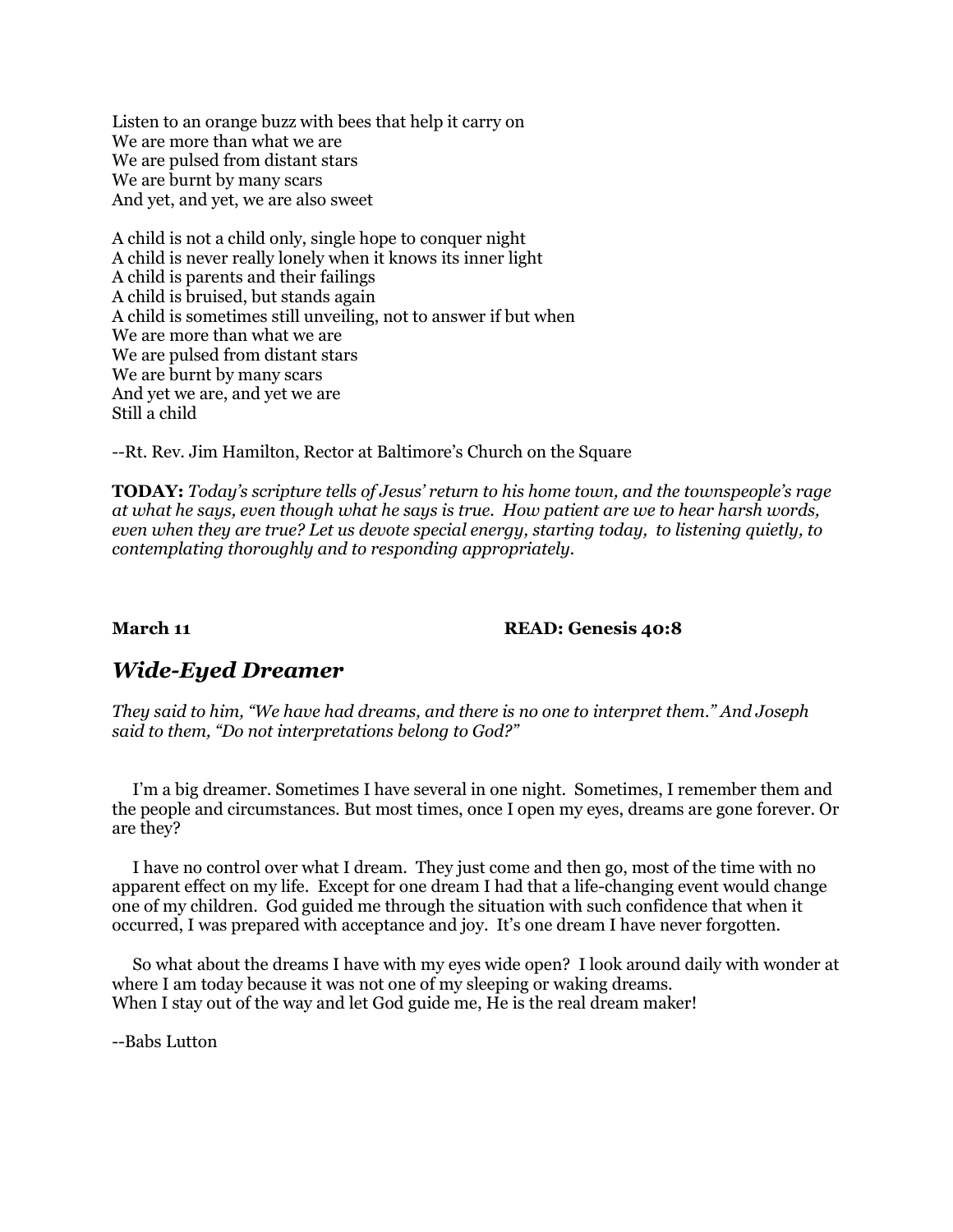**TODAY**: *Where do you fit in God's plan? Spend time today considering your place, then plan your week. What can you do to fulfill God's plan for you this week -- at home, at work, in your neighborhood, for yourself.*

**March 12 READ: 1 Corinthians 12:27-30** 

### *Love and Hate*

*No one person or group, not even the Romans (who we know killed Christ on the cross because this form of execution was a Roman one) were solely responsible for Our Lord's death. The Church has consistently taught that every human being who ever lived contributed to the suffering and death of Jesus. "It is you," Saint Francis of Assisi says, "who have crucified him and crucify him still, when you delight in your vices and sins" (ccc 598). As a result, the Catechism teaches, quoting from the Council of Quiercy, France in 853 AD: "There is not, never has been, and never will be a single human being for whom Christ did not suffer" (ccc 605). Why? Because there is not, never has been, and never will be a single human being who has not contributed to the suffering and death of Jesus. From the cross, therefore, He says to all: "Father, forgive them, they know not what they do" (Luke 23:34).*

 In reading the above excerpt from the *Catholic Spirit* by Fr. John Hillier - Article 53, I am reminded of Love and Hate. This in turn, reminds me of the times we live in. I don't know about you, but I am battle fatigued!

 I desperately want to be around Love and Peace. Not Hate. I can't watch "Hate" on TV or read any more about "Hate." There is so much "Hate" in the world, amidst Love, that one part of me shrivels inside - trying to hide and pretend there is no hate. I am angry (Hate? Hmmmmm!) in having to be bombarded with Hate every day.

 To a point, I have almost become numb to Hate because I feel so helpless. So I shrink back from a lot of living life - cocooned. As if I am in a bomb shelter. I have dealt with the dying/dead, murders, suicides, rapists in my life/profession, and I am "Spent" at this point.

 At my age, I just want Love, Gentleness, Softness, Kindness, Friendship, Sharing, Music, (Yes - I hug-play my cello every day!) and to enjoy picking up a fallen leaf on a walk with our German Shepherd, "JJ." Talk to my tulips and daffodils that are breaking through the surface of mulched soil. YEP! I do this! (Surely a sign of old age!) I treasure sunrises and sunsets. And gaze across the ocean and waterways. All God's Creation - in all its Glory and Magnificence. I look for Crosses and Angel wings in the sky - those made by cloud formations. Or are they?

 However, let me not forget that I too, being part of the human race, hold the cat-O-nine tails, thorns and sword and hyssop. It was when I was in Divinity School that I first learned of this from my Theology professor. Our entire class was rooted to our seats in horror.

We are all indeed - One Body in Christ.

#### --Pam Clift

**TODAY:** *Let us all recognize that the current times are full of fear and threats of persecution. We can choose to Love one another amidst the turmoil. Choose the path of kindness and mercy for the rest of our life on earth. Life is short.*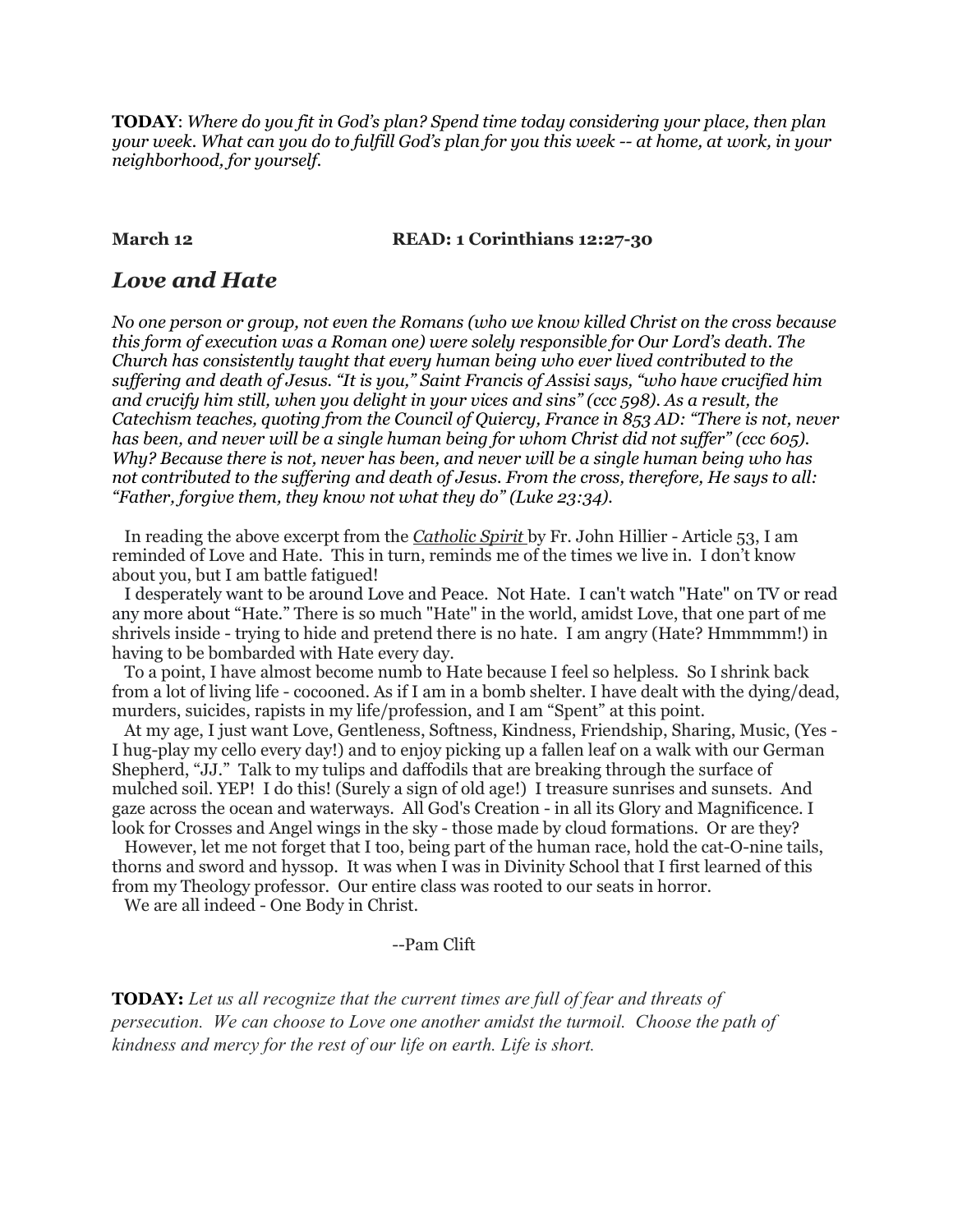### **March 13 READ: Proverbs 3:5-6**

## *Holy Yes, Holy No*

"The Holy Spirit is guiding you," a dear friend and prayer partner gently encouraged me. "Remember that she is both wise and practical," she continued. "Listen with the ear of your heart; she may be leading you to a holy no."

A holy no? I knew about a holy yes. But you mean that sometimes in holy listening there might be a holy no? Pre-pandemic, searching for the "holy yeses" in my life had become my spiritual quest. It seemed as though before sheltering-in-place in March 2020, there were so many opportunities to say yes; and I often did so. But that was before COVID-19 and both of the Delta and the Omicron variants ushered in new -- and heretofore unimaginable – limitations and restrictions.

Now my choices seem to be one of four options: yes; no; not at this time; and possibly. I have found that these choices have led me to a liminal space that is filled with grace...for I have been provided with an opportunity to live into this time of transformation. It is a time when I am able to hear the "holy no" and even say "no."

Author, teacher, and scholar of Buddhism Joanna Macy encourages us to remember that "You don't need to do everything. Do what calls your heart: effective action comes from love unstoppable, and is enough."

Listening with the ear of the heart opens up a place within me to experience love unstoppable, and allows me to hear the very wise and practice Holy Spirit when it whispers a "holy no." And in doing so, I also am now able to hear the holy yes...and know that it is enough.

### --Westina Matthews

**TODAY:** *Listen in silence because if your heart is full of other things, you cannot hear the voice of God.* 

*Then get a copy of Westina Matthews' best-selling book: [This Band of Sisterhood:](https://www.churchpublishing.org/thisbandofsisterhood) Black Women Bishops on Race, Faith, and the Church. For a free PDF study guide, go to this link: <churchpublishing.org/siteassets/pdf/excerpts/this-band-of-sisterhood-study-guide.pdf>* 

### **March 14 READ: Psalm 27:13-14**

## *A Time for Conversion*

There is an expression in Spanish: "God forgives always. We forgive sometimes. But Nature never forgives." We did not respond to the partial catastrophes. Who now speaks of the fires in Australia, or a boat can now cross the North Pole because the glaciers had all melted? Who speaks now of the floods? I don't know if these are the revenge of nature, but they are certainly nature's responses.

We have a selective memory. I want to dwell on this point. I was amazed at the  $70<sup>th</sup>$  anniversary commemoration of the Normandy landings, which was attended by people at the highest level of culture and politics. It was one big celebration. It's true that it marked the beginning of the end of dictatorship, but no one seemed to recall the 10,000 boys who remained at that beach.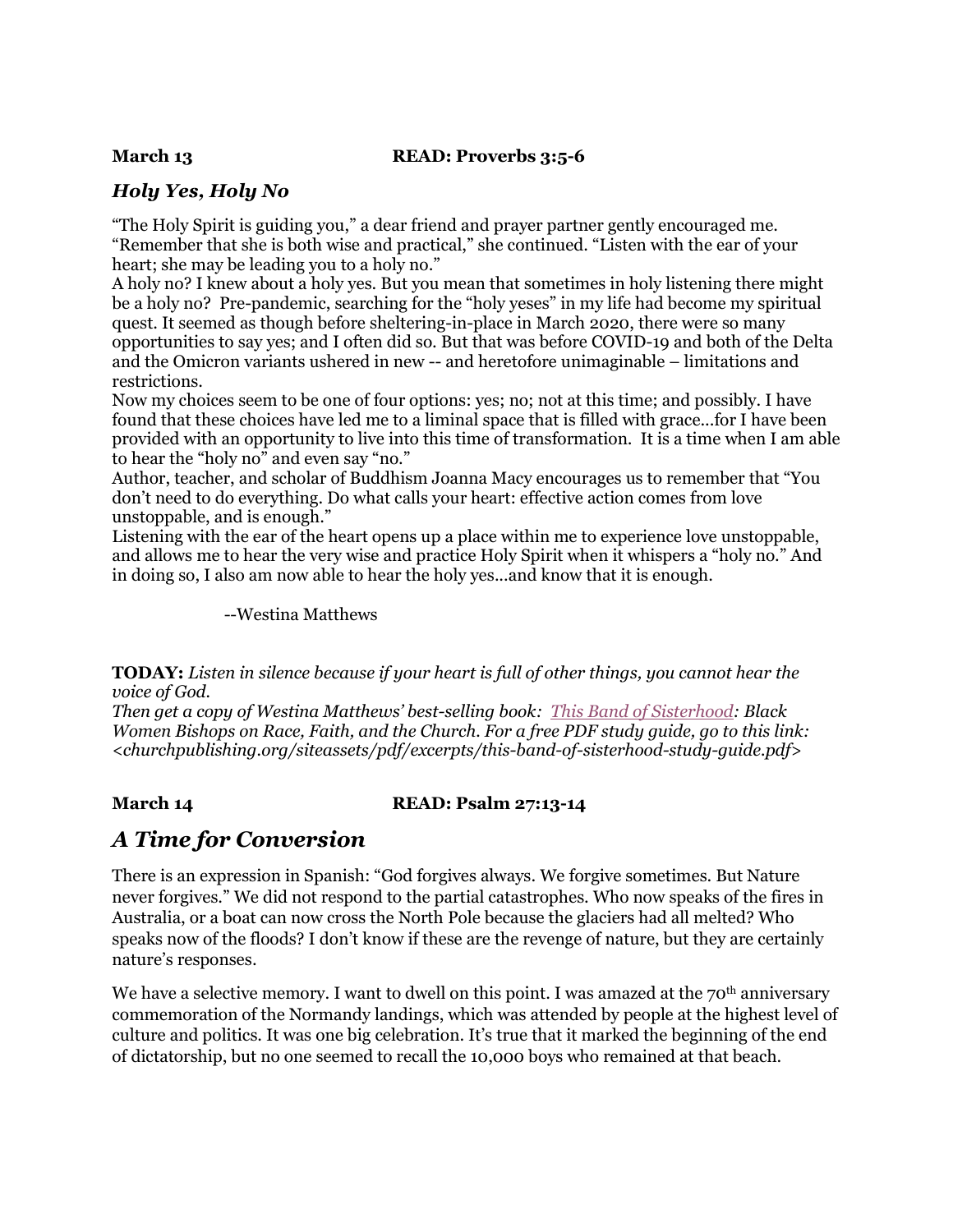What comes to mind is another verse from Virgil's *meminisse iuvabit:* "It may be that in the future you will be helped by remembering the past." We need to recover our memory because memory will come to our aid. This is not humanity's first plague; the others have become mere anecdotes. We need to remember our roots, our tradition, which is packed full of memories.

Every crisis contains both danger and opportunity: the opportunity to move out from the danger. Today, I think we have to slow down our rate of production and consumption and to learn and contemplate the natural world. We need to reconnect with our real surroundings. This is the opportunity for conversion.

Let us not lose our memory once all this is past. Let us not file it away and go back to where we were. This is a time to take decisive step, to move from using and misusing nature to contemplating it. We have lost the contemplative dimension and we have to get it back.

This is a moment to see the poor. Jesus says we will have the poor with us always, and this is true. They are a reality we cannot deny. But the poor are hidden because poverty is bashful. I am also thinking at this time of the saints who live next door. They are heroes: doctors, volunteers, religious sisters, priests, shop workers – all performing their duty so society can continue functioning. How many doctors and nurses have died! All serving.

What comes to my mind is something said by the tailor, in my view one of the characters with the greatest integrity in Alessandro Manzoni's "The Betrothed." He says: "The Lord does not leave his miracles half-finished." If we become aware of this miracle of the next-door saints, if we can follow their tracks, the miracle will end well, for the good of all. God doesn't leave things halfway. We are the ones who do that.

What we are living now is a place of conversion, and we have a chance to begin. So let's not let it slip from us. Let's move ahead.

--Pope Francis (in an interview with the British publication, The Tablet)

**TODAY:** *Look back over the past two years. What have you learned about yourself and the way you live that you would like to change? Take a small step in that direction.*

### **March 15 READ: Jeremiah 17:7-8**

## *God Nudges Me Onward*

 "For what is less possible for us by nature, let us ask the Lord that he may provide it for us by the help of his grace." -- Michael Casey in *The Road to Eternal Life: Reflections on the Prologue of St. Benedict's Rule*

 One of the most important lessons I learned from a study of St. Benedict is what we *can't* achieve on our own, we *can* achieve through God's grace. During the past years,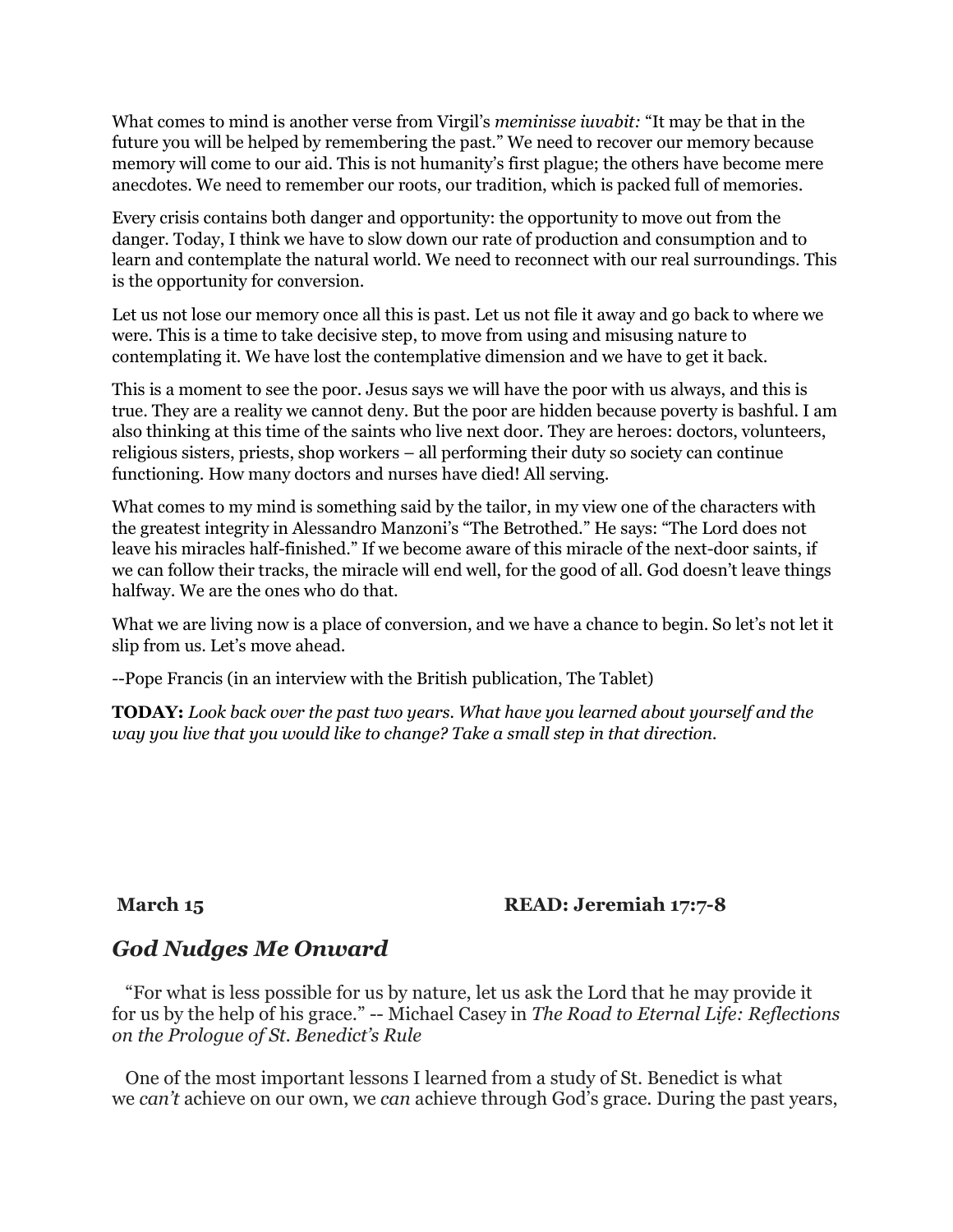I have felt as if God has been giving me writing prompts. I don't think this is unusual. I imagine it happens to others. I do know, when this occurs and I follow what I believe to be His direction, I gain a good and confident feeling, even if the topic is something I know little about.

 Usually, the path begins with a curiosity or desire, or, in some cases, someone making a suggestion. I begin to investigate a subject area and find people on my path who are experts or "in the know," are accessible and give their help. This happened during this past year when I decided to write articles for TWATL magazine and then revise them for a short history book.

 Almost as soon as I began, I found a plethora of resources available. Archaeologists and geologists gave their time and energy for ideas and proofing. I came across books and periodicals I would not have ordinarily noticed.

 Yesterday morning, I completed a rough draft for more passages in my book and another article for TWATL. Both contained references to Spanish galleon wrecks along the coast and the gold and silver they carried. I lamented I had no pictures for my article and none for the section in the book. Last night Mike and I hosted a dinner party. In walked a friend of Mike's with his wife. She was wearing a Spanish doubloon from the 1600s, set into a necklace. The coin came from the famous Spanish treasure ship, the Nuestra Senora de Atocha, which sank in 1622 off the Florida Keys. I now have my pictures. Coincidence? Or a "God Wink"? I believe I am a witness to God's grace.

--Anne B. (Jones) Hurley, author of *Tides of Fear, Gold Thunder, A Light on Peachtree, Tools for Successful Writing, All Around the Track,* and *Brave At Heart*

**TODAY:** *Look back over the past month at the times you have been touched by God's grace. With a grateful heart, give thanks.*

**March 16 READ: Psalm 35** 

### *At All Times, Gratitude*

 The 35th Psalm is one of many in which the psalmist is asking the Lord to deliver him from his enemies. However there is an added wrinkle, requesting God's help when people whom you have tried to help turn on you despite your best efforts on their behalf. To wit: "Malicious witnesses rise up; they ask me about things I do not know."

 "They repay me evil for good; my soul is forlorn. But as for me, when they were sick, I wore sackcloth; I afflicted myself with fasting. I prayed with head bowed on my bosom, as though I grieved for a friend or a brother; I went about as one who laments for a mother, bowed down and in mourning. But at my stumbling they gathered in glee, they gathered together against me; ruffians whom I did not know tore at me without ceasing; they impiously mocked more and more, gnashing at me with their teeth.

"How long, O Lord, will you look on? Rescue me from their ravages, my life from the lions!"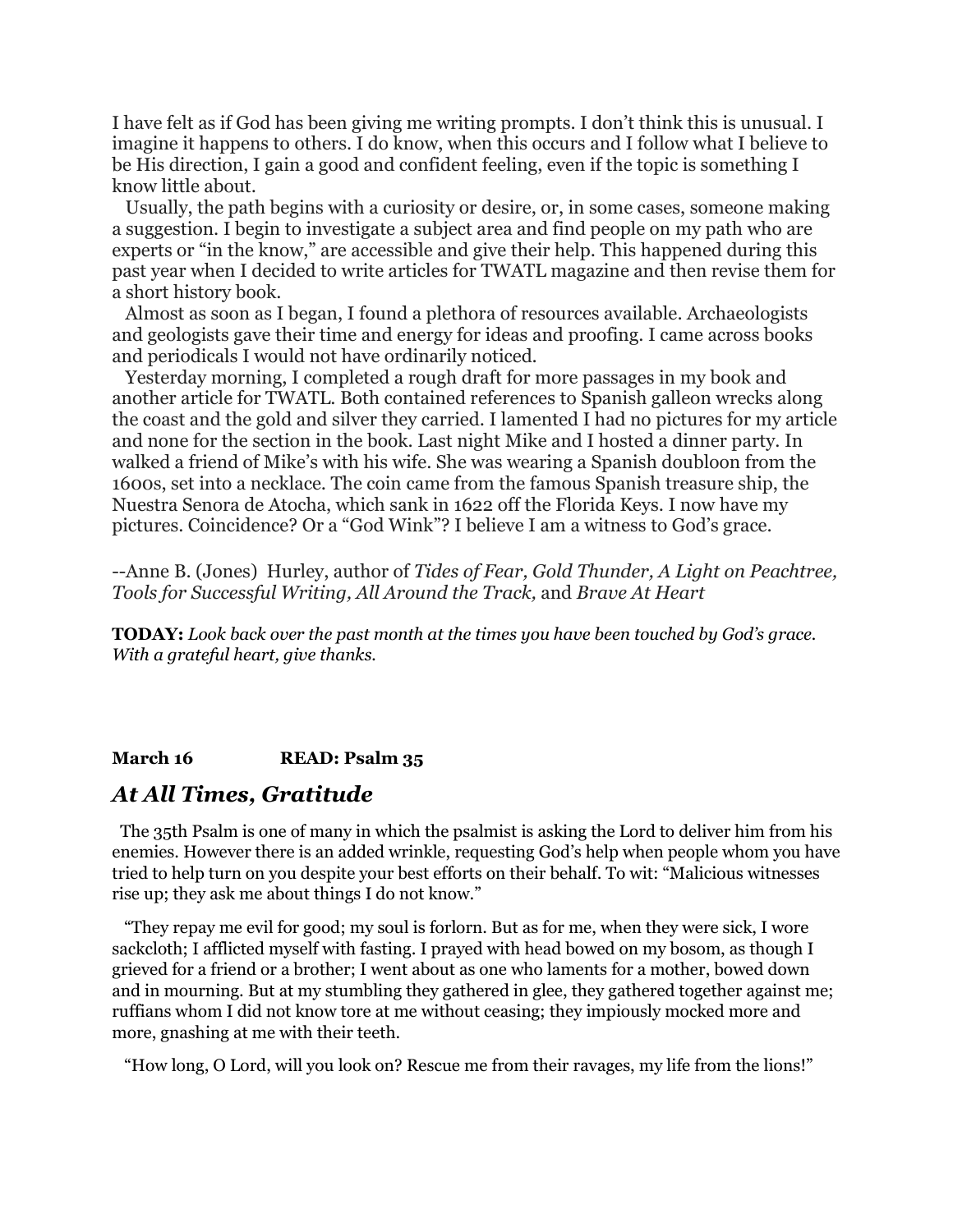It kind of reminds me of the old adage, "No good deed goes unpunished." But it also brings to mind something that really bothers me.

 Regardless of the purity of my motives, when I go out of my way to be helpful to someone or for some worthy cause, I expect my efforts to be acknowledged in some way, even if only privately. I really struggle controlling my disappointment and not letting it rise to real anger when my "good deeds" are totally taken for granted or ignored. It really hacks me off! I feel just like David, wanting to petition God to make those bad guys pay for their evilness and "rescue me from their ravages."

 Fortunately, we have Christ's exhortation in Matthew 6:14, the verse immediately following the Lord's prayer, "For if you forgive others their trespasses, your heavenly Father will also forgive you." Since I am constantly in need of forgiveness, my prayer is that I can follow Christ's guidance and, as David does, petition God for his assistance when my good deeds are not acknowledged. But rather than asking for God to punish those who have wronged me, instead let me ask God to give me the strength to forgive them and move on.

--Kathleen and Roy Te Turner

**TODAY:** *Plan this for the next time you and family or friends have dinner. Go around the table and ask each person to say why they're thankful for the person sitting next to them. Don't forget Lenten Church and Chowder today and every Wednesday at 11:30 in the chapel.*

#### **March 17 READ: Matthew 6:19-21**

## *The Cloths of Heaven*

It's St. Patrick's Day when eyes, hearts and voices turn to Ireland and celebrate its rich history. The galaxy of its most famous patriots includes the writer and Nobel prize winning poet, William Butler Yates. Among his most popular poems was "He Wishes for the Cloths of Heaven."

*Had I the heavens' embroidered cloths, Enwrought with gold and silver light, The blue and the dim and the dark cloths Of night and light and the half-light, I would spread the cloths under your feet: But I, being poor, have only my dreams; I have spread my dreams under your feet; Tread softly because you tread on my dreams.*

If he were wealthier, he says, he would spread under his beloved's feet the "heaven's embroidered cloths" laced with gold and silver, as a token of his love. Instead, he has only his dreams, which he also offers – again in the gallant tradition of Sir Walter Raleigh spread under her feet. He's making the point gently that his romantic dreams are superior to material riches.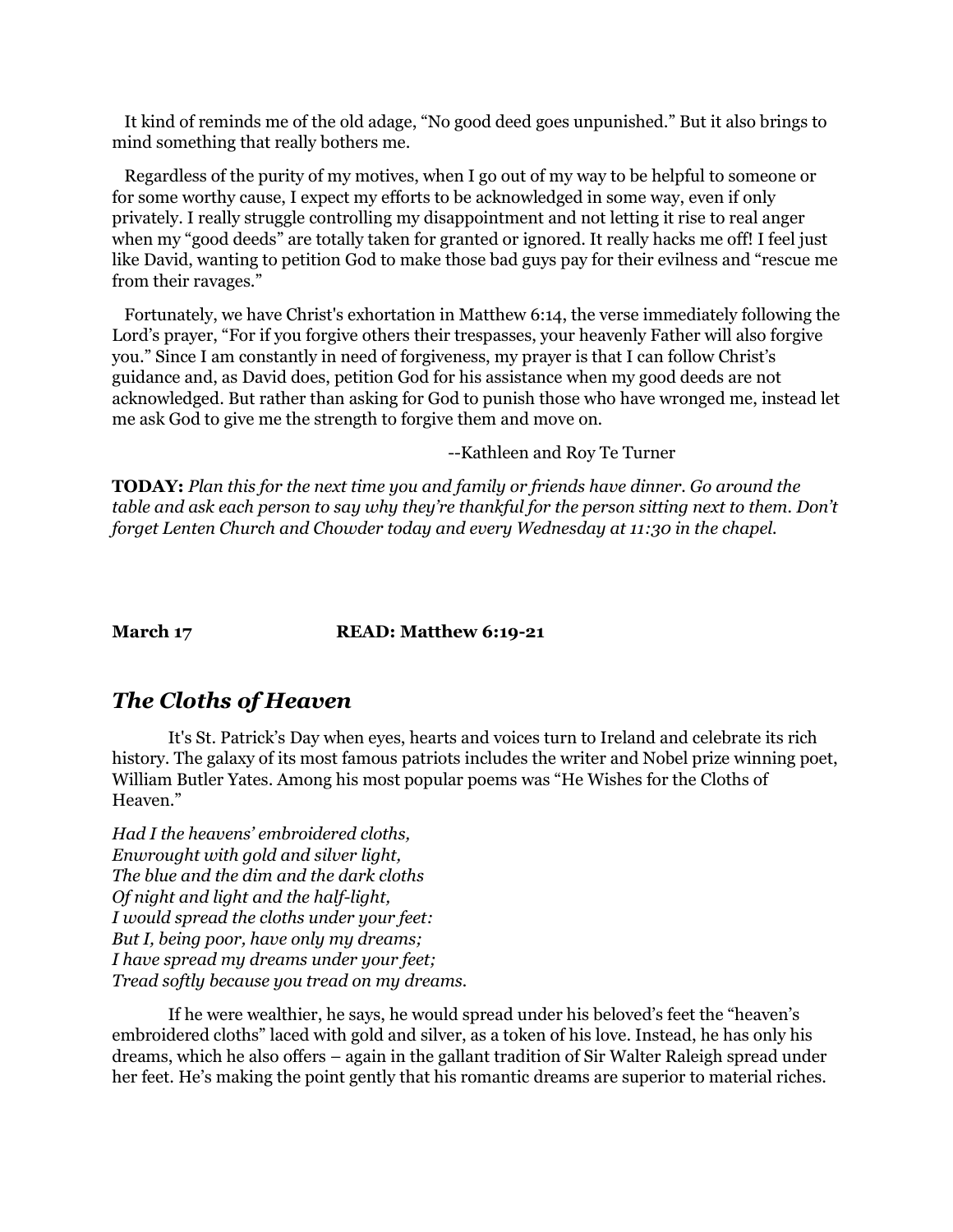During our Lenten journey, let us rethink the notion of giving. What dreams do you have for your family, your spouse, your church, your neighborhood, your community? Is there a greater gift than helping define aspiration?

**TODAY:** *Start the day with a prayer written 16 centuries ago by St. Patrick, himself raised in poverty and once a slave. As a missionary, he became the founder of Christianity in Ireland.* 

*As I arise today, may the strength of God pilot me, the power of God uphold me, the wisdom of God guide me.*

*May the eye of God look before me, the ear of God hear me, the word of God speak for me.* 

*May the hand of God protect me, the way of God lie before me, the shield of God defend me, the host of God save me.*

*May Christ shield me today.*

*Christ with me, Christ before me, Christ behind me, Christ in me, Christ beneath me, Christ above me, Christ on my right, Christ on my left, Christ when I lie down, Christ when I sit, Christ when I stand, Christ in the heart of everyone who thinks of me, Christ in the mouth of everyone who speaks of me, Christ in every eye that sees me, Christ in every ear that hears me. Amen.*

### **March 18 READ: 2 Corinthians 6:1-2**

## *Why Would Jesus Pray?*

Jesus often prays to his Father, but we may wonder why.

Surely, he knows what is in the mind of the Trinity already. But we are also told that he grew in wisdom (Luke 2:52) and even had to learn obedience (Heb 5:8), so his maturing was a process, the growth of the person named Jesus more than the divine being whose title was Christ.

When Jesus prays to his Father, he seeks help in becoming not only who he is but in becoming one of us, not only the Christ or anointed one, but also, as the hymn goes, "our Maker, Defender, Redeemer, and Friend."

When Jesus prays to the Father, I think he is asking, "Help me to become this thing called human."

--Chris Baker

**TODAY:** *Write a prayer of gratitude, focusing on a blessing or gift for which you thank God.* 

### March 19 **READ: Colassians 3:23-24**

## *A Life Lesson – at Age 10*

As we leave the Advent Season, I am still left with the idea of gifts given to the baby Jesus or more broadly, gifts given to God. With me, it begs the question, what are the gifts we bring to God? I suppose the answers to the question are endless. I submit however that being/doing your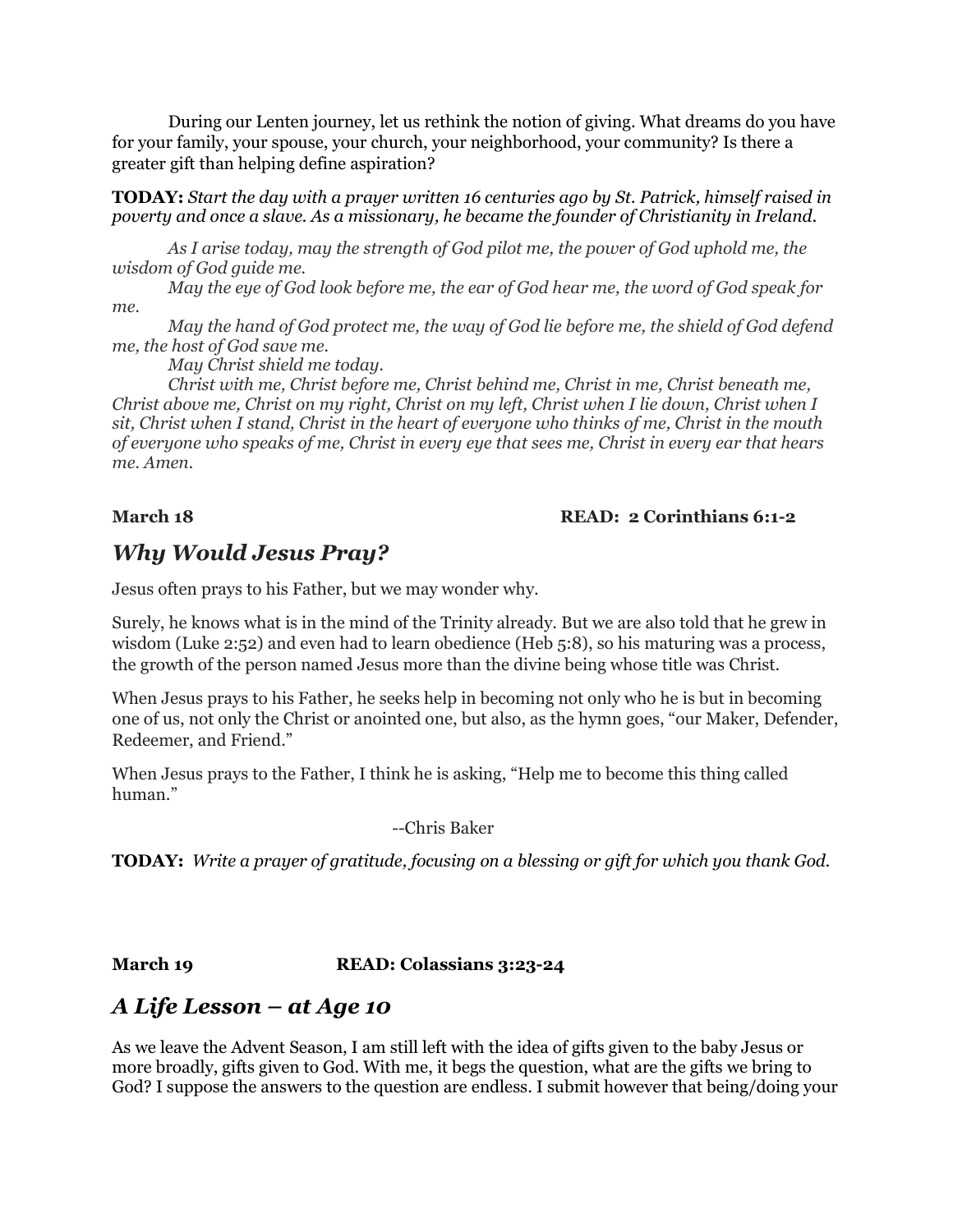best at any worthy endeavor is a gift to God. In this case I have framed this gift as a Life Lesson. And I add that Life Lessons can be learned at any age...maybe younger the better! Here's my story:

I was 10 years old, maybe younger, enjoying a summer at the seashore. Philadelphians favored Ocean City, New Jersey. Early in the summer my Mother urged me to find a job. Mothers, you know, have a way of urging that can be pretty powerful to a 10 year old. Her suggestion came with a job description: how about selling newspapers on the boardwalk and the beach. The object of the job is simple. Get a bundle of papers, fresh off the truck from Philadelphia. Then stroll down the boardwalk 4 blocks to the most popular beach at 12th to 14th streets. Even as a 10 year old it was obvious to me that being the first down the boardwalk allowed me to sell more papers...and I might add, sell them faster.

Thus, at a young age, I learned how to be successful. Said differently, performing well at a worthwhile task is a gift...a gift to God.

#### --Dave Fox

**TODAY:** *Raise this 16th prayer of Sir Thomas More: "The things, dear Lord, that we pray for, give us grace to labor for."*

### **March 20 READ: II Samuel 7:29**

## *Find Your 'Amigo Campechano'*

On the doorposts at each of the three outside doors of our home, we have a mezuzah that we touch as we enter. They are small, decorative pieces containing a tiny roll of parchment. They were installed – at just the proper angle, slanted to the room into which the door opens --by the previous owners who were Jewish. A section of the Torah is written on the parchment – "Love the Lord, your God, and walk in his ways," but more important is the prayer that the mezuzah inspires: "God's blessing rest upon this house and all who dwell within."

We've left them in place and followed the tradition as a constant reminder of God's presence and as a gesture of affection for dear Jewish friends.

We've also left them in place out of respect for Pope Francis, who was born and served in Haydee's neighborhood in Buenos Aires. Frequently, he tells the story of his best friend, a rabbi in Buenos Aires, and their regular meetings when they argued not about theology or ancient priests or philosophers, but about soccer, which they both loved, although they supported rival teams.

We also tell friends the story of his days as Cardinal Jorge Bergoglio, archbishop of Buenos Aires, when he once received a phone call from parents anxious to baptize their son. They had encountered resistance from the neighborhood catholic church because one of the parents was Jewish. No problem, the archbishop, now pope, replied. Meet me at the Cathedral and we'll have the ceremony.

And they did. The cardinal, now pope, performed the baptism, concluding the service with these instructions for the parents: "Remember your roots. We are all children of God."

--Haydee Toedtman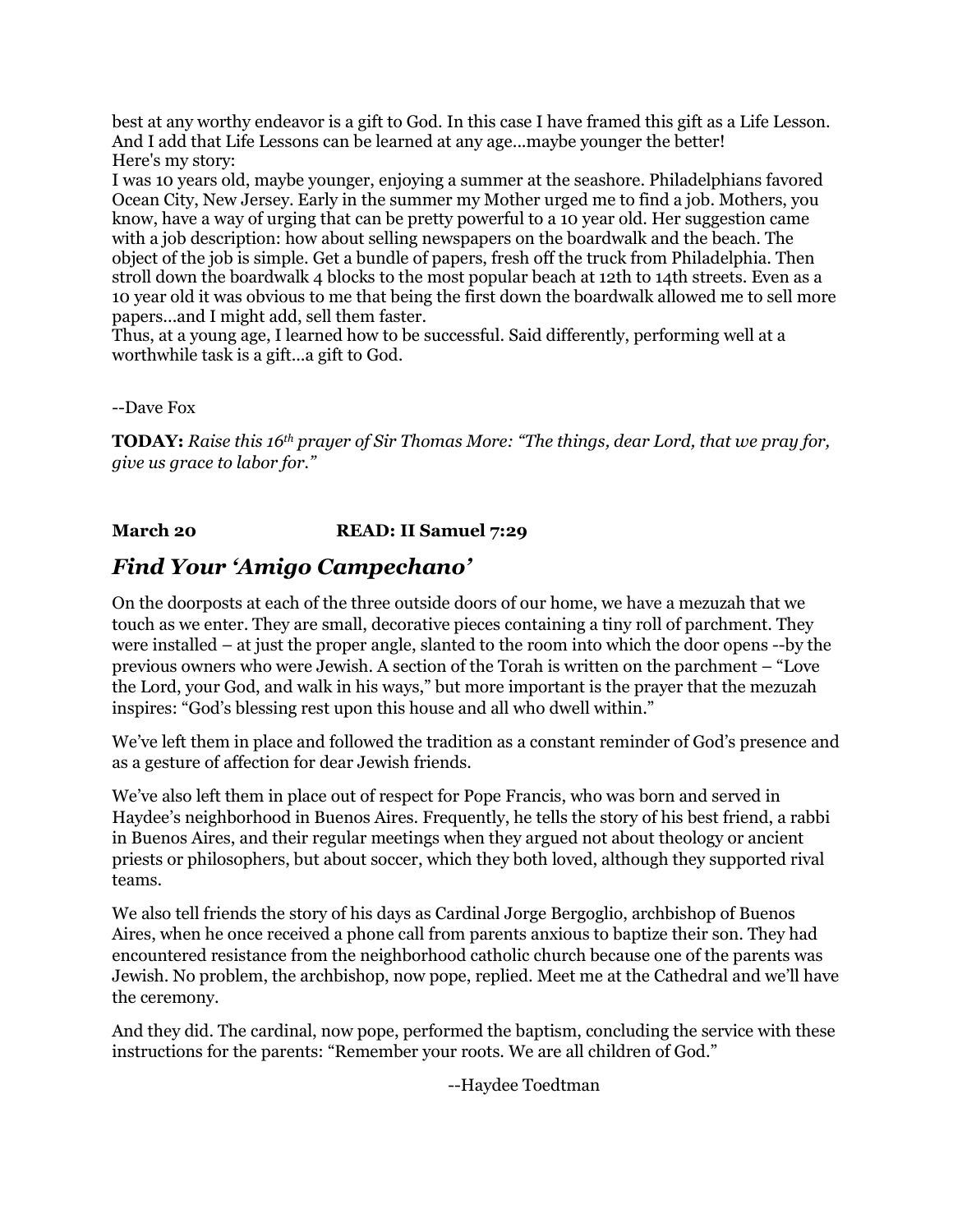**TODAY:** *Follow the lead of the pope's best friend, Rabbi Abraham Skorka, frequently called "the pope's rabbi," refers to Pope Francis as "un amigo campechano"—a real pal. Make an effort today to talk to your "amigo campechano." Devote much energy to developing an even deeper relationship with one another, whether you're discussing the roots of theology, major league baseball or anything in between.* 

### **March 21 READ: Romans 8: 38-39**

## *Discovery in Disappointment*

Have you ever wished you were not a procrastinator? I'll do that tomorrow, we say. Taxes can wait for another day, or registering for that event I want to attend will still be available tomorrow, or grocery shopping for that special meal. And then, have you later experienced regret when the procrastination leads to an unnecessary challenge or disappointment? We wait too long to file the tax and pay a fine; the event has sold out before we got around to registering; the grocery is now out of the ingredients necessary for the meal.

I would guess that we've all been in the procrastinator's doghouse a time or two! Sometimes though, the consequences of procrastination can be even more difficult and more devastating than a missed deadline or event.

I am an historical genealogist. For more than three decades, I've been researching a specific family connection for one branch of my family, dating back hundreds of years. For those of us who are dedicated to preserving family genealogies for posterity, this is incredibly important, incredibly rewarding, incredibly meticulous work. Last summer, I was given a personal introduction, through a mutual friend, to a renowned expert in New England genealogy. She was, perhaps, the one person with the knowledge and expertise to resolve the genealogical puzzle with which I had been grappling, and I finally had an entrée to reach out and ask for her help. For whatever reason, despite having all the time in the COVID world with "nowhere to go and nothing to do," I procrastinated and put off contacting this woman. It would have been such a simple task, the door had been opened, all I needed to do was follow through. Sadly, because I procrastinated, I missed my opportunity, as she recently passed away.

To say I am disappointed is an understatement. I have been filled with self-recrimination and regret over my failure to act promptly, and deep sadness for the missed opportunity and incalculable loss of the key historical information I was seeking. And yet…God. In the silence of my soul, God reminds me that "we are dust, and to dust we shall return" (Genesis 3:19). He knows the very hairs on our heads (Luke 12:7), and as Psalm 139 so eloquently reminds us, "He knit us together in our mother's womb…all our days were written in his book and ordained for us before one of them came to be."

God has all the pieces of our lives in His capable hands, woven together like tapestries. And the greatest news of all is that, despite all our weaknesses and failures-including procrastination in both small and great matters- he loves us with an everlasting love. "Nothing can separate us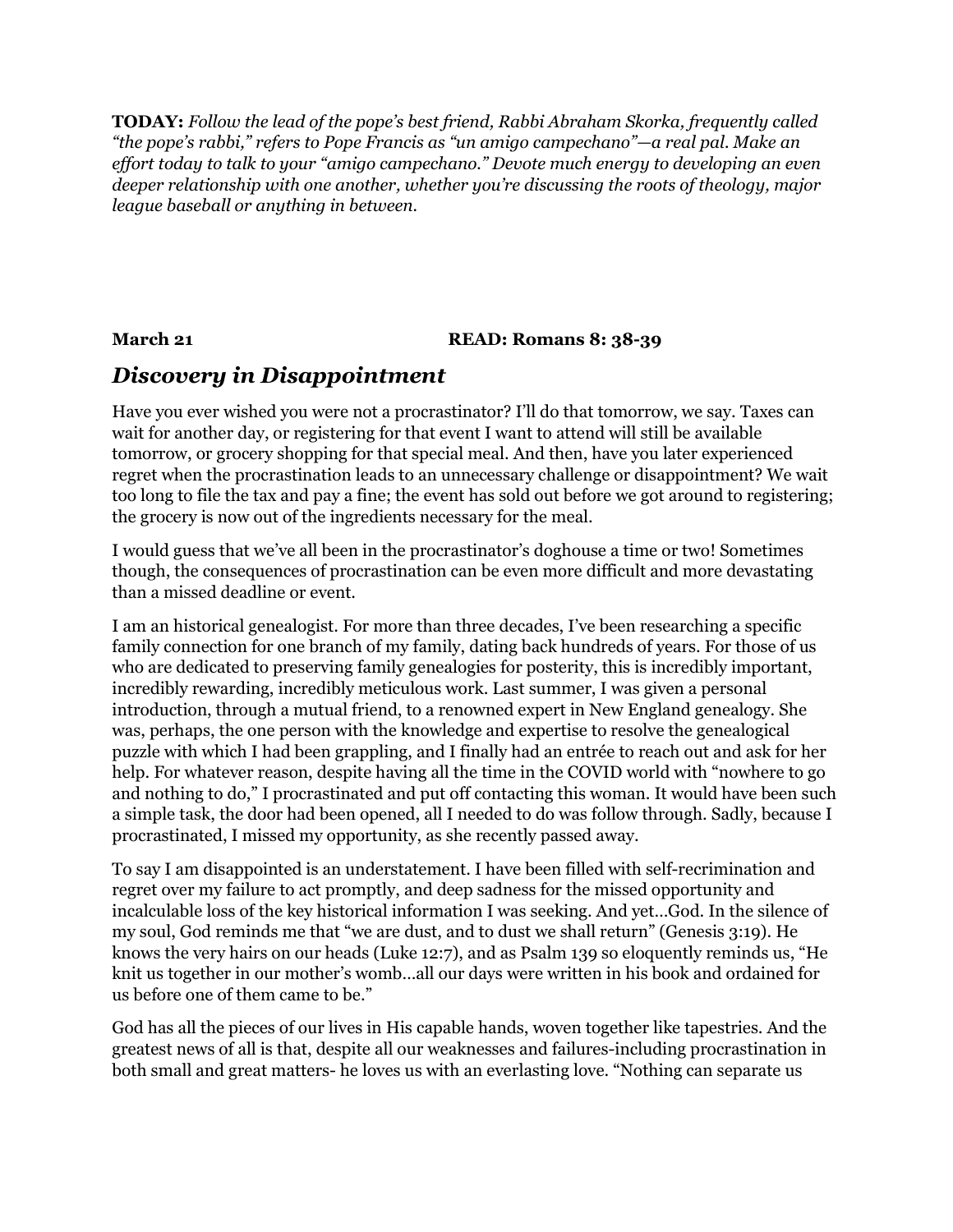from the love of God, known to us in Christ Jesus" (Romans 8:39) To God be the Glory. Amen and Amen

--Joan Loos

**TODAY:** *Identify a long-delayed project – a letter to a friend, a phone call to a relative, a spring planting, pruning an overgrown plant, a visit. Is there a reason it's been delayed and a lesson that can be applied to other tasks? Then, and most importantly, finish the task!*

#### **March 22 READ: Matthew 12:18**

### *Meditation on the Bicameral Brain!*

Look within the brain See pleasure there and pain. What part do my ancestral genes play in my soul? What slice of me is learned? And what innate, unearned? How do these factions fit to make me whole? Images run wild, Unfettered as a child, Bright dazzling leaps of intuition claim the night. But reason overrules With careful, measured tools It's steady logic tames creation, limits light. Why puzzle what I am When God has sent a Lamb Through whom my Self, beyond itself is meant to grow? Enough to ponder this: From clay to endless bliss Is mystery beyond both sides of brain to know.

#### --Claudette Warlick

**TODAY:** *Put this poem/prayer by Claudette Warlick to work. Pick and begin a new Godinspired project.* 

> *Jesus, Lord, who died for me Grant that I your servant be By your love transformed and free To live in paradise with thee.*

*Let my smiles reflect your face With your joy my sin replace Let your love my choices trace And fill my actions with your grace.*

Claudette Warlick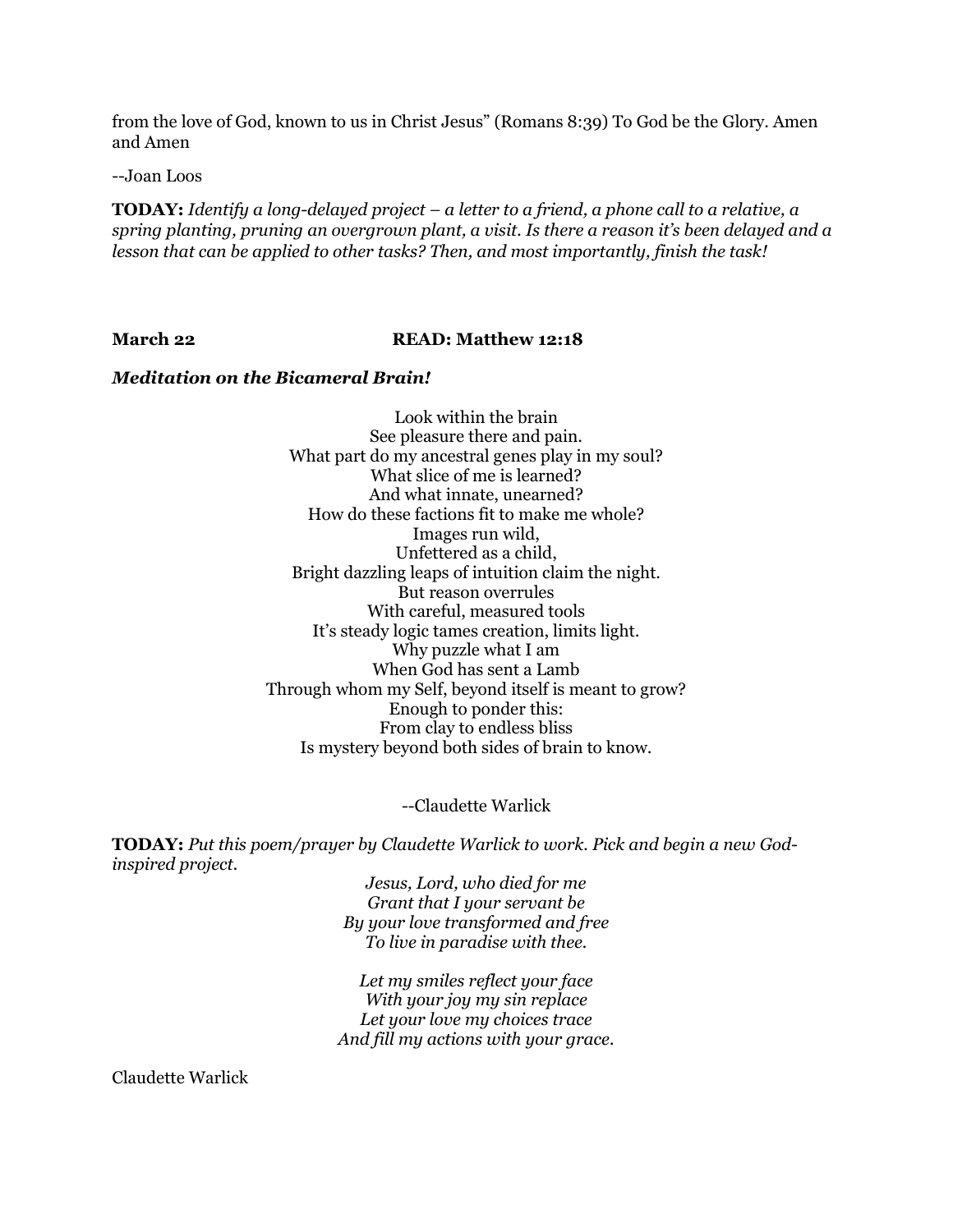### **March 23 READ: John 8:12**

## *Chasing Lightning Bugs*

*"Again Jesus spoke to them. 'I am the light of the world. Whoever follows me will never walk in darkness, but will have the light of life.'"* 

Where have all the fireflies gone?

One of the wonderful memories from my childhood is of my cousins and I running around in the dark in my grandmother's backyard catching lightnin' bugs. You couldn't see them until they lit up. Then you had to get close to where it was last seen but guess which way it was heading to be close enough to catch him when he lit up again. We'd put them in a mason jar (which I suppose wasn't too good for the fireflies) and at the end of a successful hunt that jar would have its own beautiful glow.

I don't remember the last time I saw a firefly. Biologists call them *Lampyridae,*a family of insects with more than 2,000 described species. Yet, amazingly, many species are close to extinction, and others are endangered. Could we lose their light entirely?

Jesus said, "I am the light of the world." Do we risk losing that light if we are not diligent in seeking it out? Protecting it, nurturing it?

--Kathleen and Roy Te Turner

**TODAY:** *Be spiritual firefly, shining the light of Jesus' love and God's grace. Make a point of helping someone you see today. Share a kindness, offer a word of encouragement. And don't forget Church and Chowder, starting in the Chapel at 11:30 today.*

#### **March 24 READ: James 1:19**

## *Listen to Your Heart***.**

Listen to your heart. It's there that Jesus speaks most intimately to you. Praying is first and foremost listening to Jesus who dwells in the very depths of your heart. He doesn't shout. He doesn't thrust himself upon you. His voice is an unassuming voice, very nearly a whisper, the voice of gentle love.

Whatever you do with your life, go on listening to the voice of Jesus in your heart. This listening must be active and very attentive listening, for in our restless and noisy world, Jesus' loving voice is easily drowned out. You need to set aside some time every day for this active listening to Jesus, if only for ten minutes. Ten minutes a day for Jesus alone can bring about a radical change in your life.

You'll find it isn't easy to be still for ten minutes at a time. You'll discover straightaway that many voices – voices that are very noisy and distracting, voices which are not God's – demand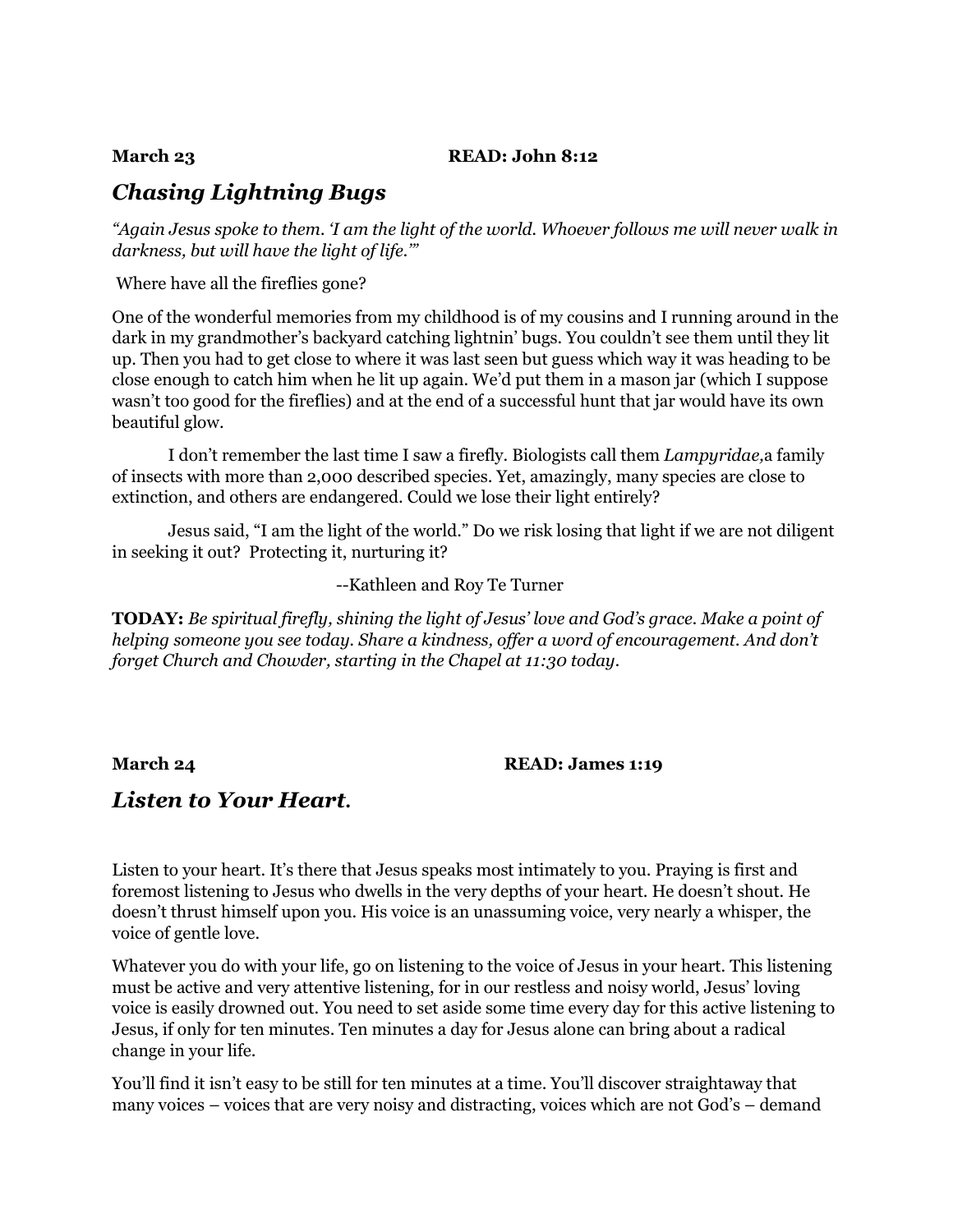your attention. But if you stick to your daily prayer time, then slowly, but surely, you'll come to hear the gentle voice of love and will long more and more to listen to it.

--Henri J. M. Nouwen (1936-1996)

**TODAY**: *In her humble way Mother Theresa reminded us of the importance of listening. "God speaks in the silence of the heart. Listening is the beginning of prayer." Find a quiet spot today and learn to become an active listener.*

### **March 25 READ: Psalm 40:1-3**

## *"A NEW SONG"*

These days, with the continuing presence, threat and limitations of the COVID, plus the complexities of 21st Century life, we often find ourselves singing a sad song, even a lament, almost a dirge.

It seems we need to be reminded that the Christian faith is not a negative, heavy weight pulling us down but wings to lift us up.

Whenever you come across a person who really has caught the infection of the Good News, you find genuine joy. For example, take Martin Luther, who said that he created hymns because he refused to let the devil have all the good tunes.

There is, then, such a thing as a deep-down laughter of the heart. And certainly, if anyone has a right to be joyful, it is Christians. The main reason for the inner joy of Christians is that they have something to be really glad about. They know themselves to be sinners saved by divine grace. God's mighty saving act has penetrated their beings. God has spilled joy into their hearts and they have more than ample reason to be joyful.

Therefore, we should remember what the Psalms say:

"I will sing and make music to the Lord"; AND "Come before His presence with a song" PLUS TODAY'S PSALM PROCLAIMS: "He hath put a new song in my mouth, even a thanksgiving unto God."

That's just what we needed! A new song!

--George Hubbs

**TODAY***: Make a point of finding our new music director this week and thanking her for joining us, leading us and inspiring us.*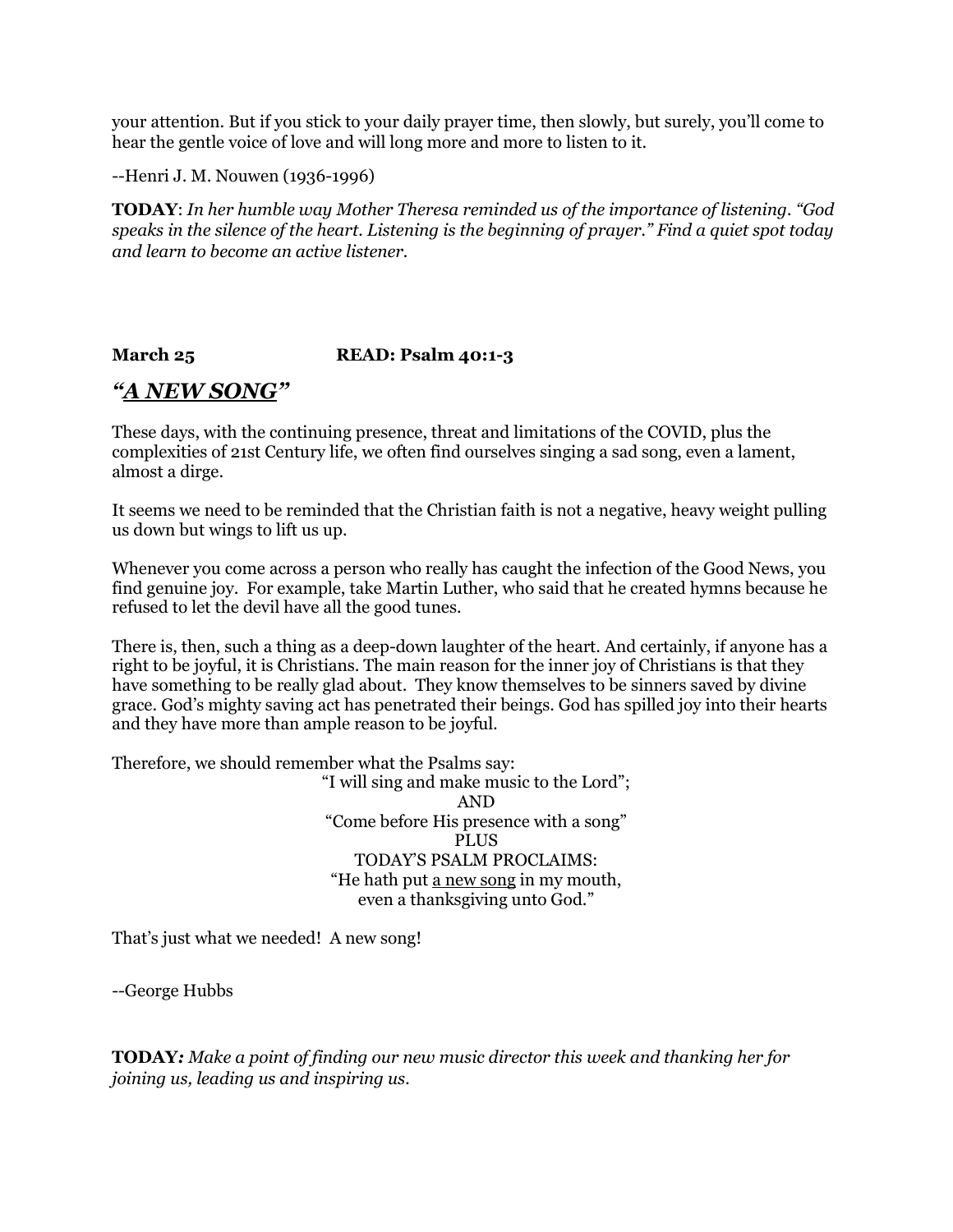#### **March 26 READ: Matthew 18-1-5**

## *A Prayer for Children*

We pray for children who sneak popsicles before supper, who erase holes in math workbook, who can never find their shoes.

And we pray for those who stare at photographers from behind barbed wire, who can't bound down the street in a new pair of sneakers, who never "counted potatoes", who are born in places we wouldn't be caught dead, who never go to the circus, who live in an X-rated world.

We pray for children who bring us sticky kisses and fistfulls of dandelions, who hug us in a hurry and forget their lunch money.

And we pray for those who never get dessert, who have no safe blanket to drag behind them, who watch their parents watch them die, who can't find any bread to steal, who don't have rooms to clean up, whose pictures aren't on anybody's dresser, whose monsters are real.

We pray for children who spend their allowance before Tuesday, who throw tantrums in the grocery stores and pick at their food, who like ghost stories, who shove dirty clothes under the bed, and never rinse out the tub, who get visits from the tooth fairy, who don't like to be kissed in front of the carpool, who squirm in church or temple and scream in the phone, whose tears we sometimes laugh at, and whose smiles can make us cry.

We pray for those whose nightmares come in the daytime, who will eat anything, who haven't ever seen a dentist, who aren't spoiled by anybody, who go to bed hungry and cry themselves to sleep,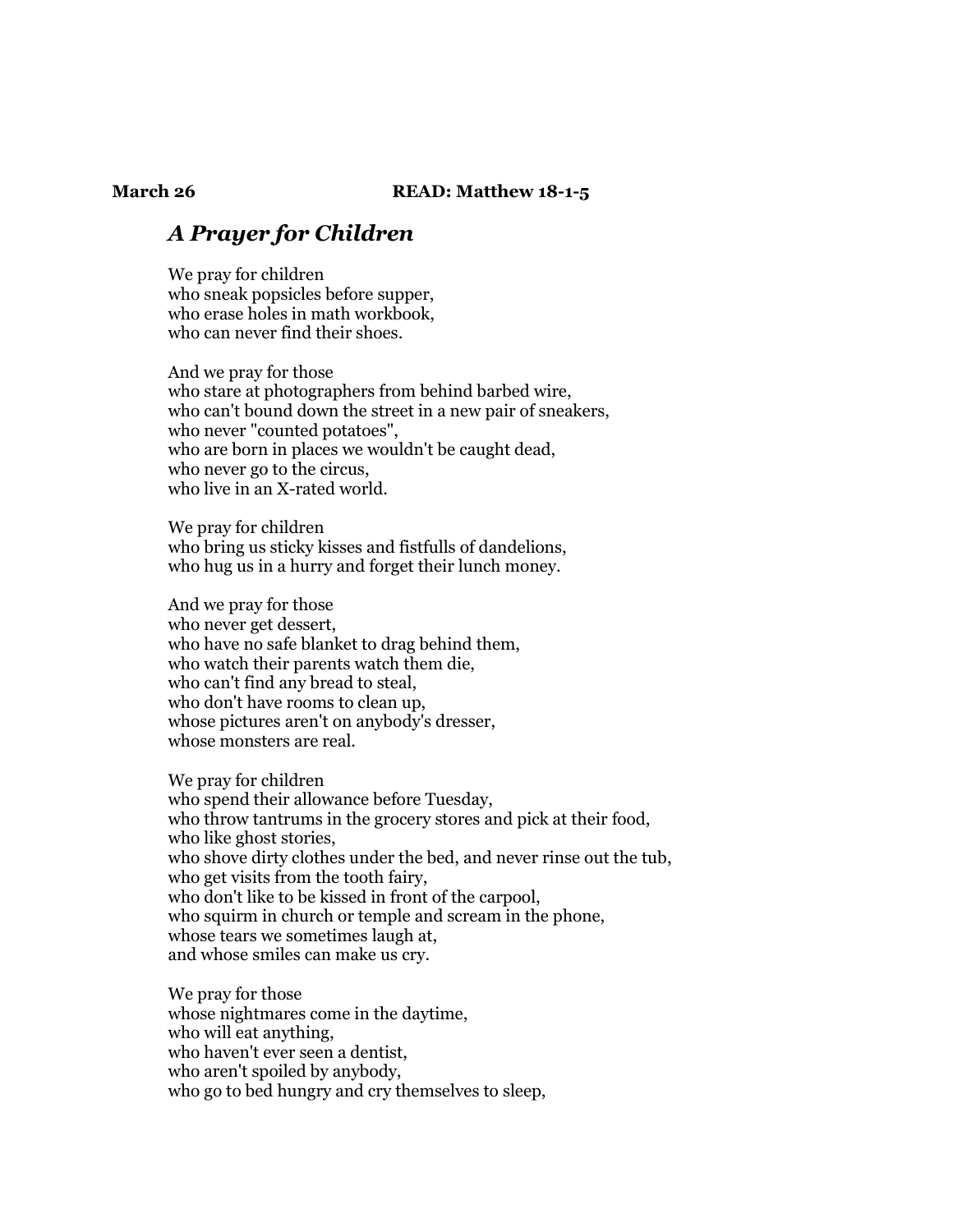who live and move, but have no being.

We pray for children who want to be carried, and for those who must, for those we never give up on and for those who don't get a second chance.

For those we smother...and for those who will grab the hand of anybody kind enough to offer it.

--Ina J. Hughes

**TODAY**: *We pray for ourselves and for the St. Peter's community that we willingly offer our hands to them so that no child is left behind because we did not act. The Market's wonderful commitment to the children of Savannah is important, but only a start. In the name of our Lord and Savior Jesus Christ, we pray. Amen.*

**March 27 READ: 2 Corinthians 5:16-17** 

## *Our Change -Agent*

In this passage we are asked to examine who we were before we knew Christ and how we changed after accepting Christ. This change is no minor tweaking of the past.

"Born again" is sometimes used to explain the radical change that occurs. How does the perspective of Christ differ from our pre-Jesus viewpoint? The Jesus story is told from the victim's perspective since Jesus was a victim of both secular and religious violence. Jesus emphasized dying to self and protecting the marginalized. Has such an emphasis really impacted my life to the point that I might be considered "born again"? Would observing me be a full reflection of the values of Jesus?

Years ago in a small Virginia town, John returned home after spending four years away in college. His hometown friend, Bill, asked Mary, another of his friends, if she had seen John. She responded, "Oh yes, I saw him yesterday, and he hasn't changed a bit!" Might the same be said by an old friend seeing me after all these years in church? Or, hopefully, not. Take a moment to ponder how our actions can make us a better reflection of Christ.

--A.L. Addington

**TODAY**: *Raise this prayer: Lord Jesus, as a branch of your vine, how may I serve you by answering the prayers of others. Amen.*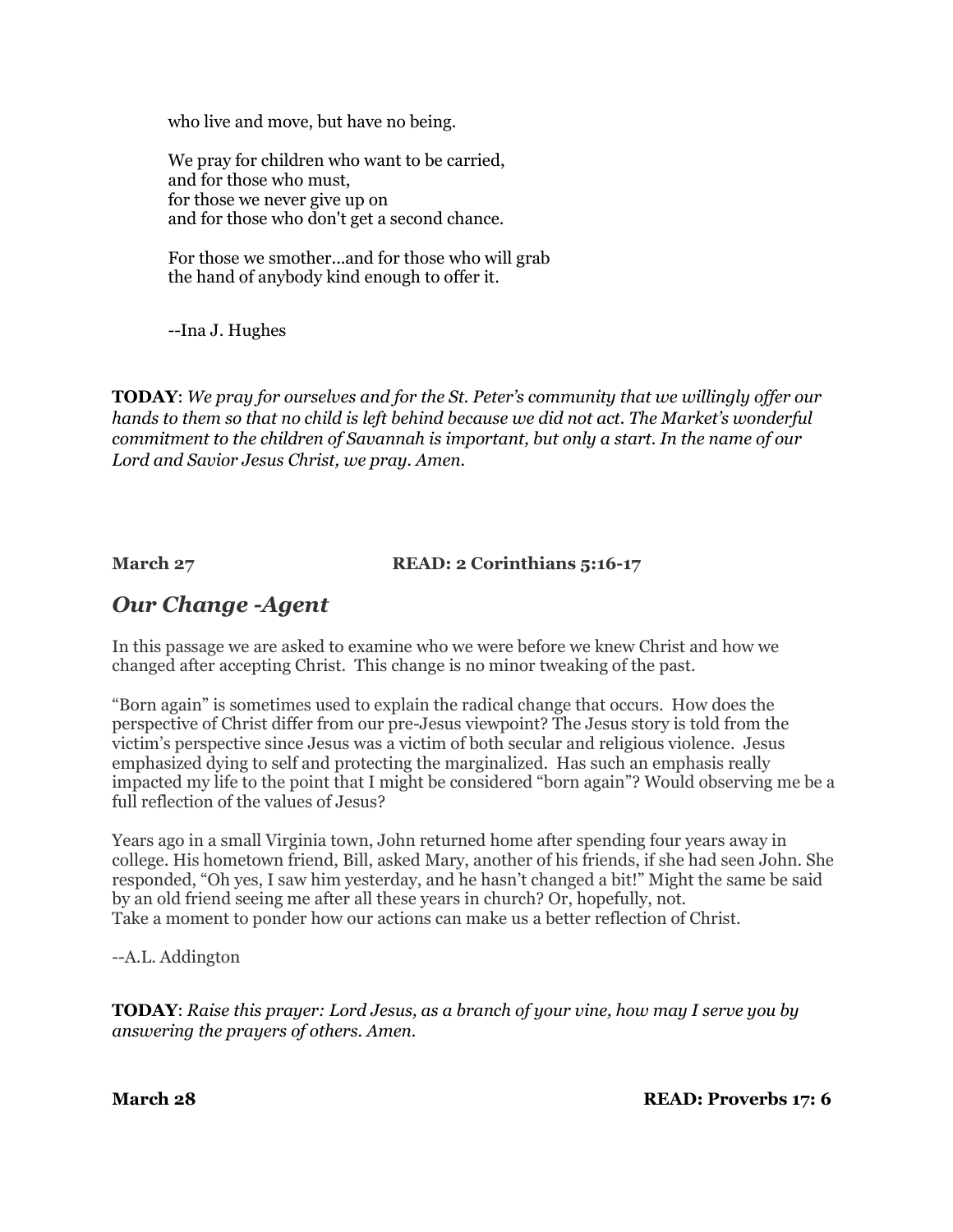## *The Enduring Flame*

At the base of the candlestick holder is an angel.

Spoiler alert: there's an angel at the end of the story too.

Our son and his wife have been anxious for a child for several years and announced last fall that they were expecting a child, their first -- and our first grandchild. It was a time of happiness, hope and crossed fingers as they were both in their late 40s and in the midst of successful careers. Time progressed, and we were treated to weekly reports as the child was growing - from the size of a lemon, to a grapefruit, to a pineapple. On the way, we learned that it now had arms and legs, then fingers and toes. Its eyes and ears were developing, and fingernails and even eyebrows were growing.

Week 20 passed to Week 30. Week 35. Then Week 39, and the doctor told Kristen, the motherin-waiting, to check into the hospital "next Tuesday." They would induce labor.

That's when Haydee found the old candlestick holder. It had been a gift many years ago and was used sparingly. But she would put it on a table, light the candle now. It became a symbol of hope and faith.

She lit the candle Tuesday morning, and it burned through the wintry day and all night. As the first candle began to flicker, Haydee inserted another candle and repeated our prayers for safety and health of the baby and her parents. The candle burned through the night.

Early Wednesday, the phone rang, and our son proudly announced the arrival of a baby girl, Josephine James Toedtman. Baby healthy. Mother and father delighted. Grandparents joyous!

At that point, we checked the candle – just as the flickering flame died out. We looked at each other, and held hands as we often do at emotional moments and rejoiced.

Hope and faith, the light – God's gracious touch -- had been passed to a new generation.

--Haydee and Jim Toedtman

**TODAY:** *The scripture for today is brief: Grandchildren are the crown of the aged. It inspires this prayer: Almighty God, you have blessed us with the joy and care of children. Give us calm strength and patient wisdom as we bring them up, that we may teach them to love whatever is just and true and good, following the example of our Savior Jesus Christ.*

### **March 29 READ: Ephesians 2:10**

## **We are God's Handiwork**

*"For grace is given not because we have done good works, but in order that we may be able to do them." --* St. Augustine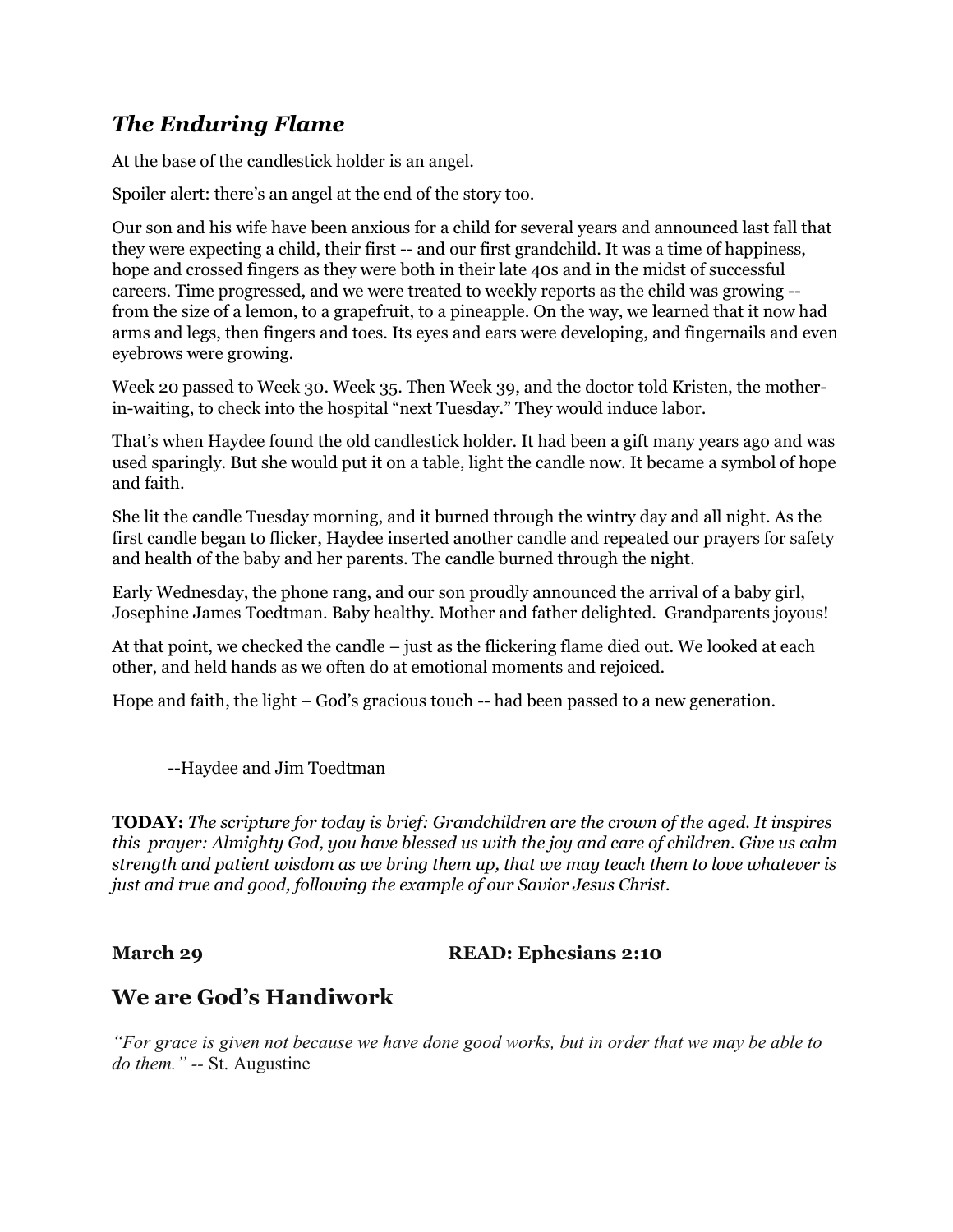When I decided to pursue writing, I made the commitment to "give my writing to God." What happened after that has been profound. As I recount stories, there is an important thing to know …it has all happened, not through me, but through God's grace. At times, I have felt as if I have been a conduit, as if something needed to be done and I was being used to do it, with God's grace affording me the means.

 One of these times occurred when I was writing feature articles for a small newspaper. I had written a crime prevention piece for another publication and decided to recycle and update it. One part of the article dealt with the aftermath of assault and the importance of reporting it *and* going for psychological help.

 I was rewriting the article, not far from finished, when I came to the part about going for help. No matter what I wrote, it wasn't right. Finally, I was down to one sentence. One sentence! I must have spent fifteen minutes on that sentence. As I continued to work, I changed a word and, suddenly, a feeling of peace came over me. Satisfied, I completed the article and submitted it.

 Several days later, my publisher called to tell me she had received a call from the local rape crisis center. "They wanted us to know that a woman who had been assaulted thirteen years ago, and suffered ever since, had finally come in to get help. They said it was because of our article."

--Anne B. (Jones) Hurley's books include *Tides of Fear, Gold Thunder, A Light on Peachtree, Tools for Successful Writing, All Around the Track,* and *Brave At Heart*

TODAY: *Offer a prayer. Ask God's comforting touch for someone near or far who has been hurting and needs a helping hand.* 

**March 30 READ:** John 10:11-21

### *What's in a Name?*

"*Because they have set their love upon me, therefore will I deliver them\* I will lift them up because they know my name." --Psalm 91: 14* 

Names are important.

I spent a good portion of my working life in Little Rock, Arkansas, and had the occasion to meet President Bill Clinton a few times when he was Governor, even played a round of golf with him. During his first Presidential campaign I attended a large fundraiser with probably 300-400 attendees.

When Candidate Clinton made the rounds shaking hands, he came up to me and called me by my name. In large measure that's because he had great political instincts and a knack for names, but also because in his judgement, I was important to him. I just remember how special that made me feel.

On a different scale, we are all important to God, and God knows us all intimately by name. Maybe you know the song:

*God, the Lord, who dwells in heaven, name and life to each is given,*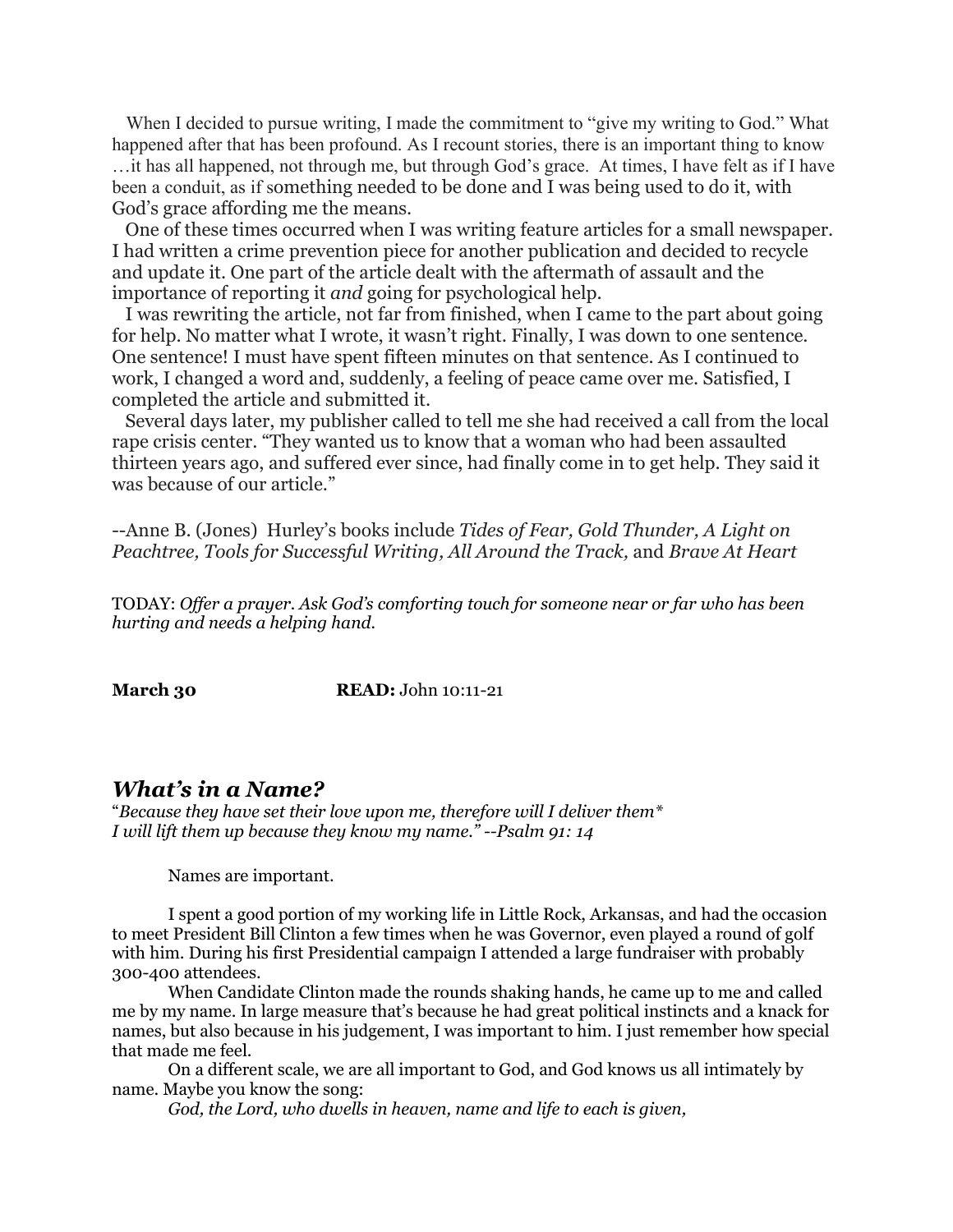*In his love they live and move. In his love they live and move. Do you know how many children go to little beds at night, And without a care or sorrow, wake again at morning light? God in Heaven, each name can tell, knows us, too, and loves us well. He's our best and dearest friend. He's our best and dearest friend.*

That should make us feel really good.

--Kathleen and Roy Te Turner

**TODAY:** *Remember the name of your best childhood friend? Get a piece of paper and send him or her a letter. That will make both of you feel really good. Don't forget Lenten Church and Chowder today and every Wednesday at 11:30 in the chapel.*

**March 31 READ: Romans 8: 38-39** 

## *The Miracle Baby's Miracle Life*

My mother, Mabel Ruth Weitknecht, was born in 1903 on March 16th to a Pennsylvania Dutch Family that resided in Beersville, just north of Allentown. There they owned the General Store. She was their third daughter.

Mabel was born prematurely and weighed 3 pounds. She was born at a time when one of every babies in the United States died before their fifth birthday. But prayers were all around her as family members completed their daily chores. She was kept in a soft, padded shoe box on a stool by the kitchen coal stove. A woman from the community came by and fed her a mixture of condensed milk and porridge around the clock.

Prayers and loving care gave her a good start. She then took the baton and praised God every day. She had a happy life and lived until almost 102.

--Mary Ellen Fox

**TODAY:** *How do you praise God every day? Find a way, starting today, to show your thanks for God's blessing? Offer a prayer. Help a stranger. Call someone who's under the weather.* 

**April 1 READ: 1 Corinthians 4:10-14**

**Be a Fool for Christ**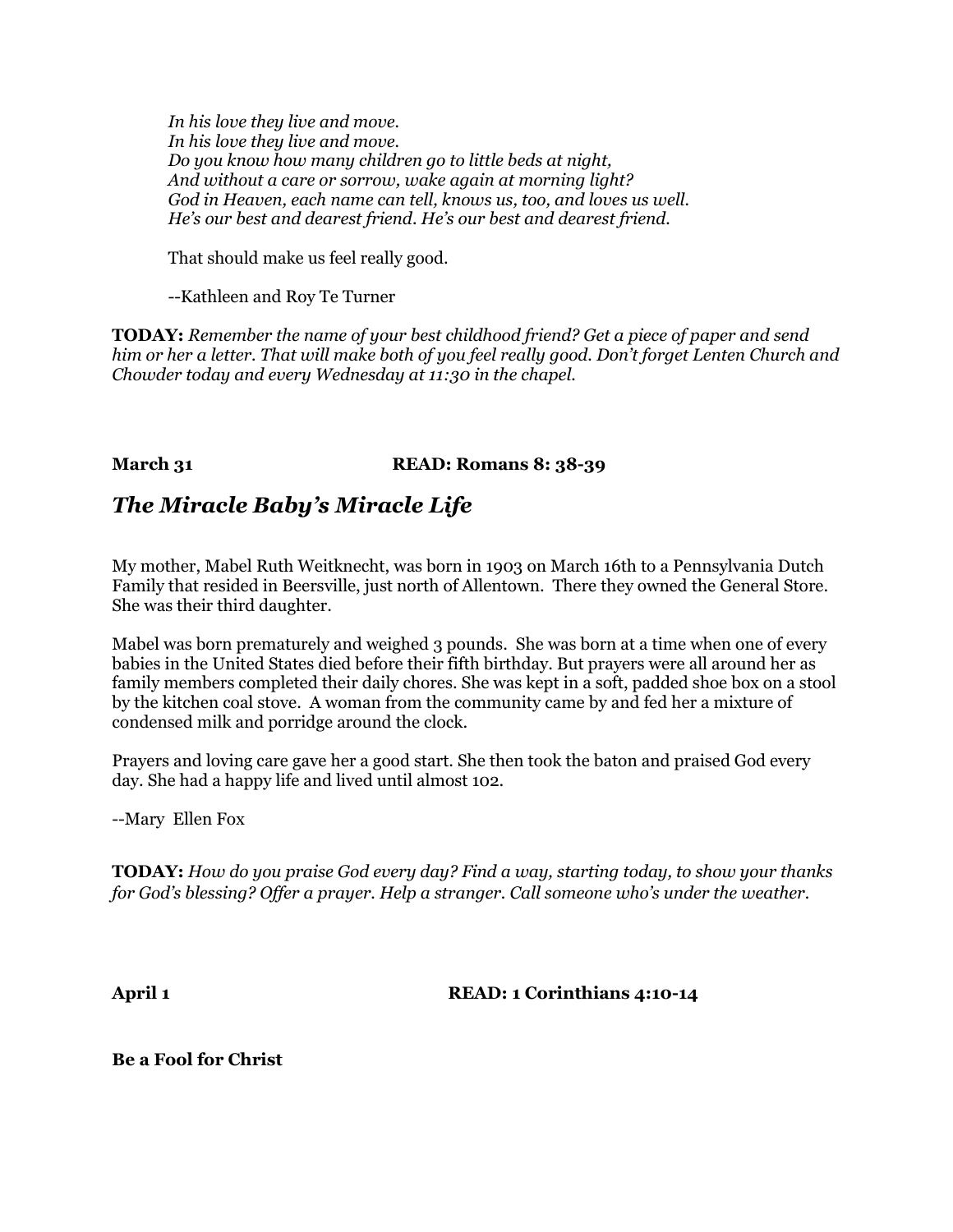Let's celebrate April Fool's Day. Perhaps you've heard of Clown Ministry, the entertaining and inspiring ministry that uses humor, humility and imagination to share the lessons of God's love. The only requirement is people willing to make fools of themselves. There are all extremes – bands of clowns or individuals visiting homes for the elderly, summer camps, worship services or kindergarten classes. A favorite skit illustrates the technique:

At the altar is a manger with a balloon painted with the word LOVE and surrounded by gifts. The moderator reads the first lines of a familiar song:

*"What can I give him, poor as I am? "If I were a shepherd, I would bring a lamb. "If I were a wise man, I would do my part."*

The clown then enters, carrying a paper or felt heart, attached by a long string. The clown bows before the manger, thrilled to see the LOVE-balloon, but carrying no gifts. To make the point, the clown pulls out an empty pocket, then notices something happening inside the jacket and retrieves the heart, then asks someone in the congregation to cut the long string it's attached to.

Then the clown returns to the manger, kneels and holds up the heart as the moderator finishes the verse: "Yet, what can I give him? I give him my heart."

**TODAY**: *Be a clown for the day, raising this "Clown's Prayer."*

*As I stumble through this life, Help me to create more laughter than tears, Dispense more cheer than gloom, Spread more cheer than despair.*

*Create in me the gift to bring laughter to others And never let me fail to see the wonders in the eyes of a child Or the twinkle in the eyes of the aged.*

*Let me experience the laughter, the wonder, the joys, And the delights that only you can bring, Lord.*

*Let me share my painted face that others might Understand the Power if your Word; The Strength through Faith; And the Joy of your Love; So that all might delight in the Lord's laughter.*

*And in my final moment, May I hear you whisper: When you made children smile, You made me smile.*

#### **April 2 READ: Jeremiah 29:11**

## *Prepare a Graceful Heart*

As I understand it, into the heart of every Christian, Christ comes, and Christ goes. When, by his Grace, the landscape of the heart becomes vast and deep and limitless, then Christ makes His abode in that graceful heart, and His Will prevails.

The experience is recognized as Peace. In the absence of this experience much activity arises, divisions of every sort. Outside of the organizational enterprise, which some applaud and some mistrust, stands the figure of Jesus, nailed to a human predicament, summoning the heart to comprehend its own suffering by dissolving itself in a radical confession of hospitality."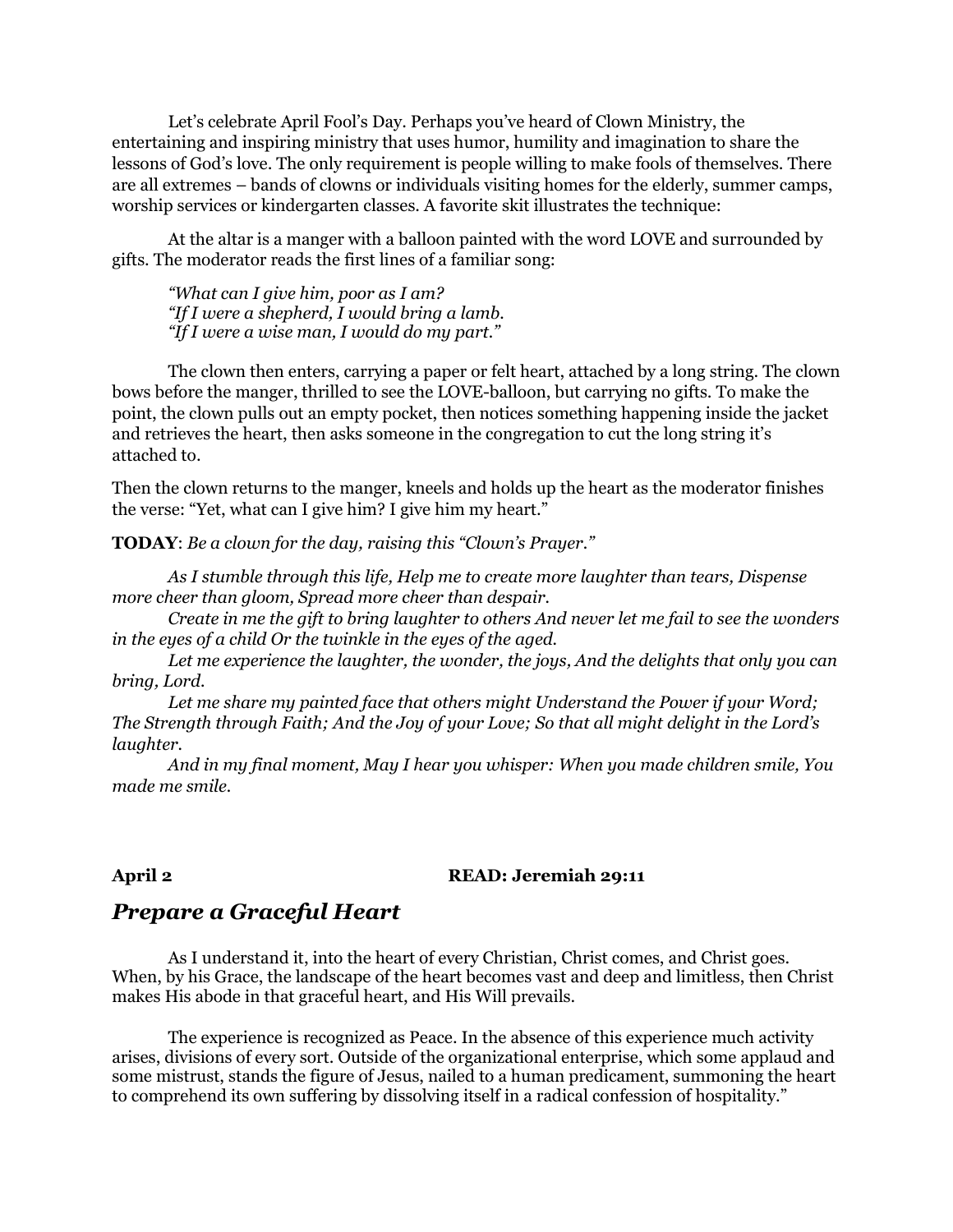#### --Leonard Cohen

**TODAY**: *You won't hear "Hallelujah," the best known of composer-philosopher-poet Leonard Cohen's songs, today or any time during Lent. In Hebrew, the word Hallelujah means Praise the Lord, which is out of character for Lent, when we are in a period of reflecting and cleansing and searching the roots and heart of our faith. This is when flowers are removed from the altar and purple vestments and altar cloths are donned. Consider that we are fasting from Alleluia and other joyful prayers. We are in the space envisioned by St. Isaac, a 7th century abbot and bishop venerated in Eastern churches, who wrote: "When a man begins to fast, he straightaway yearns in his mind to enter into a converse with God." Give thanks today for this time of reflection.* 

**April 3 READ:** 1 John 5:15

## *God as G.P.S.*

"And if we know that he hears us in whatever we ask, we know that we have obtained the requests made of him."

A friend of mine from our New Canaan, CT Bible study called me early one morning. Barbara, an eager student of the Bible and ardent in her faith, had been praying for an occasion to share her faith with a friend of hers, Lisa, who was going through the most difficult of circumstances  $-$  a young adult son with leukemia. At that time, Lisa's son was in a New York city hospital receiving a prolonged course of chemotherapy. Many people in New Canaan were pitching in to help the family in whatever ways were needed – meals, caring for the younger children, and more.

On this particular day, Lisa, exhausted and overwhelmed with worry, reached out to her New Canaan friends and asked if anyone was willing to drive her into the City to spend the day with her son and to have some in-depth conversations with his physicians. Barbara jumped at this perfect opportunity. Driving Lisa, who did not attend church and had no faith community supporting her, would provide Barbara with private, uninterrupted time to speak to Lisa of God's love and care, God's desire to walk alongside Lisa, her son and family during this challenging time. Barbara was calling to ask me if I would pray that God's Holy Spirit would give her the words to convey all of this to Lisa. With my assurance that I would certainly be praying, Barbara was about to end the call when she added, "Oh, by the way, I've never driven into the City before and I'm not at all sure of the way or how to find the hospital. Actually, I'm quite nervous about the drive in general. Pray about that, too, please!"

With my promises of prayer, we ended the call and I immediately sat down in the nearest chair and began to pray earnestly for Barbara and her well-meaning desire to convey God's love and care for Lisa, her son, and family. I prayed for God's healing of Lisa's son, wisdom and skill for the doctors, and God's perfect peace for all. After many minutes of prayer, I rose from the chair and was about to get on with my day when I suddenly thought of Barbara's last-minute request that I pray for her drive into New York. Oops! Sitting back down in my chair, I blurted out, "And please, Lord, I pray that Barbara's drive into the City would be 'a piece of cake!'" "A piece of cake!" I thought dubiously to myself. "What a ridiculous prayer!" But there it was.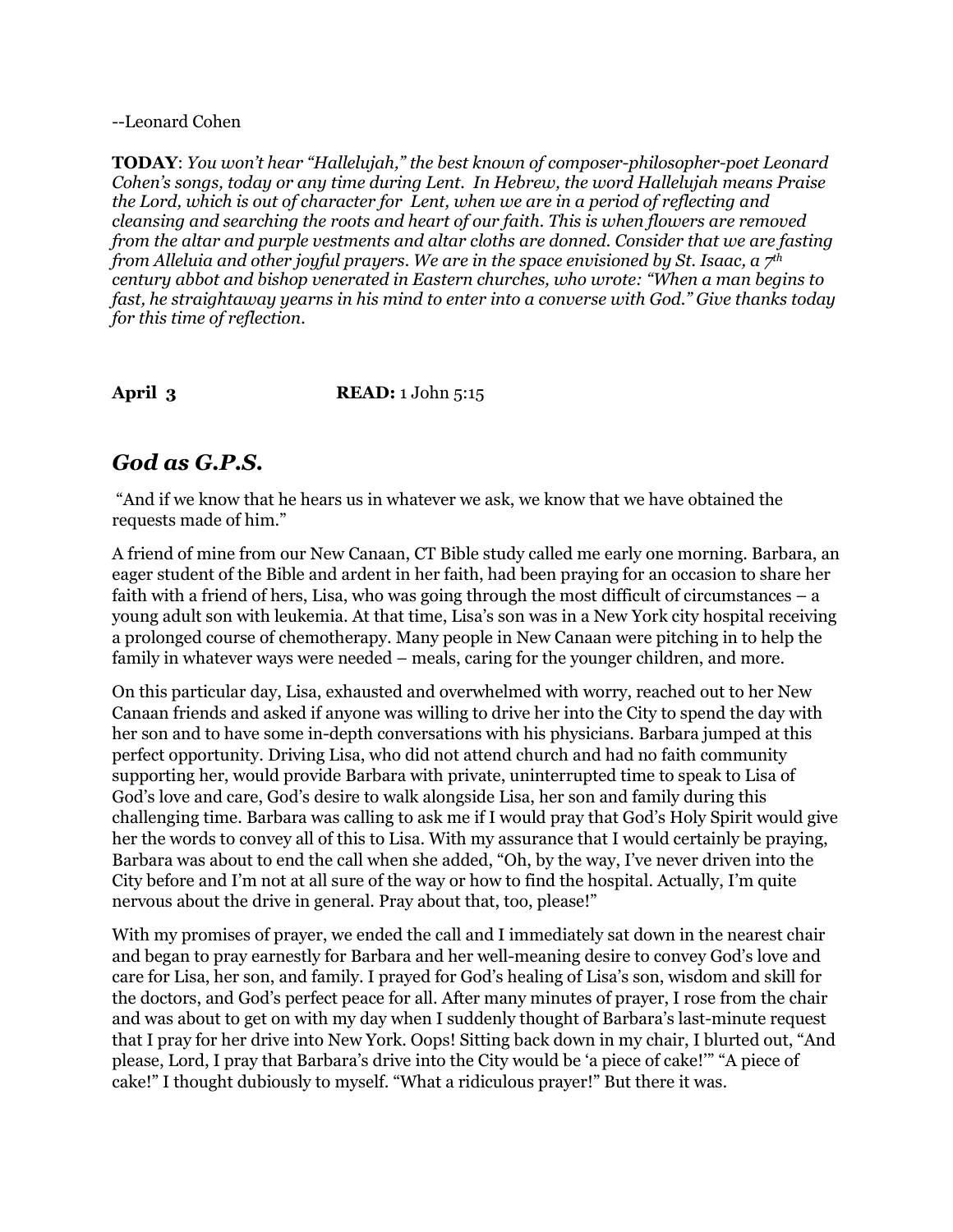Much later in the day, Barbara called. She went on and on, bursting, rapturous over her conversations with Lisa. Lisa was so receptive, so eager to hear all that Barbara had to say. Minutes later, almost as an afterthought, I asked Barbara about her drive into the City. "Oh, that, a piece of cake!"

--Ginger Malachuk

**TODAY:** *Recall your circle of friends. Pray today for relief from the problems and challenges that face them.*

### **April 4 READ: Isaiah 40:26-31**

## *Open Your Eyes*

No, Celie. God's not some gloomy old man like the pictures you've seen of him. God's not a man at all. God is inside you and everyone else that was or ever will be. We come into this world with God. But only those who look inside find it.

> God is the flowers and everything else that was or ever will be. And when you feel the truth so real, And when you love the way you feel, you've found it Just as sure as moonlight blesses the night. Like a blade of corn, Like a honeybee, Like a waterfall, All a part of me. Like the color purple,

> > Where does it come from? Open up your eyes, Look what God has done, Celie.

--Willis Allee, Stephen Bray, Brenda Russell (songwriters of the Broadway adaptation of The Color Purple)

**TODAY:** *British composer Fred Pratt Green captured the connection between God and music: "When in our music God is glorified, and adoration leaves no room for pride, it is as though the whole creation cried alleluia! How often, making music, we have found a new dimension in the world of sound, as worship moved us to a more profound alleluia! Let every instrument be tuned for praise! Let all rejoice who have a voice to raise! And may God give us faith to sing always alleluia!"*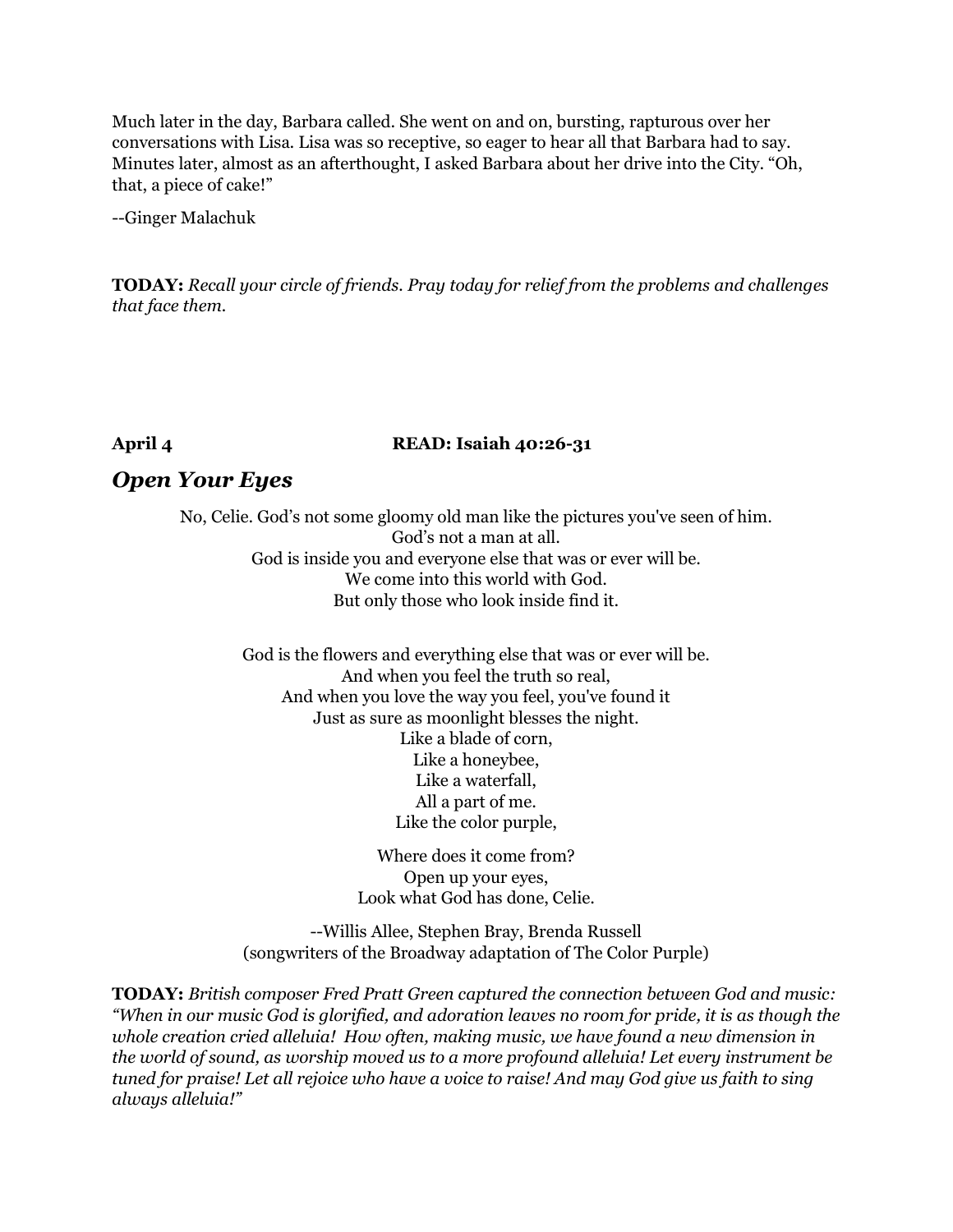#### April 5 READ: Psalm 23

*The LORD is my shepherd; I shall not want. He maketh me to lie down in green pastures: he leadeth me beside the still waters. He restoreth my soul: he leadeth me in the paths of righteousness for his name's sake. Yea, though I walk through the valley of the shadow of death, I will fear no evil: for thou art with me; thy rod and thy staff they comfort me.*

*Thou preparest a table before me in the presence of mine enemies: thou anointest my head with oil; my cup runneth over.*

*Surely goodness and mercy shall follow me all the days of my life: and I will dwell in the house of the LORD forever*

## *Prayer and Poetry and Dreaming*

This psalm is many people's favorite because it gives us a rich image of life with God, of being cared for and loved. The image of a sheep who is led by God, a loving shepherd, is powerful indeed.

Whenever we take time for prayer, we are basking in God's presence just as we would enjoy sunshine on a beautiful day. We may ask for what we need or we may thank God for what we have received, but prayer involves a sense of being with God.

The late poet, Jean Valentine wrote: "For me, there's a likeness between poetry and prayer that is not so much thanks or supplication or other conscious activity, but the more unconscious activity of meditating or dreaming. The likeness lies in poetry and meditative prayer and dreaming all being (potentially, anyhow) healing, and all being out of our hands. For me, poetry is mostly silence. The deeper the better."

**TODAY:** *Spend time today considering how you can replace complaining about what you don't have with gratitude for what you do have. Start the transition with prayer time today.*

#### **April 6 READ: Jeremiah 23:1-5**

*"Woe to the shepherds who destroy and scatter the sheep of my pasture! says the Lord. Therefore, thus says the Lord, the God of Israel, concerning the shepherds who shepherd my people: It is you who have scattered my flock, and have driven them away, and you have not attended to them. So, I will attend to you for your evil doings, says the Lord. Then I myself will gather the remnant of my flock out of all the lands where I have driven them, and I will bring them back to their fold, and they shall be fruitful and multiply. I will raise up shepherds over them who will shepherd them, and they shall not fear any longer, or be dismayed, nor shall any be missing, says the Lord. The days are surely coming, says the Lord, when I will raise up for David a righteous Branch, and he shall reign as king and deal wisely, and shall execute justice and righteousness in the land."* Jeremiah 23: 1-5

## *Time for a Hymn*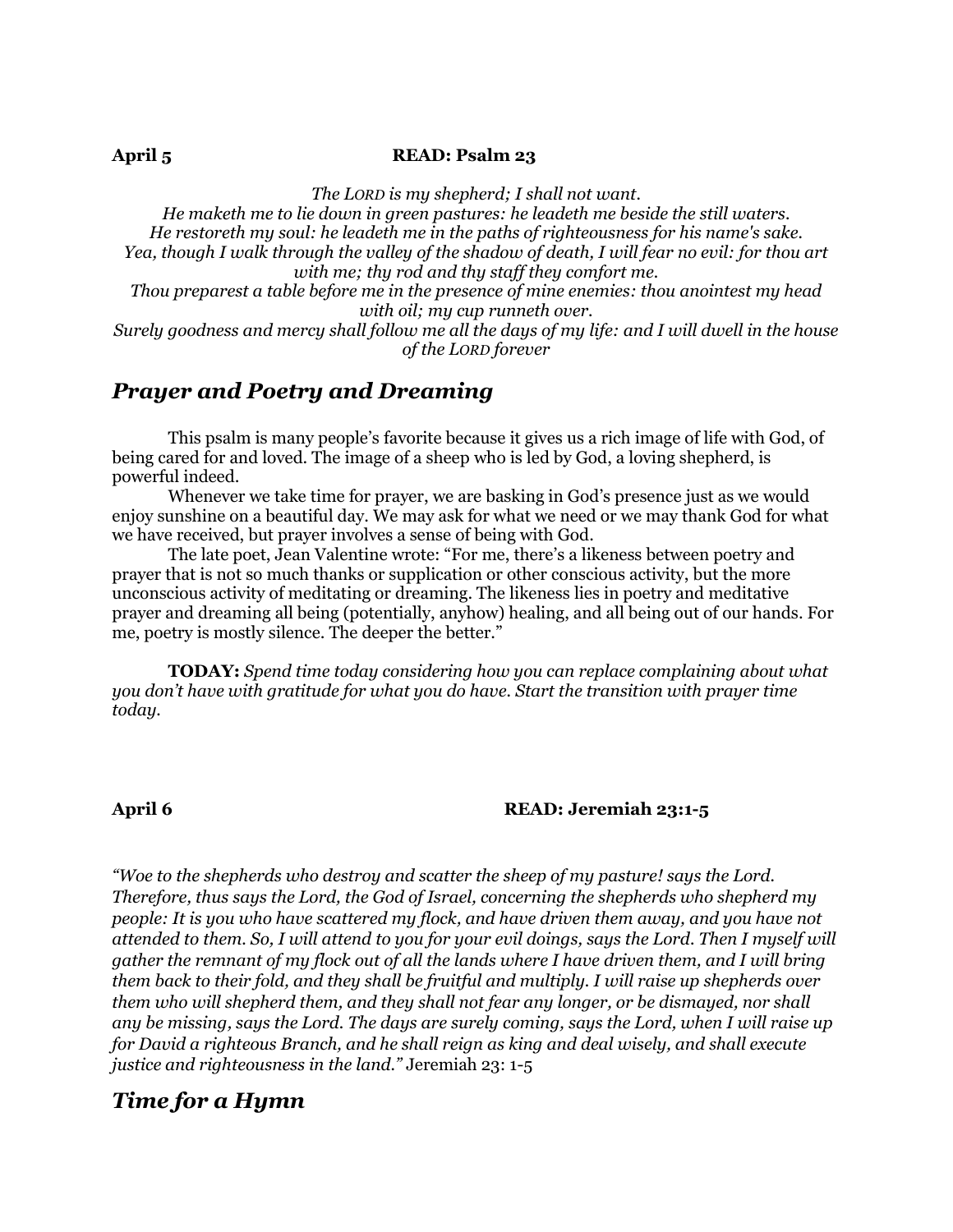There are days when I believe that we are more scattered in today's world than the Israelites were in Babylon and Chaldea. There seems to be no shortage of evil shepherds driving us away from the Lord. So where is this righteous king who is to deal wisely and execute justice and righteousness in the land?

 God did indeed send a Good Shepherd to tend his scattered flock. So what did we do? We killed him. Pretty depressing, huh? When I do a downer like this, it's time for prayer and it's usually best for me to grab my hymnal. I always seem to be able to find a hymn that can give me hope. Here's just one:

*"O day of peace that dimly shines through all our hopes and prayers and dreams, Guide us to justice, truth and love, delivered from our selfish schemes. May swords of hate fall from our hands, our hearts from envy find release, till by God's grace our warring world shall see Christ's promised reign of peace. Then shall the wolf dwell with the lamb, nor shall the fierce devour the small; as beasts and cattle calmly graze, a little child shall lead them all. Then enemies shall learn to love, all creatures find their true accord; the hope of peace shall be fulfilled, for all the earth shall know the Lord." (Carl P. Daw, Jr. The Hymnal 1982 #597)*

--Kathleen and Te Turner

**TODAY:** *Thank a member of the choir this week for the inspiration, the hope, the comfort, the joy they bring to our worship each week. And don't forget Lenten Church and Chowder, the 11:30 AM Wednesday gatherings for brief worship in the Chapel, then soup.*

#### **April 7 READ:** Psalms 143:8

## *Finding the Path I Should Walk*

"*Cause me to hear thy loving-kindness in the morning; for in thee do I trust: cause me to know the way I should walk; for I lift up my soul unto thee."*

-- Psalm 143 verse 8

 Years ago, I was working as a teacher and part-time writer when I found myself at a crossroads. I had dreamed for years of becoming a psychologist, but time constraints had held me back. Thinking my psychologist goal was out of reach, I had thrown myself into teaching, but then discovered the joy and satisfaction of writing.

 One day, knowing my interest in psychology and what training I had been able to have, the minister of a local church approached me. Would I go back to school if the church paid my tuition? Would I become that church's pastoral counselor?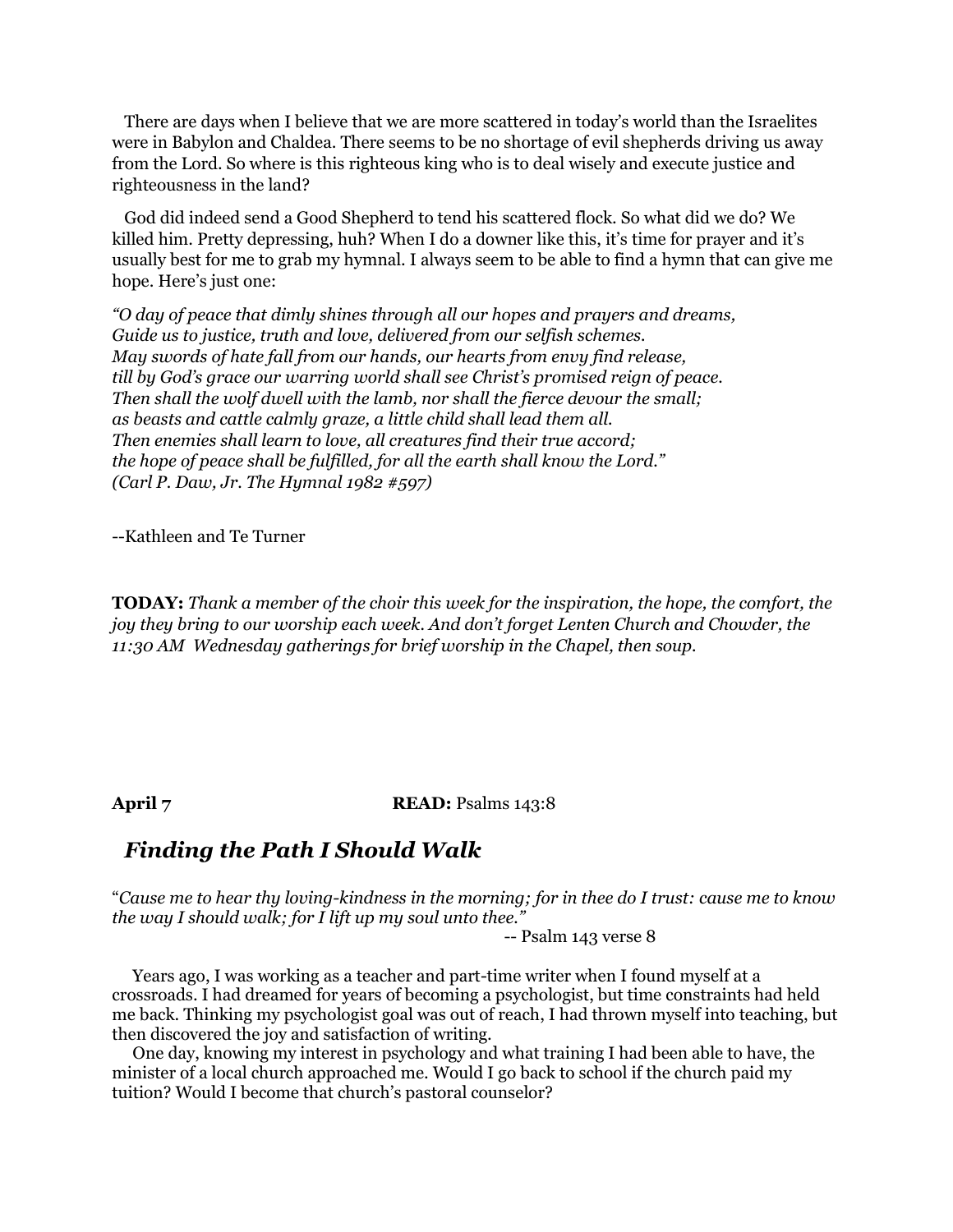I agonized. Which path should I follow? My years-long dream of counseling clients or my new "career" in writing? Was it not a "sign" if the request came from a church? I fell to my knees and asked God for guidance. I prayed, then was silent.

 Suddenly, I received an overwhelming thought. "*You can do more with the power of the pen*. *You can do more with the power of the pen. You can do more than with one-on-one counseling. You can reach more people than the thousands of students you have taught.*" Stunned, I chose to pursue my writing, and gave my writing to God. *That* has made all the difference.

Anne B. (Jones) Hurley

Anne B. (Jones) Hurley was written *Tides of Fear, Gold Thunder, A Light on Peachtree, Tools for Successful Writing, All Around the Track,* and *Brave At Heart*

**TODAY**: *Celebrate the memory of a teacher who gave you good advice. Maybe it was career advice. Maybe it was life advice. It is worth recalling and celebrating. Now reach out and find someone else facing a difficult decision and be the wise counselor for that person.*

## **April 8 READ: Psalm 96:9-12**

## *Almost A Bit of History*

For the tenth year, we're getting ready for a winter trip to the sunny Caribbean. Little matter that we hardly see the sun, that we mostly only hear the ocean, or that we sleep in cots and seldom if ever get to the beach.

All we do is make a lot of people see better, see things they haven't seen for years and in some cases, see things they've never seen before. But what we really do is discover that WE are the ones who benefit. We don't just see the joy of the people we examine. We rejoice in their joy. We're part of St. Peter's Gift of Sight Mission Team that has been traveling to the city of San Pedro de Macoris since 2013, and our joy is beyond measure.

Since that first trip, we've grown – to 35 people; we've tested the eyes of 6,000 adults and children and seen 6,000 people smile. We've distributed 7,000 pairs of reading glasses, sunglasses and prescription glasses and heard gasps and seen tears as their lives have changed. And for three years, we've been able to treat the most serious of the cases we've seen by supporting the Georgia Eye Institute's surgical team for more than 300 cataract operations.

Our favorite family, still, is Longino Polanco, his wife, Reina, and children. We called him Patient Number One because his was our first cataract surgery. He was 90 and had not seen his wife for a decade. Our clinic judged him a good candidate for surgery, the surgical team replaced the swollen cataracts in each eye with new lenses. Suddenly, he could see. We'll not forget the embrace as Reina greeted her husband. We talk to her every month, always a joyous conversation even though her husband passed away last year. Then there was Jose Torres, the 55-year-old bus driver who was forced to stop driving, but this winter, after surgery, is back on the job. Or Teadora Mercedes Agosta, 63, who could not distinguish light from dark and knew her son only by his voice. After her operation, she hesitated as she saw this grown adult, then exclaimed, "Johnny!" More tears. More joy.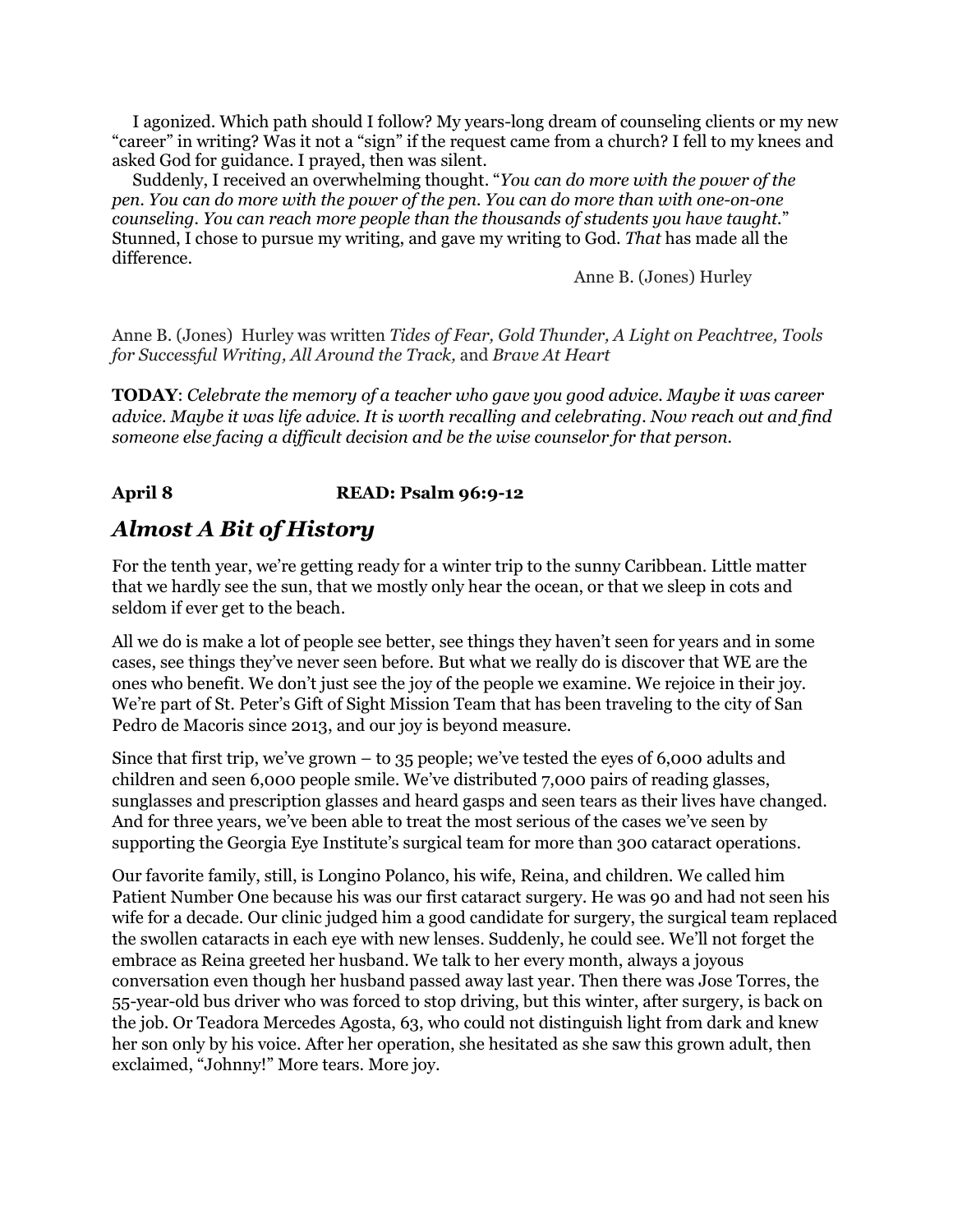Our focus changed during the COVID pandemic and we were unable to travel. Instead, we coordinated the effort that collected 14,000 masks from across Georgia and shipped them to the Dominican Republic. This is part of the Episcopal Church's rich Companion Diocese program that encourages and facilitates global exchange and mission programs. In our case, there have been six Georgia churches who have sponsored schools and sent mission teams and supplies to the Dominican Republic. We plan to resume our eye mission in October – there's literally a ton of medicines and supplies already waiting for us.

But mostly, we're anxious to meet again with wonderful people, now friends and part of our larger family. The touch of St. Peter's has been the touch of God in this small corner of the Dominican Republic.

#### --Jim Toedtman

**TODAY:** *Raise the prayer of St. Lucy, the saint of sight. Relying on your goodness, O God, we humbly ask you by the intercession of your servants, to give perfect vision to our eyes and the grace to use them for God's greater honor and glory and the salvation of souls. Preserve the light of my eyes so that I may see the beauties of creation, the glow of the sun, the color of the flowers and the smiles of children. Amen.*

#### **April 9 READ: 1 Peter 4:8-10**

## *Be a Faithful -- and Patient -- Servant*

*"People are often unreasonable, illogical, and self-centered; Forgive them anyway. If you are kind, people may accuse you of selfish, ulterior motives; Be kind anyway. If you are successful, you will win some false friends and some true enemies; Succeed anyway. If you are honest and frank, people may cheat you; Be honest and frank anyway. What you spend years building, someone could destroy overnight; Build anyway. If you find serenity and happiness, they may be jealous; Be happy anyway. The good you do today, people will often forget tomorrow; Do good anyway. Give the world the best you have, and it may never be enough; Give the world the best you've got anyway. You see, in the final analysis, It is between you and God; It never was between you and them anyway."* —Mother Theresa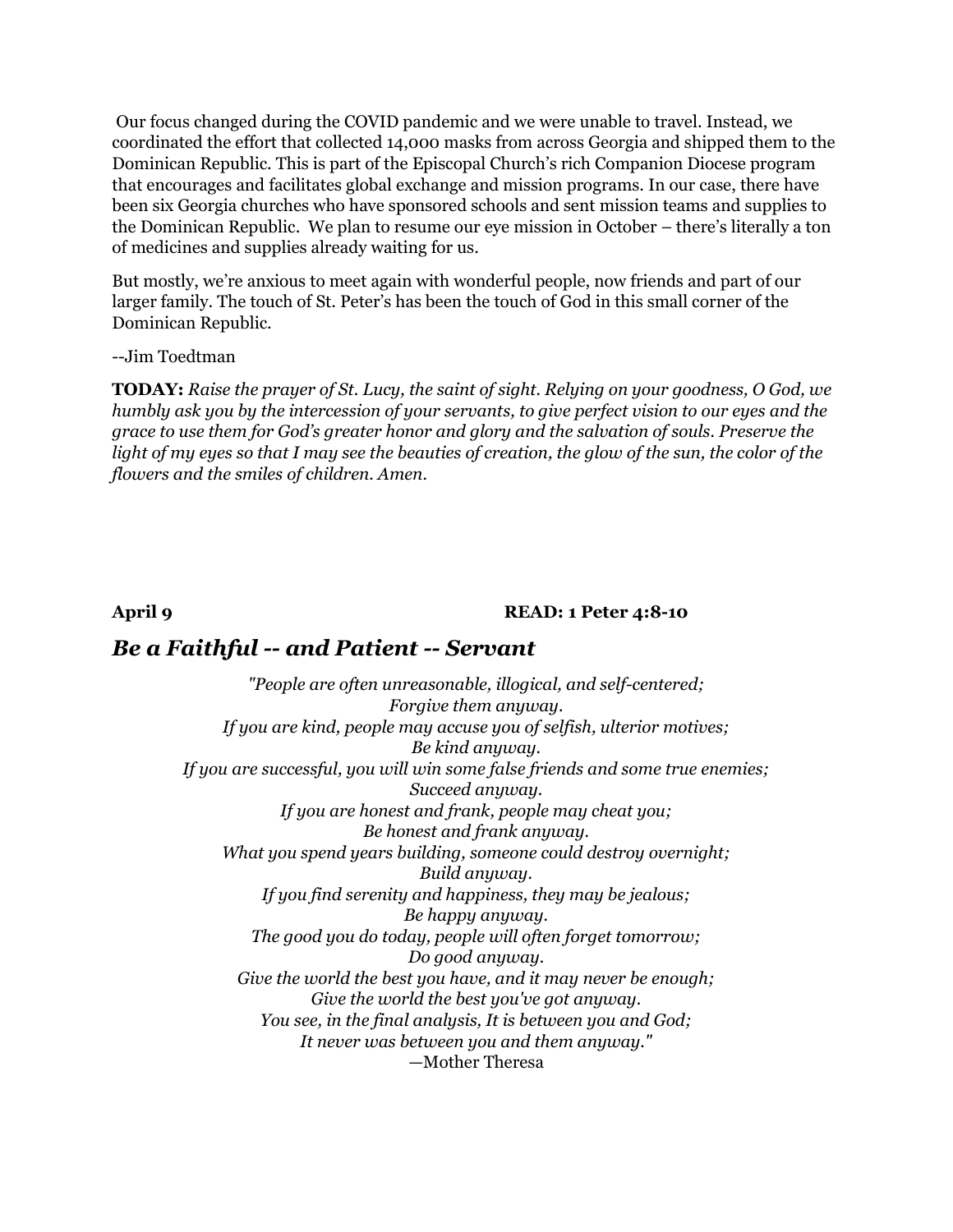**TODAY:** *Say this prayer: Dear God, thank you for caring about my worries and my pain. Forgive me my impatience for change to happen, and help me trust in your guidance. Amen.*

**Palm Sunday, April 10 READ: Matthew 21:1-11**

## *A Donkey Too*

Jesus rides in on a donkey. It's an overlooked character in the story, the donkey, but it was not an overlooked character in that moment.

Literally, all eyes lining the path of Jesus triumphal entry were on the donkey and Jesus on its back, together a fulfillment of the prophet Zephaniah's words:

> *Lo, your king comes to you; triumphant and victorious, humble and riding on a donkey!*

Minds who perceived the rhetorical mechanics of this moment rushed straight to political implications– king, overthrow, Rome, glory. Those minds rushed past the intimacy of the moment: carrying Jesus.

Think about that. The disciples may have journeyed with Jesus, but they never carried him. Only four biblical characters carried Jesus: his mother, his adoptive father, this donkey, and Joseph of Arimathea, the man who carried Jesus from the cross to his burial place. That is intimate company.

The details of the donkeys' origins don't really matter, right? I mean, they could have said, "they put Jesus on a donkey" and I doubt we'd have asked, "Yes but where did the donkey come from?" Yet the details were included, for a reason, perhaps to say, that God is drawing all creation into the redemption story.

Here, at the triumphal entry, animals, not just for sacrificing, become a part of Jesus' story. We'll see over the course of Holy Week celestial bodies like the sun and the moon conspiring in a solar eclipse and weather patterns responding to the crucifixion with dark clouds. At the dramatic moment of Jesus' death, linseed fibers woven into flax and embroidered into a temple veil, seemingly inert, dead things, will repulse each other and tear in two.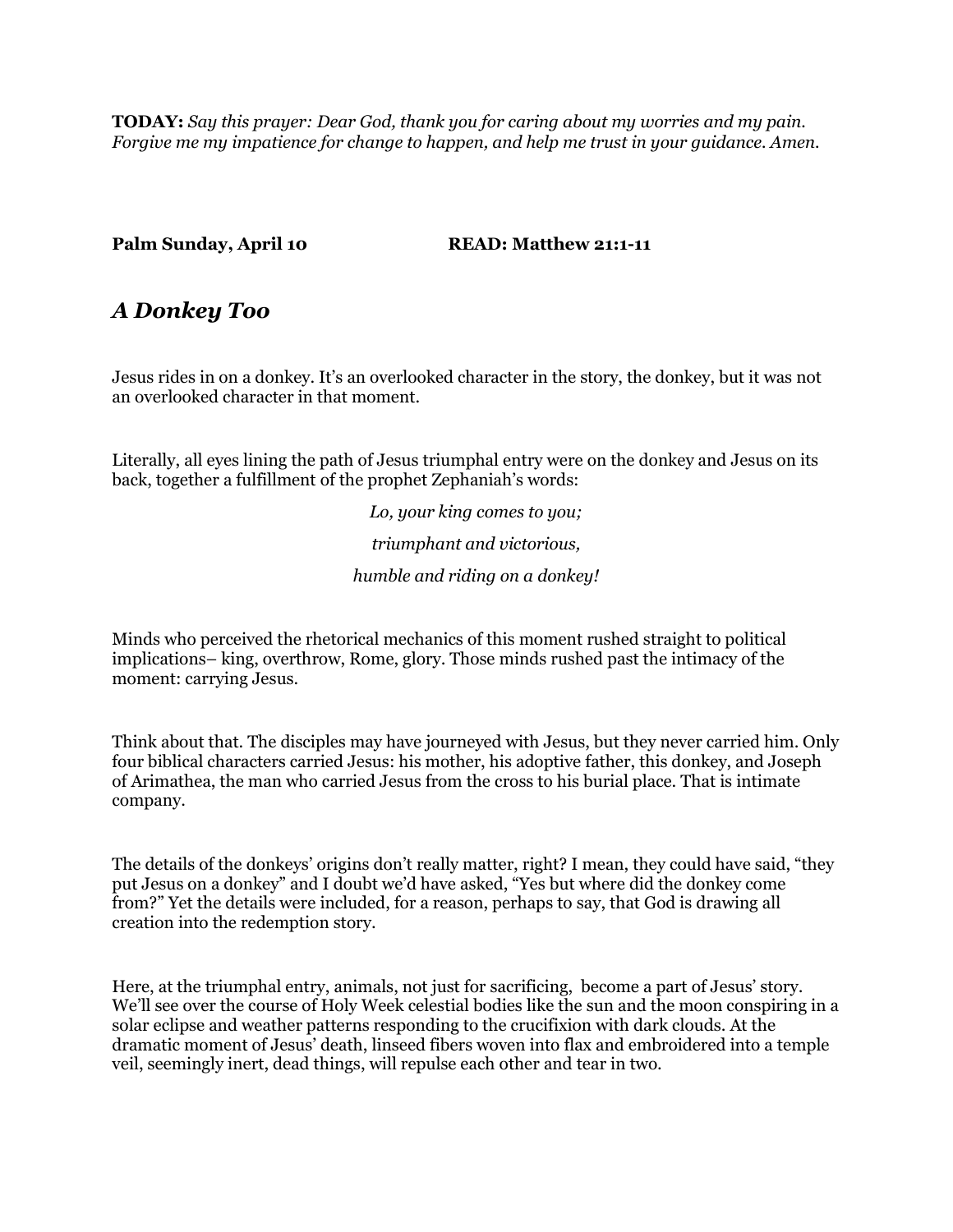We could see it as if God were a divine conductor with a magic wand, swirling the sky together into darkness and ripping the veil with invisible hands.

We could see the donkey as nothing more than a pack animal being used. Or, we could see this as creation itself participating in God's great cosmic exercise to make things new. *All* creatures of our God and King will make their praise heard. A donkey too.

--Rev. David Wantland

**TODAY:** *According to legend, the donkey so loved Jesus that it followed him to the cross where he turned his head away rather than watch the crucifixion. Jesus caused the shadow of the cross to fall onto the donkey's back as "a sign of the love of God for all to see." Plan today a way for all to see your love for God*

### **April 11 READ: Psalm 31: 9-16**

## *Egeria's 4th Century Pilgrimage*

In the late 4th Century, a woman from Spain, Egeria, began a long pilgrimage to Jerusalem, where she stayed for three years. She wrote an extended letter to her sisters, describing her journey. The *Itinerarium Egeriae* (The Travels of Egeria) became the earliest, existing firsthand account of a Christian pilgrimage.

Here is a summary of her account of Holy Week: It begins on Passion Sunday with a procession to Bethany, where the gospel of raising of Lazarus is read. On the afternoon of Palm Sunday, the whole church goes out to the Mount of Olives and returns in solemn procession to the city, bearing branches of palm.

There are evening visits to the Mount of Olives on each of the first three days of Holy Week, in commemoration of our Lord's nightly withdrawal from the city during the week.

On Maundy Thursday morning, the Eucharist is celebrated. All make their communion. In the evening, after another Eucharist, the whole church keeps vigil at Constantine's church of Eleona on the Mount of Olives, visiting Gethsemane after midnight and returning to the city in the morning for the reading of gospel of the trial of Jesus.

In the course of the morning of Good Friday, all venerate relics of the Cross, and then from noon to 3 p.m., all keep watch on the actual site of Golgotha (still left by Constantine's architects open to the sky in the midst of the great colonnaded courtyard) with lections and prayers amid deep emotion.

In the evening there is a final visit by the whole church to the Holy Sepulcher, where the gospel of the entombment is read. On Holy Saturday evening, paschal vigil still takes place, much as in other churches, with its lections and prayers and baptisms.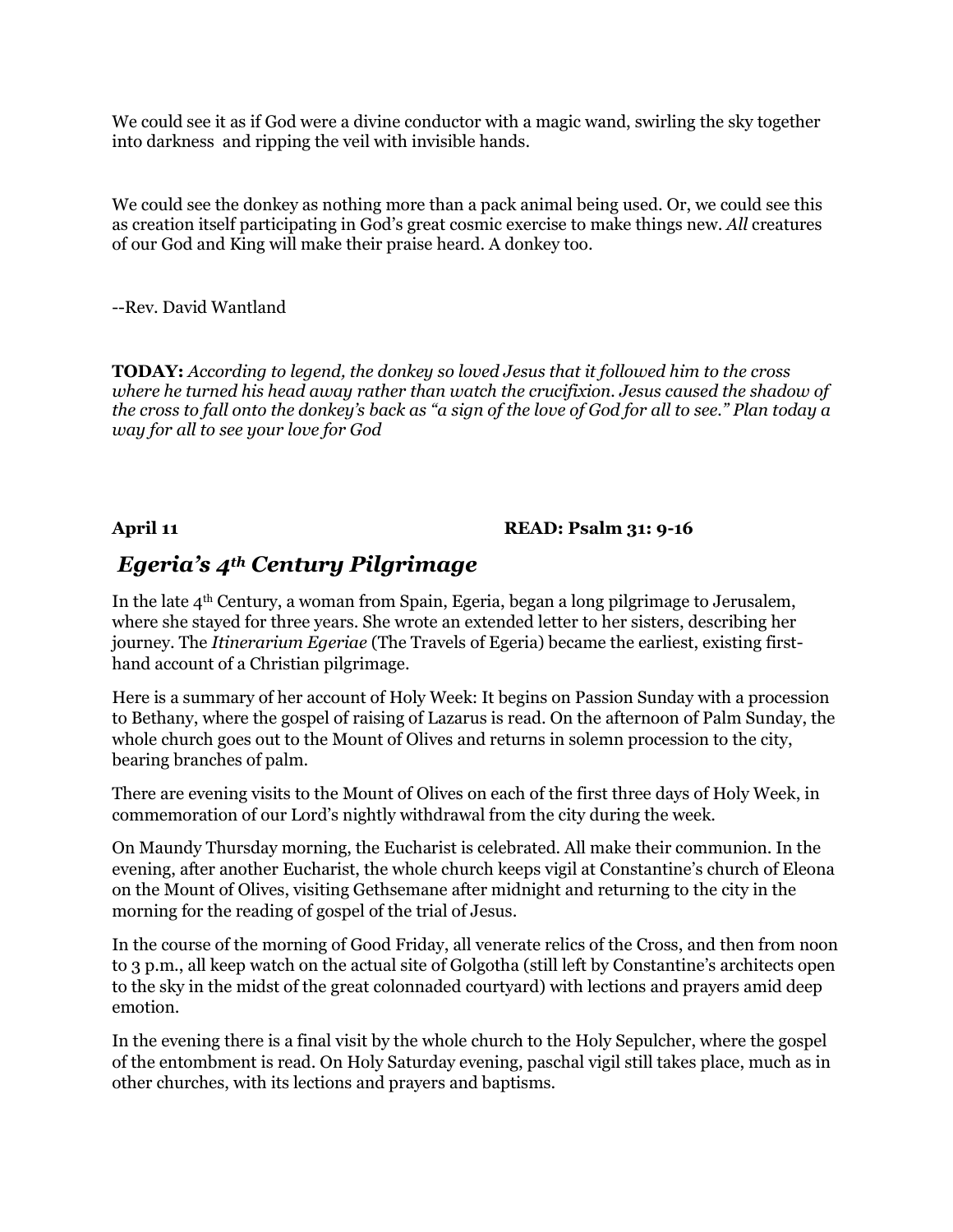**TODAY:** *Find a map of Jerusalem to trace the events of Holy Week. Offer this prayer: Almighty and eternal God, who in your great love gave your only Son to die for our sins, and for the sins of the whole world: Enable us, we pray, by your Holy Spirit, to worship you with reverence, and meditate with humility upon those mighty acts by which you brought redemption to your people; through the same Jesus Christ our Lord. Amen.* 

### **April 12 READ: Matthew 26:40-41**

## *Awake!*

*And he cometh unto the disciples, and findeth them asleep, and saith unto Peter, What? Could ye not watch with me one hour? Watch and pray, that ye enter not into temptation: the spirit indeed is willing, but the flesh is weak.*

"Sitting Shiva" is not something Christians generally do. However, during the last two years in this Pandemic, I have found myself being asked to come alongside the dying, as well as the families of those who have just died. We've watched the dead being lowered into graves through Zoom and observed family members doubled over in grief and guilt because they felt/feel robbed and unable to travel and be by their deceased loved one. Mirrors covered. Curtains drawn. A single candle flickering on a center table.

I have spent hours, days, weeks, months and two years observing grief and watching the dying. And there were times when **I fell asleep.**

Often, I have felt angry at Peter, John and James who were with Jesus in the Garden of Gethsemane when He asked them to stay awake in His agony and momentary bartering with God. "Geee" I ask myself. "They couldn't even do *that* for Jesus? How could they possibly fall asleep?"

Needless to say, I have had to confront my judgmental self! There are many ways to fall asleep. The biology of sleep is only one way. I have fallen "asleep" in many ways through this Pandemic. Withdrawing from others to store up energy to look through one more Zoom at one more funeral at one more casket or urn. Am I no less guilty than Peter, John and James?

The answer comes from Jesus at Gethsemane. Confronting the three sleeping disciples, Jesus expressed his disappointment, but then offered comfort, hope and direction: "Rise, let us be going."

Indeed, there is much for us to do in this nearly post-Pandemic world. "Rise, let us be going."

### --Pam Clift

**TODAY:** *Be a candle. Brighten the day of a grieving neighbor, a weary friend, a disappointed co-worker or a saddened relative. Make an extra effort by sending a letter, making a phone call or sharing a smile.*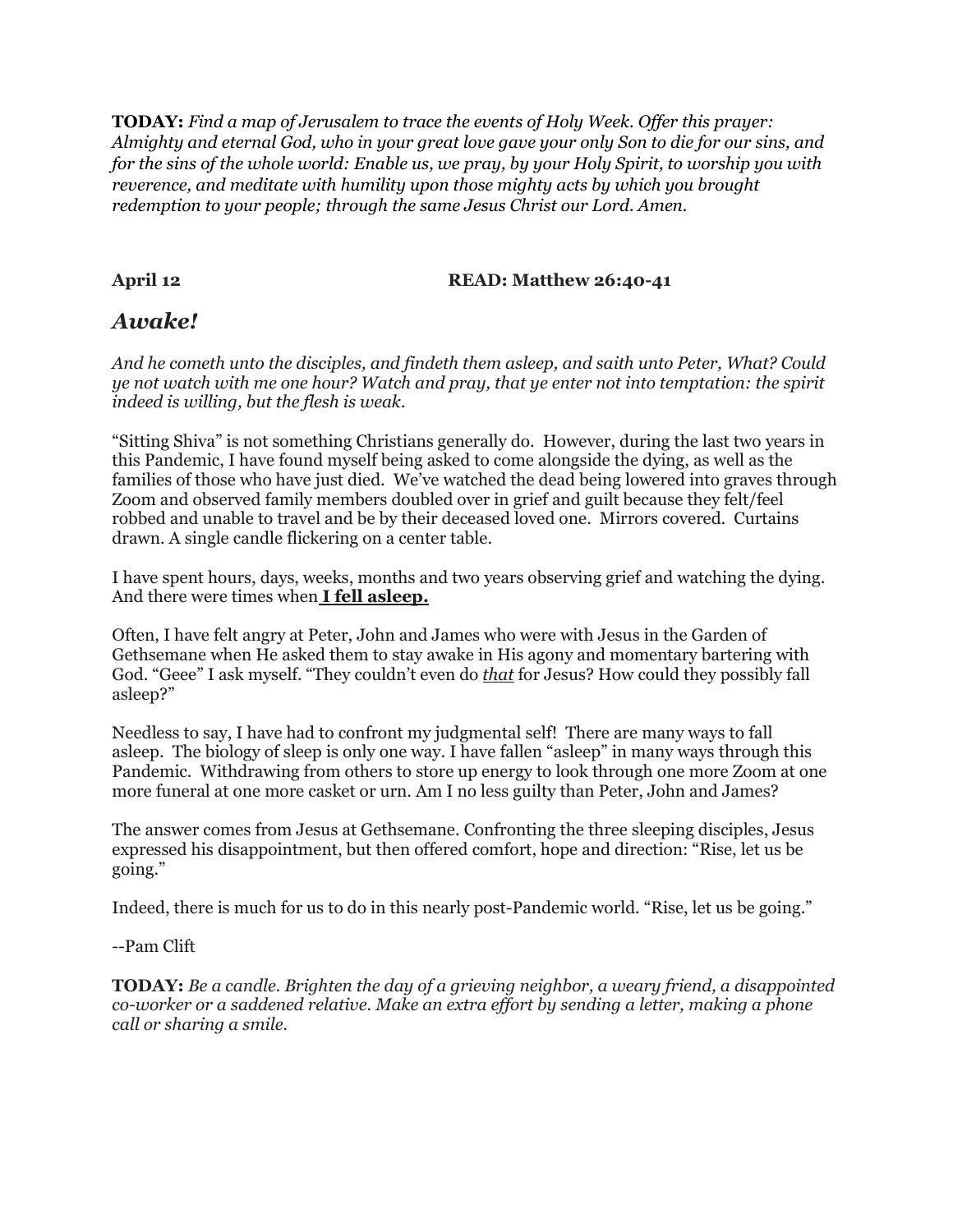#### **April 13 READ: Luke 22:54-62**

## *Consider Peter*

*"Then they seized him and led him away, bringing him into the high priest's house. But Peter was following at a distance. When they had kindled a fire in the middle of the courtyard and sat down together, Peter sat among them. Then a servant-girl, seeing him in the firelight, stared at him and said, "This man also was with him." But he denied it, saying, "Woman, I do not know him." A little later someone else, on seeing him, said, "You also are one of them." But Peter said, "Man, I am not!" Then about an hour later still another kept insisting, "Surely this man also was with him; for he is a Galilean." But Peter said, "Man, I do not know what you are talking about!"*

*At that moment, while he was still speaking, the cock crowed. The Lord turned and looked at Peter. Then Peter remembered the word of the Lord, how he had said to him, "Before the cock crows today, you will deny me three times." And he went out and wept bitterly."*

 Poor ole Simon Peter! There he goes, messing up again. At one point he's trying to build shelters up on the mountain for Moses, Elijah and Jesus so that they can stay away from the rabble down below, and later, he's telling Jesus that there's no way he'll be killed by the elders and raised on the third day. ("Get behind me Satan!") Now he's denying he even knows Jesus, the same Jesus that he recognized to be "the Christ, the Son of the living God."

 But I think he gets a bad rap. For me he's a real person, certainly not perfect by any means. He's loyal and stumbling, perceptive and impulsive, the bedrock of the church, but for the gentiles, not so much. Consider that he gave up his occupation and possessions to follow the Teacher. Could I have done that? He did recognize and proclaim who Jesus really was. Could I have taken that great leap of faith?

 So here we find him in the cold dark night. His leader has been arrested and threatened with death. A servant has had his ear cut off. His friends have scattered. Three times he is accused of being a follower of Jesus; three times he denies it. What would I have done under the same circumstances? As much as I value truth and honesty, would I have admitted to being a follower? Probably not.

--Kathleen and Roy Te Turner

**TODAY:** *Be quick to forgive. Recall a person who may have hurt you or ignored your success. Make a point of reaching out to that person with a phone call or a letter to put the past aside and reconnect. Don't forget Lenten Church and Chowder today and every Wednesday at 11:30 in the chapel.*

### **Maundy Thursday, April 14 READ: John 13:12-15**

## *Re-mem-brance: The act of re-membering*

Jesus said, "Do this for the remembrance of me." *Anamnesis* is the Greek word here for remembering. It should sound almost familiar as it connects closely to the better known amnesia. Amnesia is to forget. A seemingly common diagnosis on Soap Operas, true amnesia is a medical term for memory loss caused by significant brain injury, shock, or illness.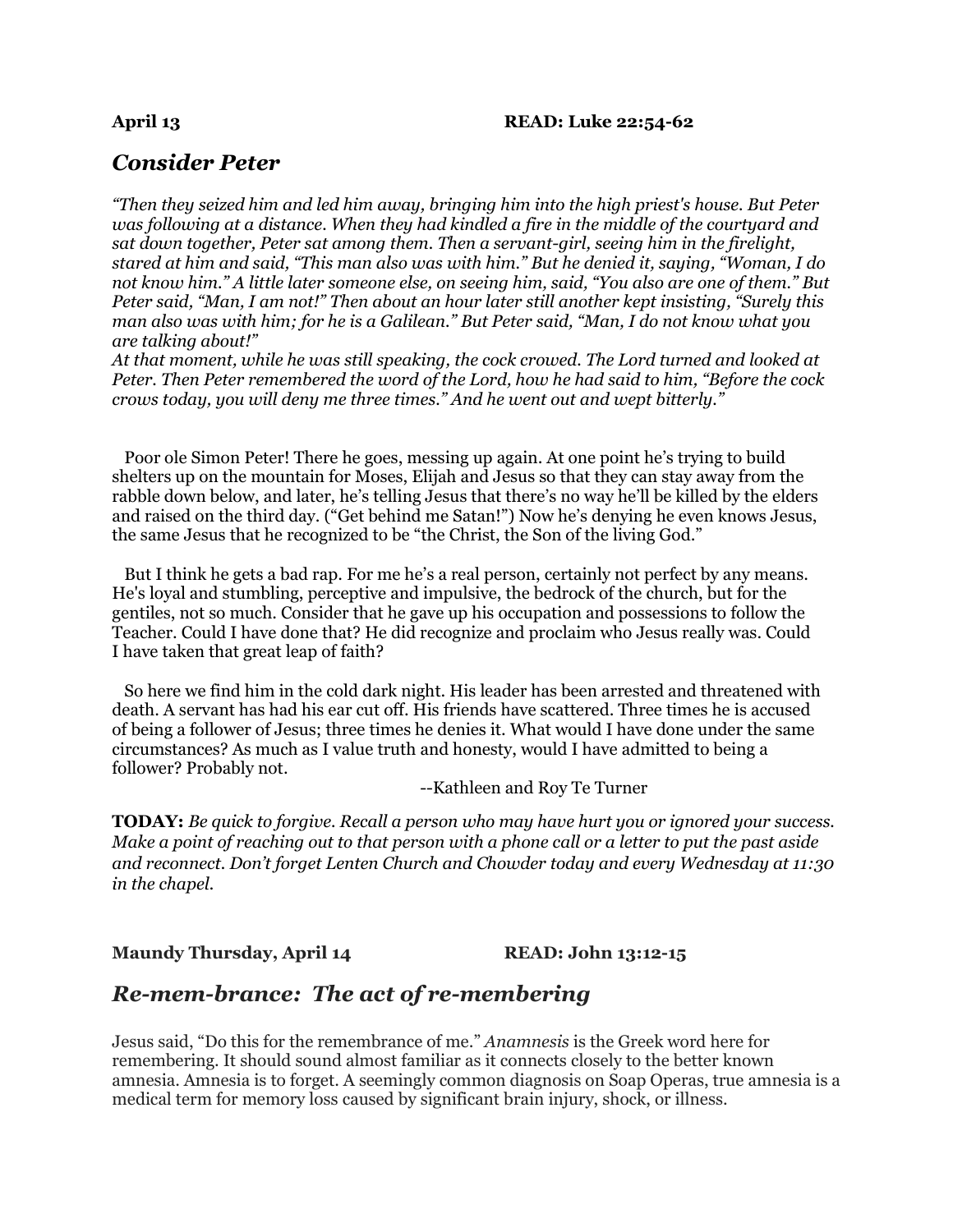Anamnesis is un-amnesia or put another way remembrance is an unforgetting of something already known. In that sense, we all are all beloved children of God, loved by our creator who created us out of love for love. We were formed to love God with all our heart, mind, soul, and strength, and to love our neighbors as ourselves. But in a world turned from God we can forget that we are known and loved. In the Eucharist we remember, or in this case, un-forget this central truth.

The power of this word remember is that, in the Greek, the opposite was to dis-member. When someone has an arm or a leg amputated, we are getting closer to what is meant here by the opposite. For when a surgeon operates to reattach that arm or leg, they are re-membering the person, adding that member back to the body. That is what we mean when we say, 'do this in remembrance of me.'

In the Eucharist, we bring the Body of Christ together. We recall who we are and whose we are as we take Christ's body and blood in the midst of community. What is so beautiful is that we do so with people we know well and others we know not at all. We receive with those with whom we agree on most everything and others we never see eye to eye with. And yet, in Jesus, we are one as we are re-membered by the one who knows us fully and loves us completely.

Pax et Bonum, The Rt. Rev. Frank Logue, Bishop of Georgia

**TODAY**: *What is a memory for which you are thankful? Why? Now take the time to tell someone about it. And why.*

### **GOOD FRIDAY, April 15 READ: Isaiah 53:6**

### **A Dark Day of Grief and Pain**

Today is the hardest day of the Lenten journey. We have to face the reality of the death of Jesus as the victim of a public execution filled with pain and sorrow.

On Good Friday in 1957, I visited the home of a stigmatic, Therese Neumann, in Bavaria. (Stigmatics identify with the suffering of Jesus by absorbing His wounds as their own.) Therese Neumann was lying in her bed on sheets bloody from the open wounds in her hands and feet, a gash in her side, and a crown of thorns. A priest was seated quietly beside her bed.

I walked by her bed in silence and then exited her house filled with a sense of awe. It was hard for me then and now to imagine identifying with wounds of a Jesus so completely that His wounds actually become my own. I now think of that experience as a metaphor for trying to make the wounds of any victim such a part of my conscious concern that I find ways to help absorb their pain and not looking away from the cross they bear.

### --A.L. Addington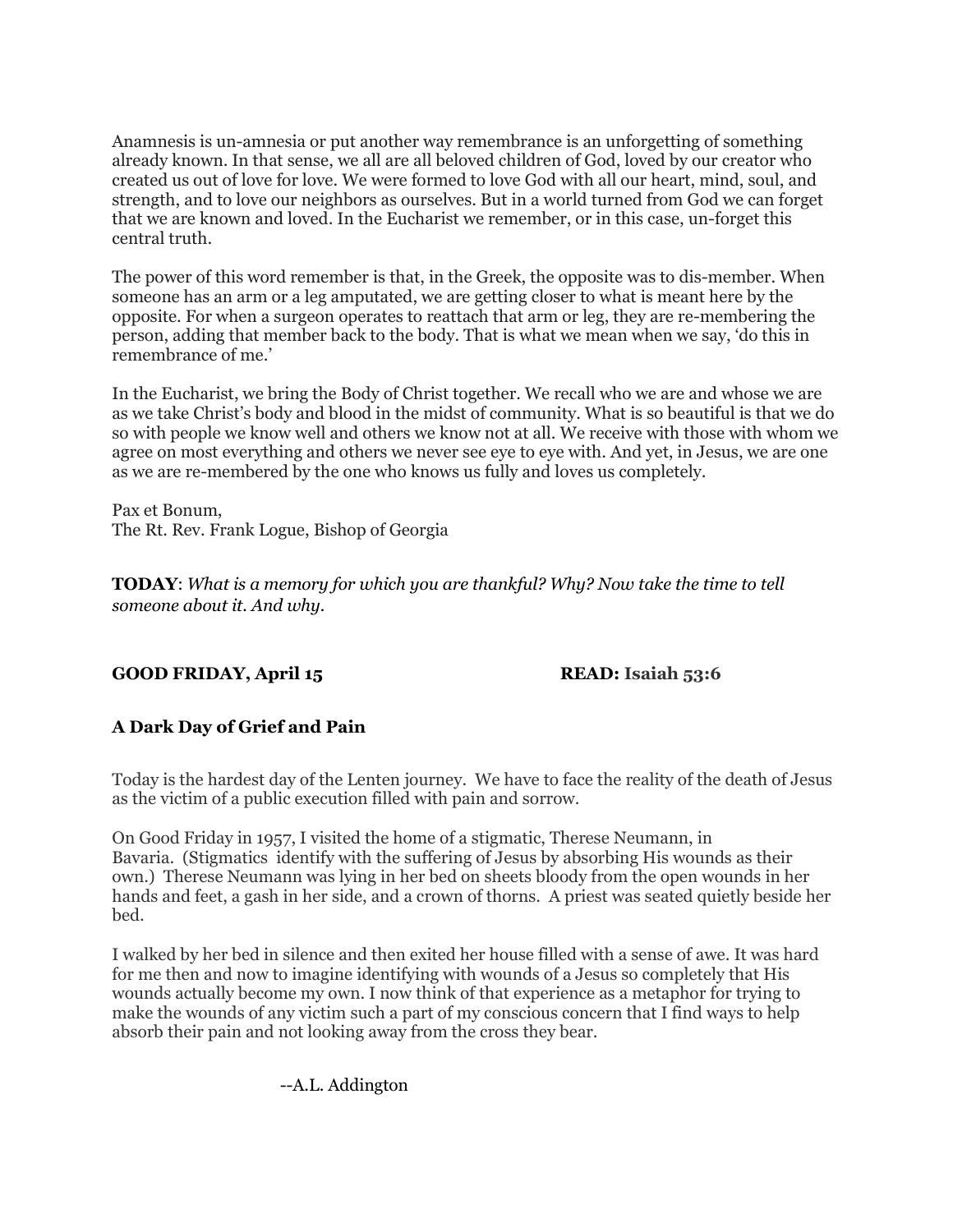**TODAY:** *17 centuries ago, Egeria, a woman likely from Spain, traveled from her home to Jerusalem and wrote of the first pilgrimage to the Holy Land. Read her description of how she spent Good Friday: "From the sixth to ninth hours, the lessons are so read and the hymns said, that it may be shown to all people that whatsoever the prophets foretold the Lord's passion is proved from the Gospels and from the writings of the apostles to have been fulfilled. And so through all those three hours the people are taught that nothing was done which had not been foretold, and that nothing that was foretold has not been fulfilled. Prayers also suitable to the day are interspersed throughout. The emotion shown and the mourning by all the people at every lesson and prayer are wonderful; for there is none, either great or small who on that day during those three hours does not lament, more than can be conceived, that the Lord had suffered those things for us."*

#### **April 16 READ: Lamentations 3:22-23**

## *The Challenge of Prayer*

*The steadfast love of the Lord never ceases, His mercies never come to an end, they are new every morning; great is your faithfulness*.

When I was born I was baptized in the hospital because I wasn't supposed to live. I did live -- midst much rejoicing and assurances that God had saved my life. As a child I was often reminded by my mother that I was blessed. Often that was followed by a lecture on what I should do or not do! I liked to think of this God, whoever He was, and ask Him lots of questions and also plead for favors. I went to Catholic school and we said the rosary every morning. My prayers were often diverted to begging God that Sister Mary Mary would not call on me since I didn't do my homework. Oh, the innocence of childhood!

Yes, my approach to prayer has changed but my confidence that God is here for me everyday has only grown stronger. After all, I am His child and as a mother I know the meaning of steadfast love, and that love is far surpassed by God's love for us.

--Babs Lutton

**TODAY:** *Take a chance. Address a challenge you've delayed. Confront a dilemma you've tried to ignore. Try something you've never tried before. But first, check in with God.*

**Easter Sunday, April 16 READ: Luke 24:1-12** 

## *A Special Love*

Why did Mary, Joanna and Mary Magdalene rise before dawn and go to the tomb? They could have waited until the sun had risen. Or, they could have slept in, then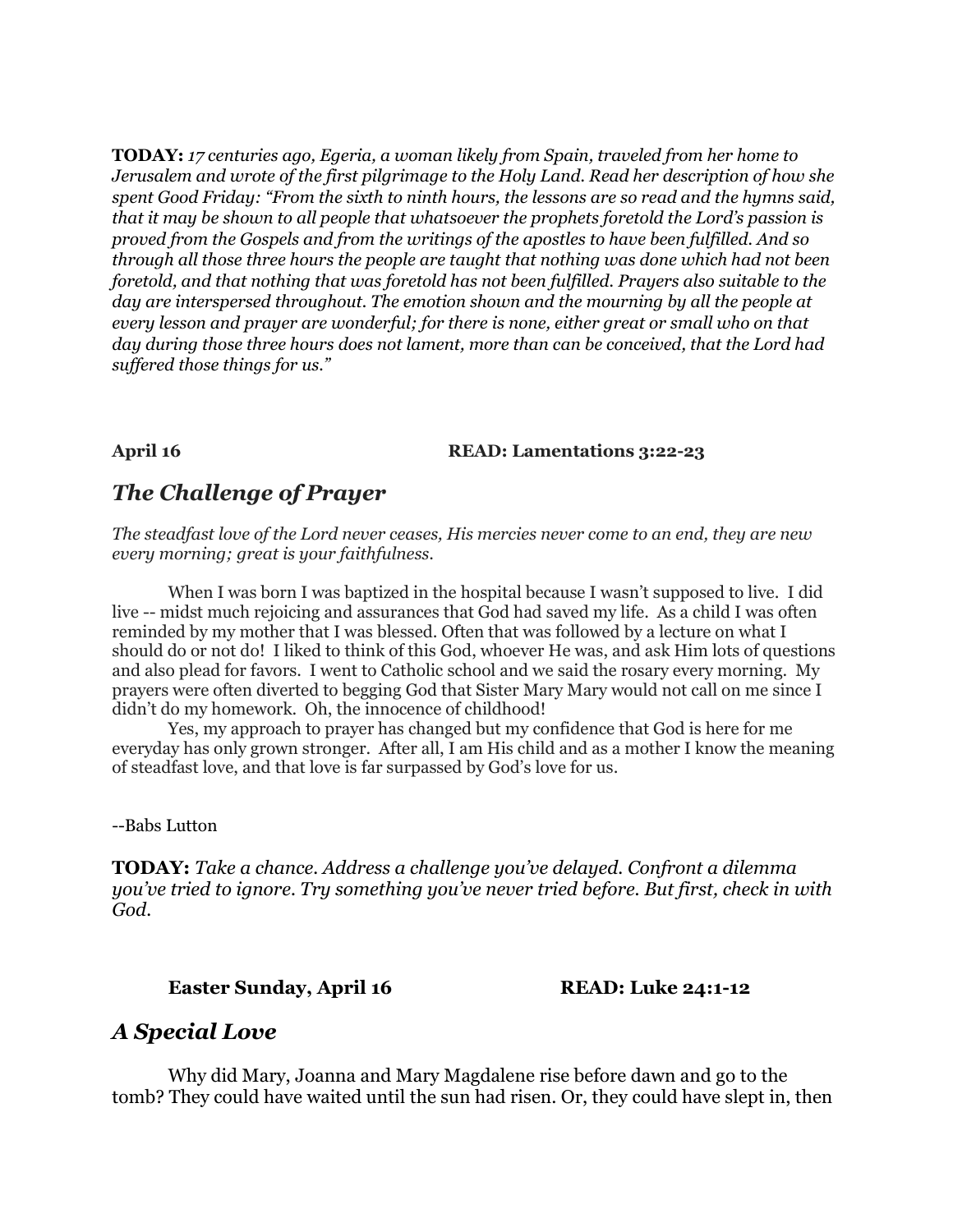served breakfast, like a dutiful first century woman. Instead, they got up, in a coordinated fashion, and got to work -- on tiptoes and in hushed whispers reminding each other to bring a lamp, spices and oil for anointing. As they neared the tomb, I bet they covered their faces and prepared for the smell and stench of a three-day-old dead body. What kind of love they must've had for Jesus to do this, with heavy hearts on this darkest of mornings.

These women were special. They were wealthy early adopters of the Way of Jesus, early investors in his work and had financed much of his three-year nomadic ministry. *They* made Jesus' three-year preaching and teaching tour possible. First, Mary Magdalene was not a prostitute, despite the smear campaign started by Pope Gregory I. She was a wealthy woman from whom "seven demons were driven out" and who, because of that healing experience, became utterly convinced of the legitimacy of Jesus as Messiah. She never left his side -- even through his trial, conviction, death and burial. She is recognized as the first witness to the resurrection, and for that, she is hailed in several traditions as "the Apostle to the Apostles."

Joanna must've been a tough cookie herself, and pretty good with politics and navigating complicated relationships. Who was she married to? Chuza, the steward of King Herod, very much King Herod's right-hand man.

And don't even get me started on Mary, the mother of God. Having been visited by an angel and promised a child as an unwed teenage mother you know she rolled with the punches! Being an unwed mother alone would have broken someone of her day and time, but she accepted the call from God to do something extraordinary, something that others wouldn't fully understand for decades. Talk about forward-thinking faith! Imagine her conversation with Joseph about this mysterious pregnancy! She and Joseph figured it out, despite the scandal and death threats from Herod that sent them temporarily to Egypt. Mary never flinched, never doubted her son's greatness and was willing to share him with the world. Even when it seemed Jesus might die an ordinary, human death, she stuck by him. Mary must've had a backbone, for sure.

These women, even when it looked at the Cross like their guy had failed and their investment hadn't panned out, they nevertheless stuck by Jesus. Through his trial, crucifixion, cries of anguish, death and burial, these women did not look away from the horrors that befell him.

On the first Easter morning, these women still had not given up hope. Their faith told them that *something* was awaiting them at the tomb, even if they weren't sure what it was. They needed to be in-person, in-the-flesh, and in the place where Jesus was laid. True to their steely character, they needed to face death and face it head on. And they went early, when the stars were just fading, carrying jars of oil, spices in hand, tearstained. By that point, they were well acquainted with supernatural hope, extraordinary courage. They trusted that God would meet them.

At the tomb on the first Easter, it didn't take long for them to believe the news that he had risen and that God had crushed death, and Jesus was alive again. The church has the reality of Resurrection, the reality that God loves us and has conquered death and is making all things new for our flourishing.

The church has taught me -- through normal, regular people like you -- that God works wonders, even in the darkest depths of sin, pain and death. The church has